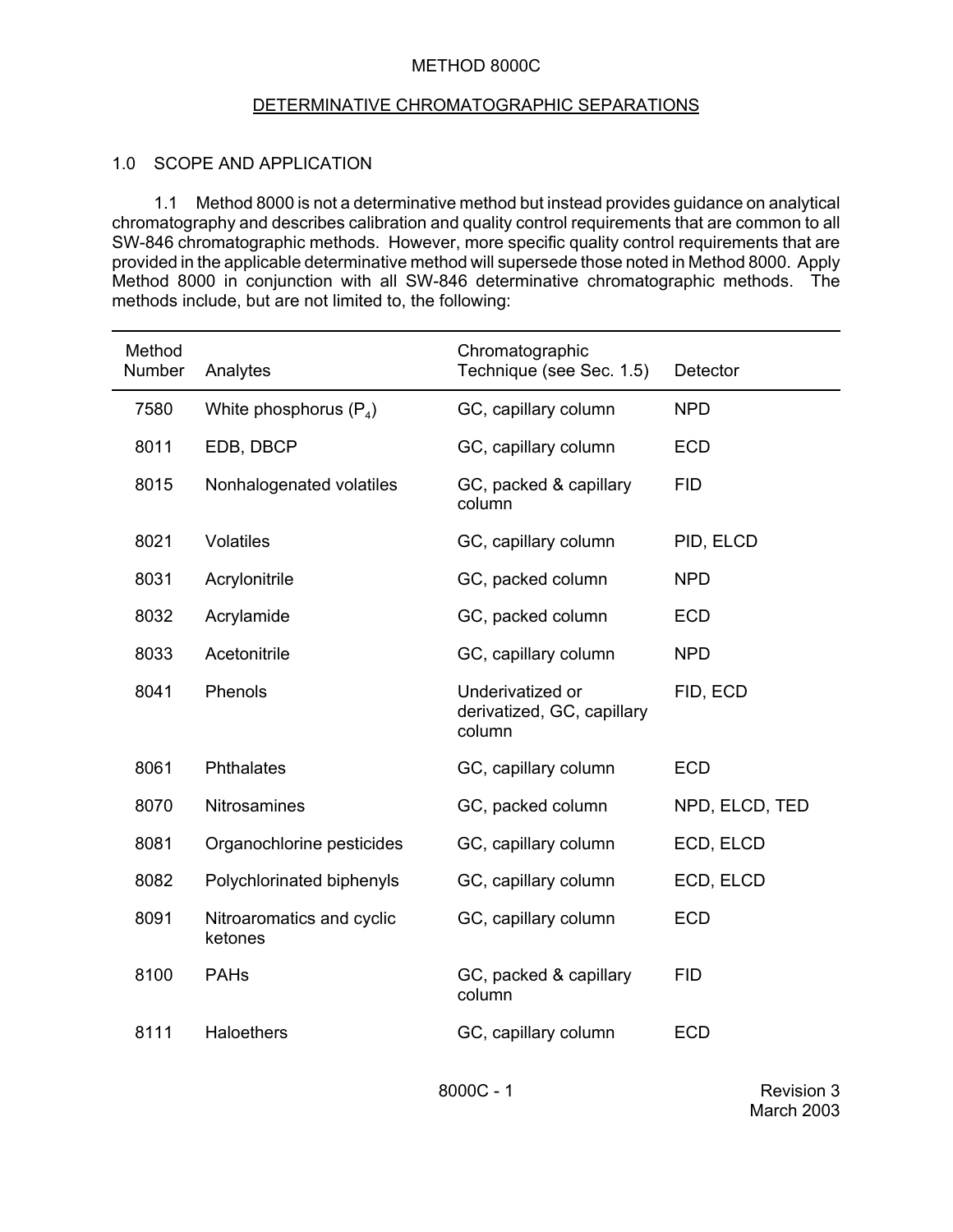| Method<br>Number | Analytes                                        | Chromatographic<br>Technique (see Sec. 1.5) | Detector                  |
|------------------|-------------------------------------------------|---------------------------------------------|---------------------------|
| 8121             | Chlorinated hydrocarbons                        | GC, capillary column                        | <b>ECD</b>                |
| 8131             | Aniline and selected<br>derivatives             | GC, capillary column                        | <b>NPD</b>                |
| 8141             | Organophosphorus pesticides                     | GC, capillary column                        | FPD, NPD, ELCD            |
| 8151             | Acid herbicides                                 | Derivatize; GC, capillary<br>column         | <b>ECD</b>                |
| 8260             | <b>Volatiles</b>                                | GC, capillary column                        | <b>MS</b>                 |
| 8265             | <b>Volatiles</b>                                | <b>NA</b>                                   | <b>DSITMS</b>             |
| 8270             | Semivolatiles                                   | GC, capillary column                        | <b>MS</b>                 |
| 8275             | Semivolatiles                                   | Thermal extraction/GC                       | <b>MS</b>                 |
| 8280             | <b>Dioxins and Dibenzofurans</b>                | GC, capillary column                        | Low resolution MS         |
| 8290             | Dioxins and Dibenzofurans                       | GC, capillary column                        | <b>High resolution MS</b> |
| 8310             | <b>PAHs</b>                                     | HPLC, reverse phase                         | UV, Fluorescence          |
| 8315             | Carbonyl compounds                              | Derivatize; HPLC                            | Fluorescence              |
| 8316             | Acrylamide, acrylonitrile,<br>acrolein          | HPLC, reverse phase                         | UV                        |
| 8318             | N-Methyl carbamates                             | Derivatize; HPLC                            | Fluorescence              |
| 8321             | Extractable nonvolatiles                        | HPLC, reverse phase                         | TS/MS, UV                 |
| 8323             | Organotin compounds                             | HPLC, reverse phase                         | <b>ESP/MS</b>             |
| 8325             | Extractable nonvolatiles                        | HPLC, reverse phase                         | PB/MS, UV                 |
| 8330             | Nitroaromatics and nitramines                   | HPLC, reverse phase                         | UV                        |
| 8331             | Tetrazene                                       | HPLC, ion pair, reverse<br>phase            | <b>UV</b>                 |
| 8332             | Nitroglycerine                                  | HPLC, reverse phase                         | <b>UV</b>                 |
| 8410             | Semivolatiles                                   | GC, capillary column                        | FT-IR                     |
| 8430             | Bis(2-chloroethyl) ether<br>hydrolysis products | GC, capillary column                        | FT-IR                     |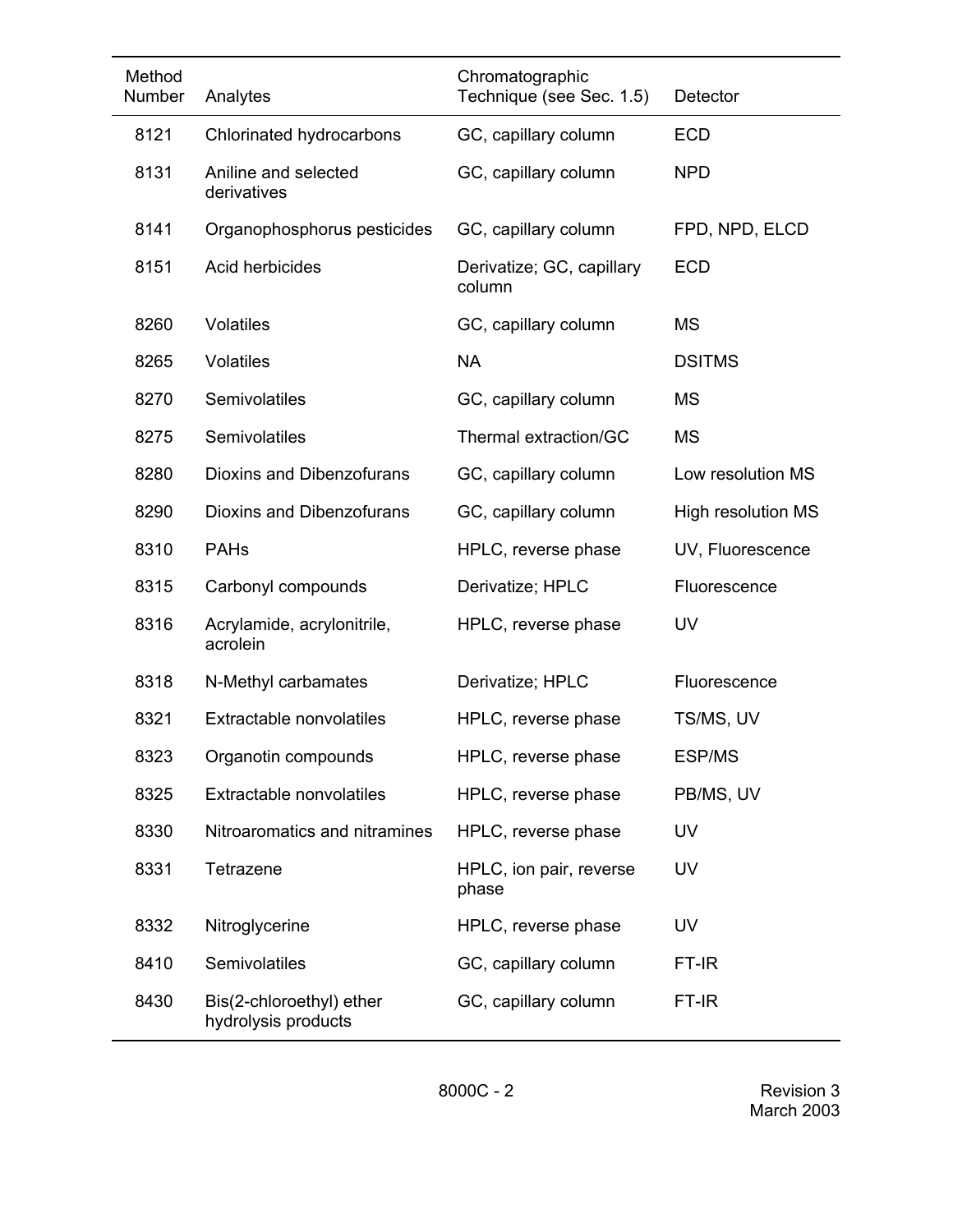| <b>DBCP</b> | $=$ | Dibromochloropropane                       | MS          | $=$ Mass spectrometry               |
|-------------|-----|--------------------------------------------|-------------|-------------------------------------|
| $DSITMS =$  |     | Direct sampling ion trap mass spectrometry | <b>NPD</b>  | = Nitrogen/phosphorous detector     |
| ECD         | $=$ | Electron capture detector                  | NA.         | $=$ Not applicable                  |
| <b>EDB</b>  |     | $=$ Ethylene dibromide                     | <b>PAHs</b> | = Polynuclear aromatic hydrocarbons |
| <b>ELCD</b> |     | = Electrolytic conductivity detector       | PB/MS       | = Particle beam mass spectrometry   |
| <b>FID</b>  |     | $=$ Flame ionization detector              | <b>PID</b>  | $=$ Photoionization detector        |
| <b>FPD</b>  |     | = Flame photometric detector               | TFD         | = Thermionic emission detector      |
| FT-IR       |     | = Fourier transform-infrared               | TS/MS       | = Thermospray mass spectrometry     |
| GC.         | $=$ | Gas chromatography                         | UV          | = Ultraviolet                       |
| <b>HPLC</b> |     | = High performance liquid chromatography   |             |                                     |

1.2 Analytical chromatography is used to separate target analytes from co-extracted interferences in samples. Chromatographic methods can be divided into two major categories: gas chromatography (GC) and high performance liquid chromatography (HPLC).

1.2.1 Gas chromatography (more properly called gas-liquid chromatography) is the separation technique of choice for organic compounds which can be volatilized without being decomposed or chemically rearranged.

1.2.2 High performance liquid chromatography (HPLC) is a separation technique useful for semivolatile and nonvolatile chemicals or for analytes that decompose upon heating. Successful liquid chromatographic separation requires that the analyte(s) of interest be soluble in the solvent(s) selected for use as the mobile phase. Because the solvents are delivered under pressure, the technique was originally designated as high pressure liquid chromatography, but now is commonly referred to as high performance liquid chromatography.

1.3 All chromatographic processes achieve separation by passing a mobile phase over a stationary phase. Constituents in a mixture are separated because they partition differently between the mobile and stationary phases and thus have different retention times. Compounds that interact strongly with the stationary phase elute slowly (i.e., long retention time), while compounds that remain in the mobile phase elute quickly (i.e., short retention time).

1.3.1 The mobile phase for GC is an inert gas, usually helium, and the stationary phase is generally a silicone oil or similar material.

1.3.2 In "normal phase" HPLC, the mobile phase is less polar than the stationary phase. In "reverse phase" HPLC, the converse is true. Reverse phase HPLC is the technique of choice for environmental and waste analyses of non-volatile organic target analytes.

1.4 A number of specific GC and LC techniques are used for environmental and waste analyses. The specific techniques are distinguished by the chromatographic hardware or by the chemical mechanisms used to achieve separations.

1.4.1 GC methods, including those in SW-846, can be categorized on the basis of the chromatographic columns employed.

1.4.1.1 Capillary columns are typically made from open tubular glass capillary columns that are 15 - 100 m long with a 0.2 - 0.75 mm ID, and coated with a liquid phase. Most capillary columns are now made of fused silica, although glass columns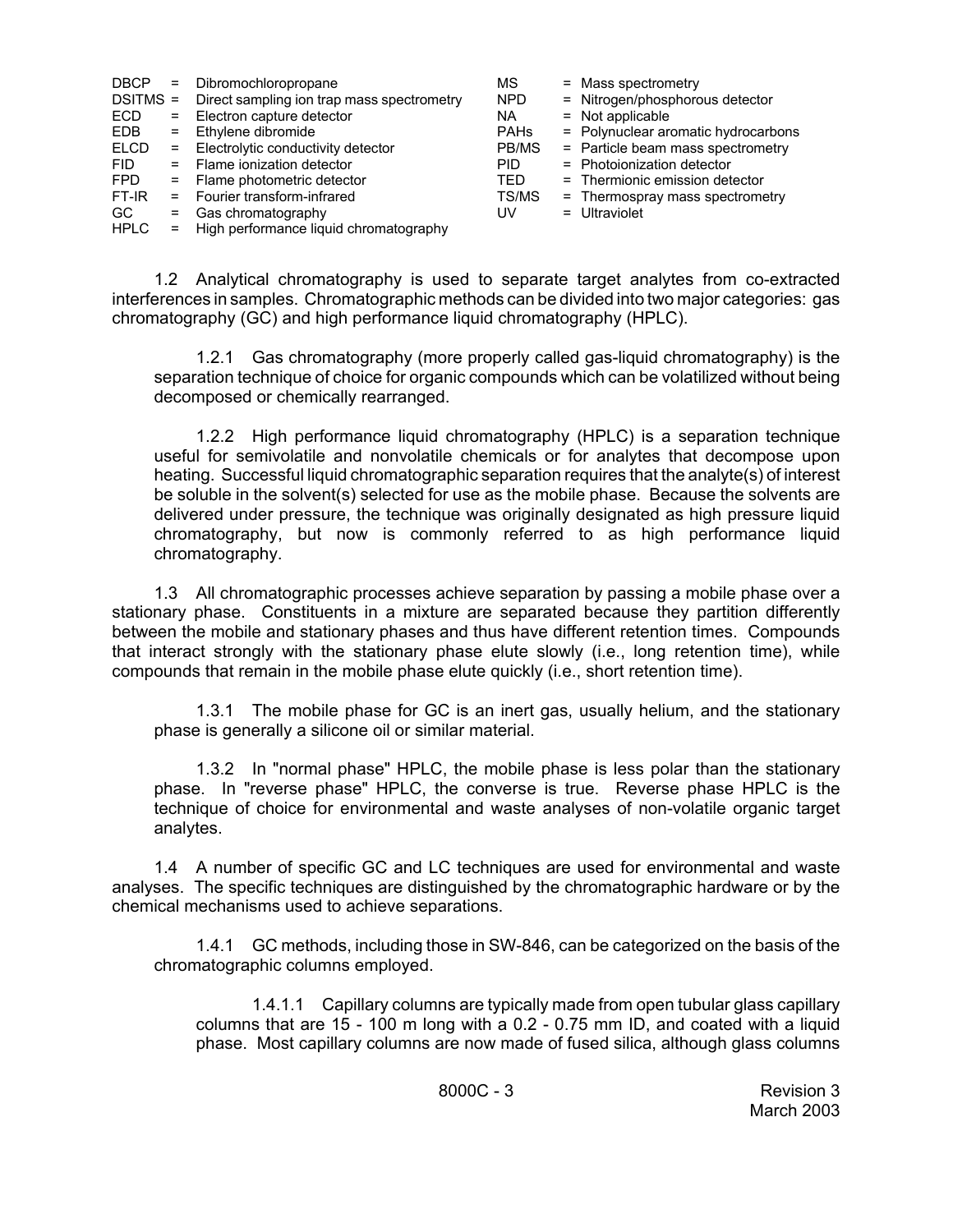are still sold for the analysis of volatiles. Capillary columns are inherently more efficient than packed columns and have replaced packed columns for most SW-846 applications.

1.4.1.2 Packed columns are typically made from glass or stainless steel tubing and generally are 1.5 - 3 m long with a 2 - 4 mm ID, and filled with small particles (60-100 mesh diatomaceous earth or carbon) coated with a liquid phase.

1.4.2 SW-846 HPLC methods are categorized on the basis of the mechanism of separation.

1.4.2.1 Partition chromatography is the basis of reverse phase HPLC separations. Analytes are separated on a hydrophobic column using a polar mobile phase pumped at high pressure (800 - 4000 psi) through a stainless steel column 10 - 25 cm long with a  $2 - 4$  mm ID and packed with  $3 - 10$  µm silica or divinyl benzene-styrene particles.

1.4.2.2 Ion exchange chromatography is used to separate ionic species.

1.5 SW-846 methods describe columns and conditions that have been demonstrated to provide optimum separation of all or most target analytes listed in that specific procedure. Most often, those columns were the ones used by EPA during method development and testing. Analysts may change those columns and conditions, provided that they demonstrate performance for the analytes of interest that is appropriate for the intended application. This is especially true when limited groups of analytes are to be monitored (i.e., if only a subset of the list of target analytes in a method are required, then the chromatographic conditions and columns may be optimized for those analytes).

1.5.1 Chromatographic performance is demonstrated by the resolution of standards and the ability to model the response of the detector during calibration, and by the sensitivity, accuracy, precision, frequency of false positives, and frequency of false negatives during analysis. The laboratory must demonstrate that any chromatographic procedure that it uses provides performance that satisfies the analytical requirements of the specific application for which it is being used. Such demonstrations should be performed using the procedures outlined in Secs. 9.2 to 9.8 of this method and those in Chapter One.

1.5.2 In addition, laboratories must be cautious whenever the use of two dissimilar columns is included in a method for confirmation of compound identification. For instance, a DB-5 column generally cannot be used for confirmation of results obtained using an SPB-5 column because the stationary phases are not sufficiently dissimilar and the changes in elution order (if any) will not provide adequate confirmation.

1.6 When gas chromatographic conditions are changed, retention times and analytical separations are often affected. For example, increasing the GC oven temperature changes the rate of partitioning between the mobile and stationary phases, leading to shorter retention times. GC retention times can also be changed by selecting a column with a different length, stationary-phase loading (i.e., capillary film thickness or percent loading for packed columns), or alternate liquid phase. As a result, two critical aspects of any SW-846 chromatographic method are the determination and/or verification of retention times and analyte separation.

1.7 HPLC retention times and analytical separations are also affected by changes in the mobile and stationary phases. The HPLC mobile phase is easily changed by adjusting the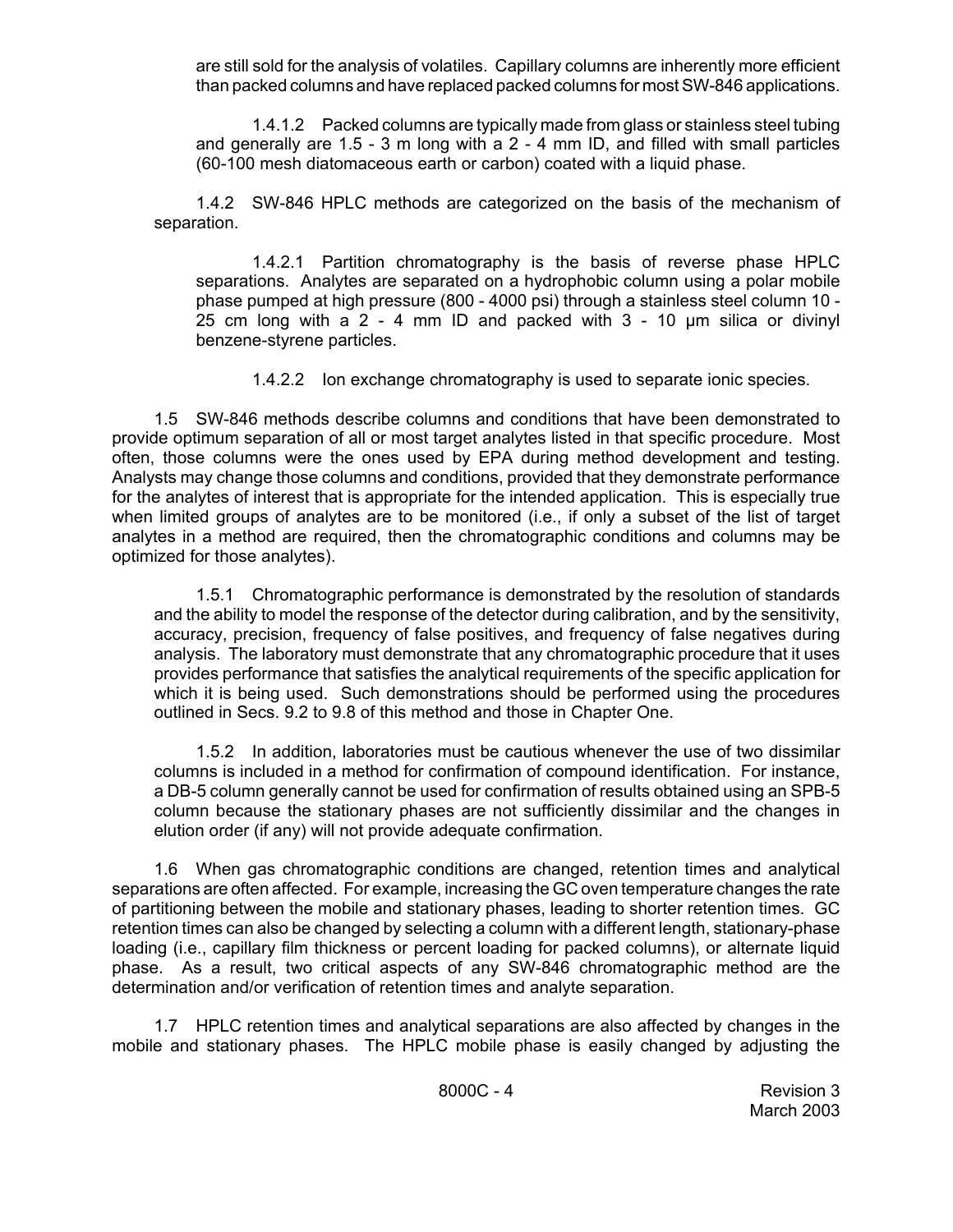composition of the solvent mixture being pumped through the column. In reverse phase HPLC, increasing the ratio of methanol (or acetonitrile) to water shortens retention times. HPLC retention times can also be changed by selecting a column with (1) a different length, (2) an alternate bonded phase, or (3) a different particle size (e.g., smaller particles generally increase column resolution). SW-846 methods provide conditions that have been demonstrated to provide good HPLC separations using specific instruments to analyze a limited number of samples. Analysts (particularly those using HPLC/MS) may need to tailor the chromatographic conditions listed in the method for their specific application and/or instrument. HPLC methods are particularly sensitive to small changes in chromatographic conditions, including temperature. HPLC column temperature control ovens should be used to maintain constant retention times since ambient laboratory temperatures often fluctuate throughout the course of a day.

1.8 Chromatographic methods can be used to produce data of appropriate quality for the analysis of environmental and waste samples. However, data quality can be greatly enhanced when the analyst understands both the intended use of the results and the limitations of the specific analytical procedures being employed. Therefore, these methods are recommended for use only by, or under the close supervision of, experienced analysts. Many difficulties observed in the performance of SW-846 methods for the analysis of RCRA wastes can be attributed to the lack of skill and training of the analyst.

1.8.1 Methods using selective (e.g., PID, NPD, ELCD) or non-selective (e.g., FID) detectors may present serious difficulties when used for site investigations, including coelution of target analytes, false negatives due to retention time shifts, and false positives and quantitation errors due to co-eluting non-target sample components.

1.8.2 In contrast, GC methods employing selective or non-selective detectors may be appropriate for remediation activities where the analytes of concern are known, of limited number, and of significantly greater concentration than potentially interfering materials.

1.8.3 If the site is not well characterized, and especially if large numbers of target analytes are of concern, analysis by GC/MS or HPLC/MS may be more appropriate.

1.9 Each of the chromatographic methods includes a list of the compounds that are recommended given the procedures as outlined in each method. The lists in some methods are lengthy and it will not be practical or appropriate to attempt to determine all the analytes simultaneously. Such analyte lists do not imply a regulatory requirement for the analysis of any or all of the compounds, but rather, indicate the method(s) which may be applicable to those analytes.

1.10 Analysts should consult the disclaimer statement at the front of the manual and the information in Chapter Two for guidance on the intended flexibility in the choice of methods, apparatus, materials, reagents, and supplies, and on the responsibilities of the analyst for demonstrating that the techniques employed are appropriate for the analytes of interest, in the matrix of interest, and at the levels of concern.

In addition, analysts and data users are advised that, except where explicitly required in a regulation, the use of SW-846 methods is not mandatory in response to Federal testing requirements. The information contained in this method is provided by EPA as guidance to be used by the analyst and the regulated community in making judgments necessary to generate results that meet the data quality requirements for the intended application.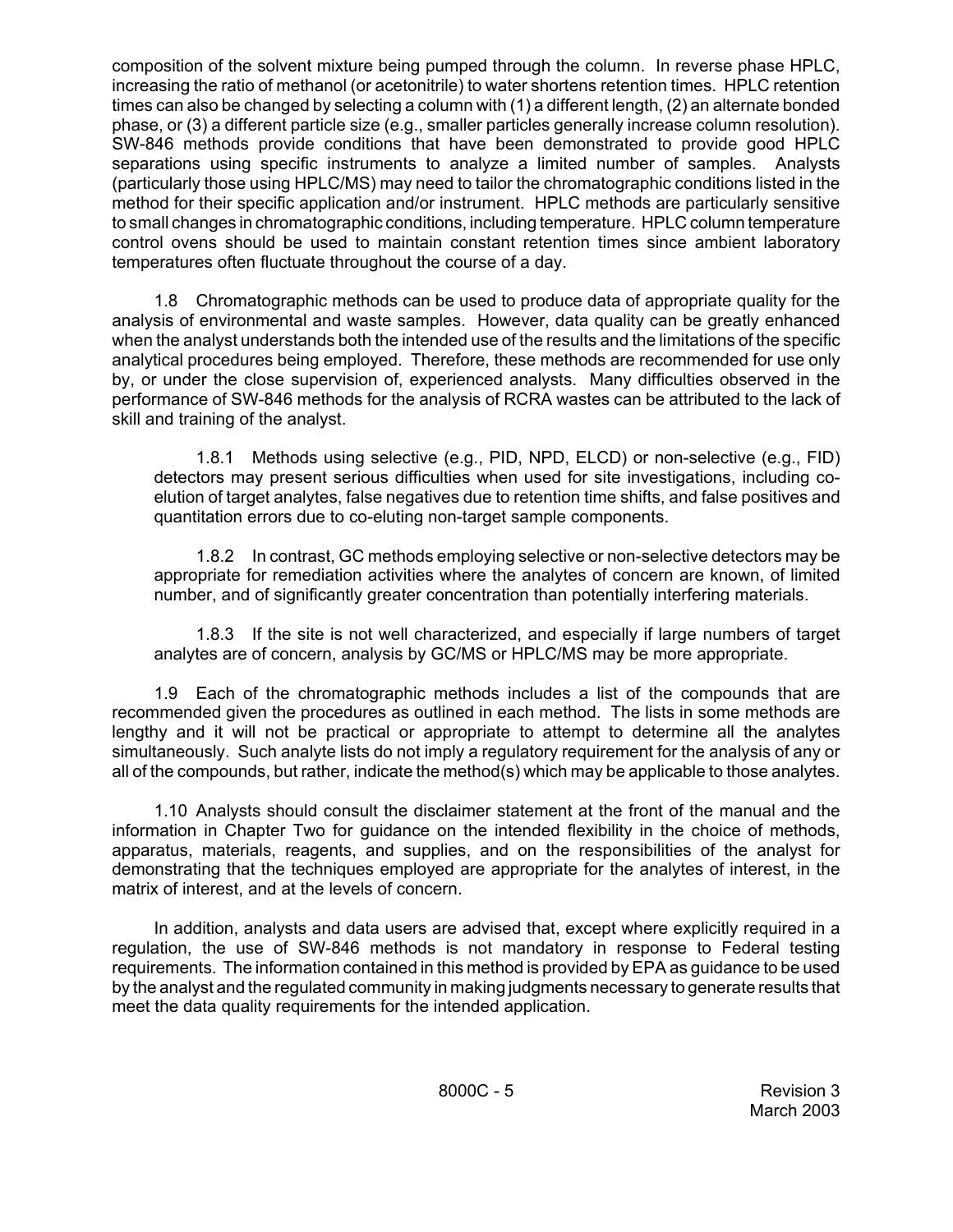1.11 This method is restricted to use by or under the supervision of analysts experienced in the use of gas or high performance liquid chromatographs and skilled in the interpretation of chromatograms. Each analyst must demonstrate the ability to generate an acceptable initial demonstration of capability (IDC) along with acceptable results according to method recommendations and stated project data quality objectives. This method is intended to be a supplement to but it is NOT intended to be a substitute for formal training of an analyst in the basic principles of gas or high performance liquid chromatography.

# 2.0 SUMMARY OF METHOD

Method 8000 describes general considerations in achieving chromatographic separations and performing calibrations. Method 8000 is to be used in conjunction with all SW-846 determinative chromatographic methods, including, but not limited to, each method listed in Sec. 1.1. Each of these chromatographic methods recommends appropriate procedures for sample preparation, extraction, cleanup, and/or derivatization. Consult the specific procedures for additional information on these crucial steps in the analytical process.

2.1 Sec. 4.2 of this method provides general guidance on minimizing contamination, including cross-contamination between samples. Sample screening procedures are strongly recommended, and discussed in Sec. 4.3.

2.2 Before any sample or blank is introduced into a chromatographic system, the appropriate resolution criteria and calibration procedure(s) described in Method 8000 or other appropriate systematic planning document must be satisfied (see Secs. 4.4 and 9.3).

2.3 Secs. 4.5 and 4.6 provide information on the effects of chromatographic interferences.

2.4 Sec 6.0 of this method contains generalized specifications for the components of both GC and HPLC systems used in SW-846 analyses.

2.5 Calibration of the analytical system is another critical step in the generation of quality data. Sec. 11.5 discusses specific procedures and calculations for both linear and non-linear calibration relationships. The continued use of any chromatographic procedure requires a verification of the calibration relationship, and procedures for such verifications are described in this method as well (see Sec. 11.7).

2.6 The identification of target compounds by any chromatographic procedure is based, at least in part, on retention times. Sec. 11.6 provides procedures for the determination of retention times and retention time windows to be used with the specific methods listed in Sec. 1.1.

2.7 The calculations necessary to derive sample-specific concentration results from the instrument responses are common to most of the analytical methods listed in Sec. 1.1. Therefore, Sec. 11.10 of Method 8000 contains a summary of the commonly used calculations.

2.8 Preventive maintenance and corrective actions are essential to the generation of quality data in a routine laboratory setting. Suggestions for such procedures are found in Sec. 11.11.

2.9 Most of the methods listed in Sec. 1.1 employ a common approach to quality control (QC). While some of the overall procedures are described in Chapter One, Sec. 9.0 describes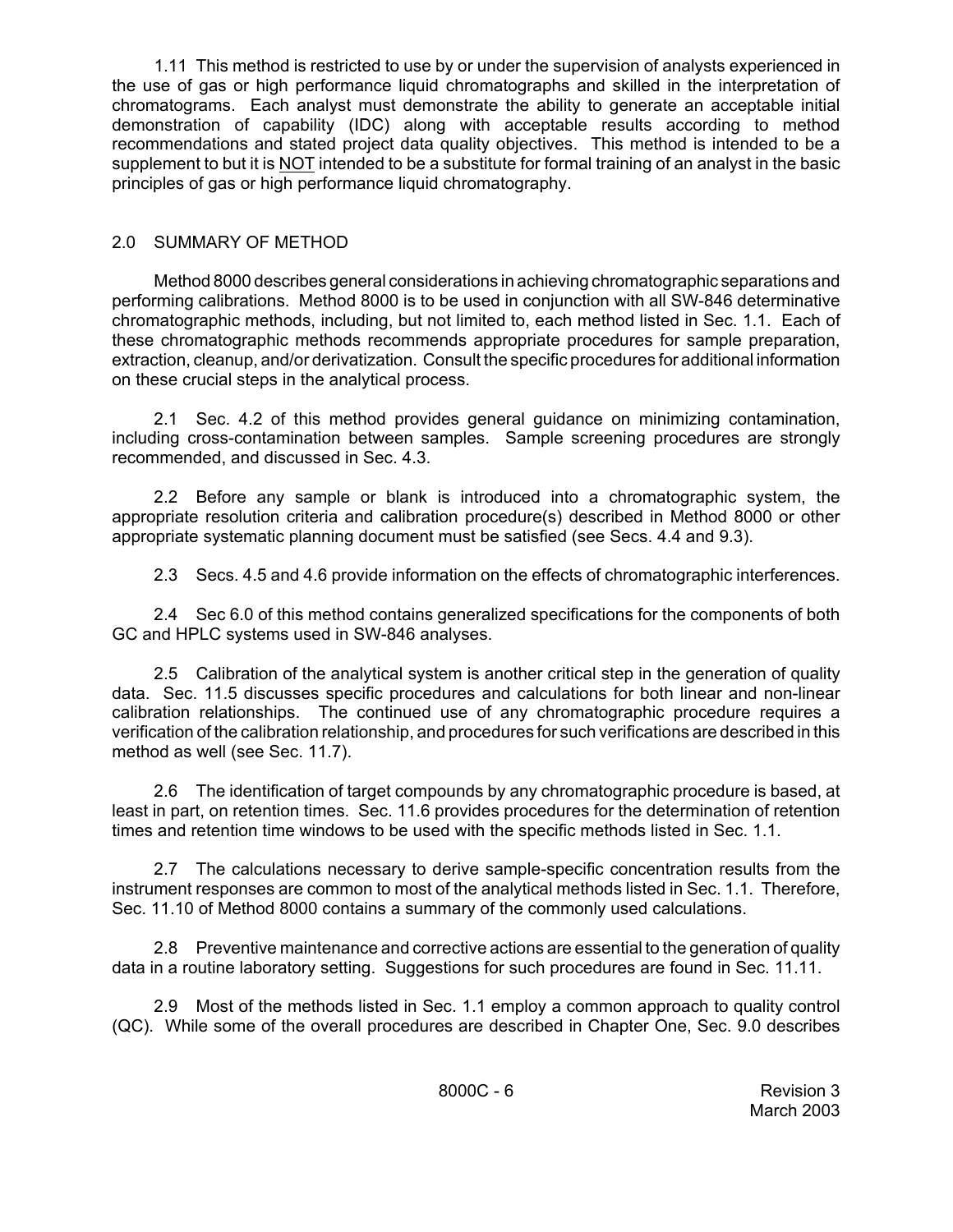routinely used procedures for calibration verification, instrument performance checks, demonstrating acceptable performance, etc.

2.10 Before performing analyses of specific samples, analysts should determine acceptable recovery ranges for all target analytes of interest in the type of matrices to be tested. These procedures are described in Secs. 9.4, 9.5, and 9.7. Analysts must also be able to demonstrate that the sensitivity of the procedure employed is appropriate for the intended application. One approach to such a demonstration is to estimate the method sensitivity for the analytes of interest using the procedures in Chapter One or other appropriate procedures.

# 3.0 DEFINITIONS

Refer to the SW-846 chapter of terms and acronyms for other potentially applicable definitions.

## 4.0 INTERFERENCES/CHROMATOGRAPHIC PERFORMANCE

4.1 Solvents, reagents, glassware, and other sample processing hardware may yield artifacts and/or interferences to sample analysis. All these materials must be demonstrated to be free from interferences under the conditions of the analysis by analyzing method blanks. Specific selection of reagents and purification of solvents by distillation in all-glass systems may be necessary. Refer to each method for specific guidance on quality control procedures and to Chapter Four for guidance on the cleaning of glassware.

4.2 Contamination by carryover can occur whenever high-concentration and lowconcentration samples are analyzed in sequence. To reduce the potential for carryover, the sample syringe or purging device must be thoroughly rinsed between samples with an appropriate solvent. Purge and trap devices or headspace devices should be thoroughly baked out between samples. Where practical, samples with unusually high concentrations of analytes should be followed by a solvent blank or by an analysis of organic-free reagent water to check for cross-contamination. If the target compounds present in an unusually concentrated sample are also found to be present in the subsequent samples, the analyst must demonstrate that the compounds are not due to carryover. Conversely, if those target compounds are not present in the subsequent sample, then the analysis of a solvent blank or organic-free reagent water is not necessary.

Purging vessels may be cleaned by rinsing with methanol, followed by a distilled water rinse and drying in a 105 $^{\circ}$ C oven between analyses. Detergent solutions may also be used, but care must be taken to remove the detergent residue from the purging vessel. Other approaches to cleaning purging vessels may also be employed, provided that the laboratory can demonstrate that they are effective in removing contaminants.

4.3 In addition to carryover of compounds from one sample to the next, the analysis of highconcentration samples can lead to contamination of the analytical instrument itself. This is particularly true for GC/MS. Eliminating this contamination can require significant time and effort in cleaning the instruments, time that cannot be spent analyzing samples. The most reliable procedure for ensuring minimum down time during the GC/MS analysis of samples is to screen samples by some other technique. Samples to be analyzed for volatiles can be screened using an automated headspace sampler (Method 5021) connected to a GC/PID/ELCD detector (Method 8021). Samples to be analyzed for semivolatiles can be screened using GC/FID. Other screening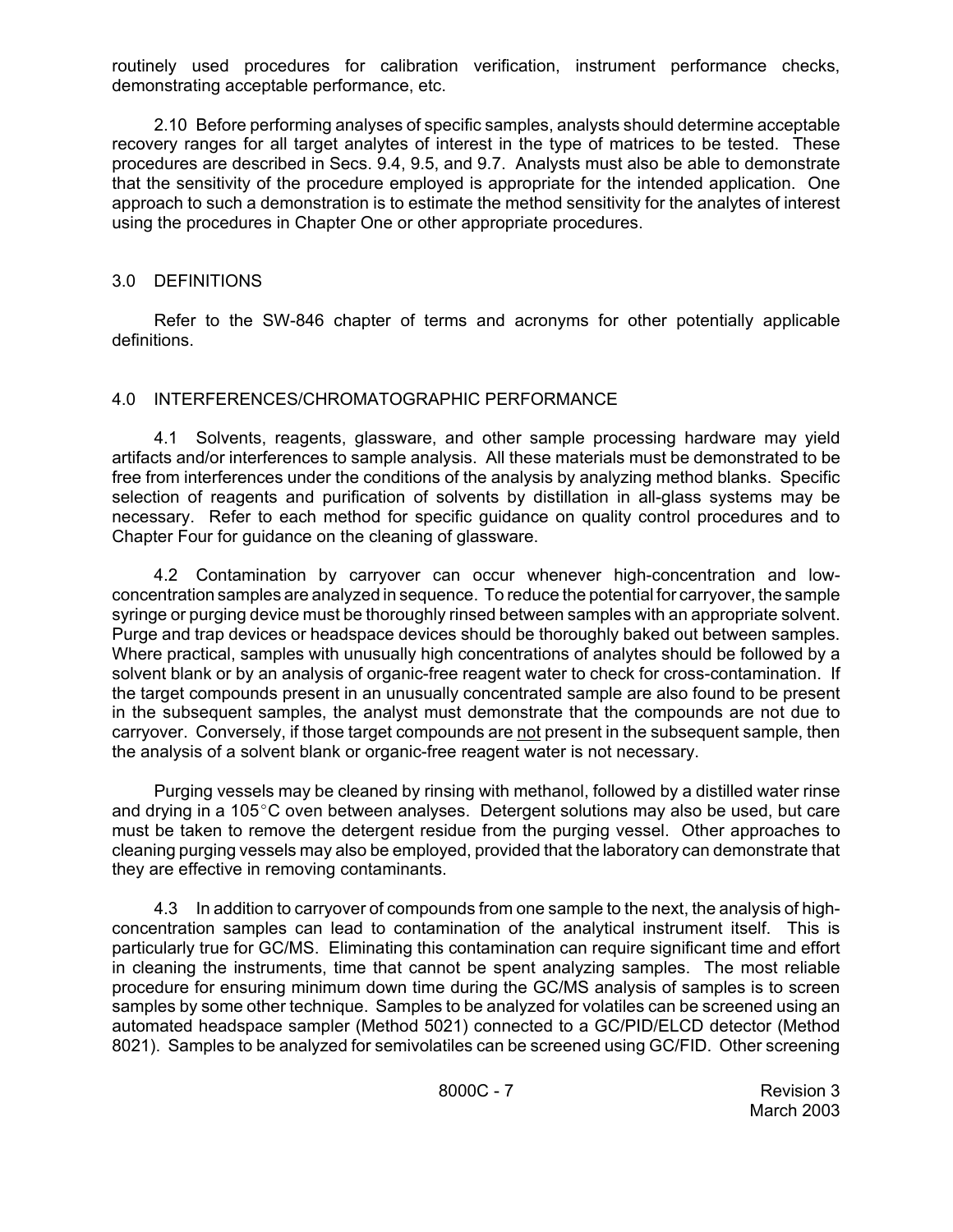methods are also acceptable. The analyst should use the screening results to choose an appropriate dilution factor for the GC/MS analysis that will prevent system contamination yet still provide adequate sensitivity for the major constituents of the sample.

4.4 One of the most important measures of chromatographic performance is resolution, the separation of chromatographic peaks (peak separation/average peak width). Peak separations are facilitated by good column efficiency (i.e., narrow peak widths) and good column selectivity (i.e., analytes partition differently between the mobile and stationary phases).

4.4.1 The goal of analytical chromatography is to separate sample constituents within a reasonable time. Baseline resolution of each target analyte from co-extracted materials provides the best quantitative results, but is not always possible to achieve.

4.4.2 In general, capillary columns contain a greater number of theoretical plates than packed columns. (A theoretical plate is a surface at which an interaction between the sample components and the stationary phase may occur). As a result, capillary columns generally provide more complete separation of the analytes of interest. However, packed columns can provide adequate resolution of some analytes and are most appropriately employed when the list of analytes to be determined is relatively short.

4.4.3 The ability to resolve individual compounds is generally the limiting factor for the number of analytes that can be measured using a single procedure. Some procedures, particularly Method 8081 (Organochlorine Pesticides), Method 8082 (PCBs), and Method 8141 (Organophosphorus Pesticides), list analytes that may not all be resolved from one another. Therefore, while each of these methods is suitable for the listed compounds, they may not be suitable to measure the entire list in a single analysis. In addition, some methods include analytes that are isomers or closely related compounds which are well-known as coeluting or are not completely separable. In these instances, the results should be reported as the sum of the two (or more) analytes. Laboratories should demonstrate that target analytes are resolved during calibration and satisfy the requirements in Sec. 9.3, or should report the results as "totals" or "sums" (e.g.,  $m+p$ -xylene). Methods that utilize mass spectrometry for detection are less affected by resolution problems, because overlapping peaks may often be mass-resolved. However, even mass spectrometry will not be able to mass resolve positional isomers such as m-xylene and p-xylene if the compounds co-elute.

4.5 Elevated chromatographic baselines should be minimized or eliminated during these analyses. Baseline humps can usually be reduced or eliminated by the application of appropriate sample clean-up (see Method 3600), extract dilution, the use of pre-columns and/or inserts, or use of a selective detector. Integration of "hump-o-grams" can result in significant quantitative errors. When elevated baselines are observed during the analysis of blanks and standards, the chromatographic system should be considered contaminated. This contamination may be the result of impure carrier gas, inadequate gas conditioning, septum bleed, column oxidation, and/or pyrolysis products in the injector or column. Such contamination is unacceptable and should be addressed through a program of preventive maintenance and corrective action.

4.6 GC preventive maintenance and corrective action

Poor GC performance may be expected whenever a chromatographic system is contaminated with high-boiling materials, particularly in the injector. Analysts should perform routine maintenance, including replacement of septa, cleaning and deactivating injector liners, and removing as much as 0.5 - 1 m from the injector side of a capillary column.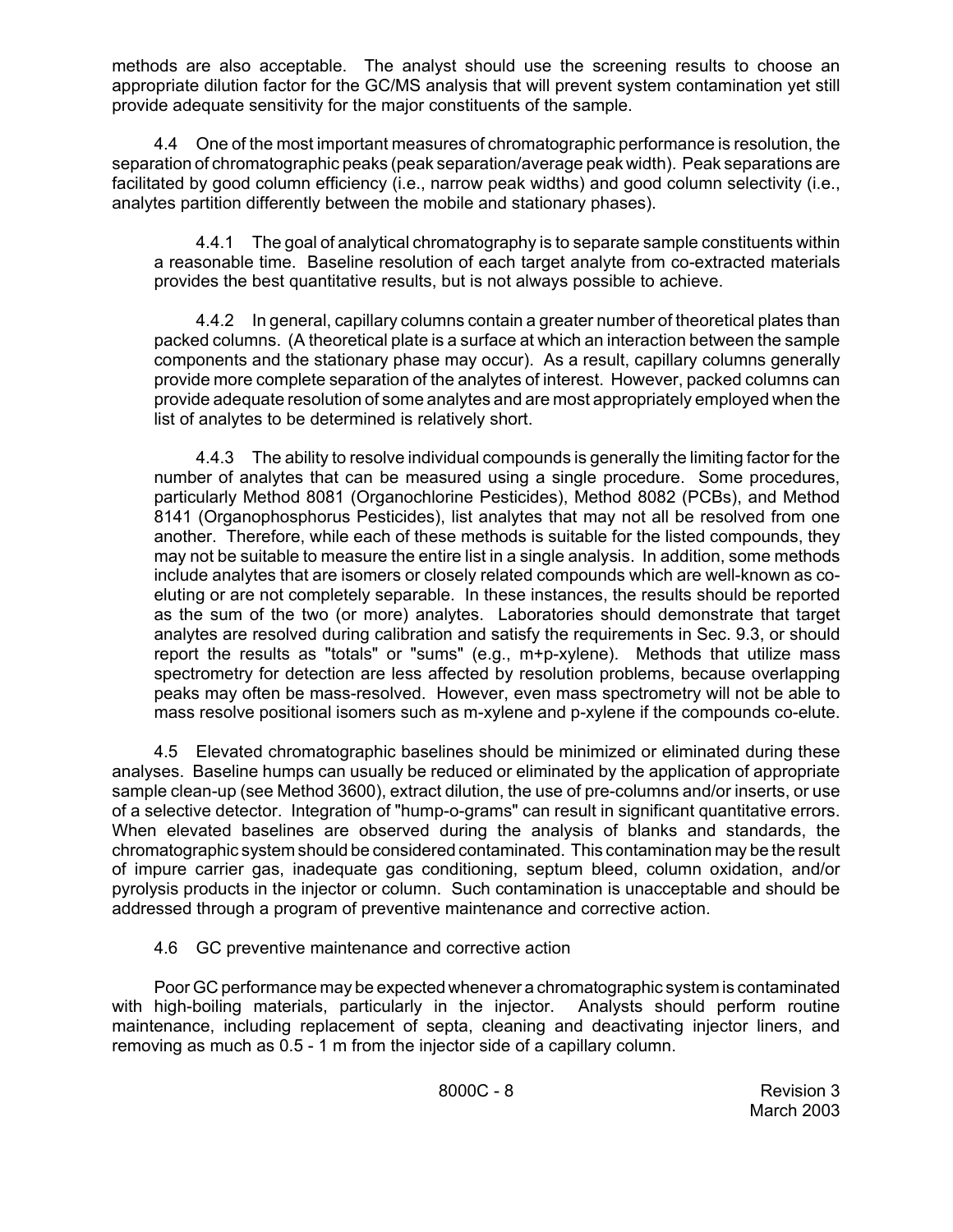If chromatographic performance or ghost peaks are still a problem, cleaning of the metallic surfaces of the injection port itself may be necessary. Capillary columns are reliable and easy to use, but several specific actions are necessary to ensure good performance.

4.6.1 Contact between the capillary column and the wall of the GC oven can affect both chromatographic performance and column life. Care should be taken to prevent the column from touching the oven walls.

4.6.2 Care should be taken to keep oxygen out of capillary columns.

4.6.3 Septa should only be changed after the oven has cooled.

4.6.4 Columns should be flushed with carrier gas for 10 minutes before reheating the oven.

4.6.5 Carrier gas should be scrubbed to remove traces of oxygen and scrubbers should be changed regularly.

4.6.6 Carrier gas should always be passed through the column whenever the oven is heated.

4.7 HPLC preventive maintenance and corrective action

HPLC band broadening results from improper instrument setup or maintenance. Band broadening results whenever there is a dead volume between the injector and the detector. Therefore, plumbing connections should be of minimum length and diameter, and ferrules should be properly positioned on the tubing to minimize dead volume.

4.7.1 Columns should not be subjected to sudden physical stress (e.g., dropping) or solvent shocks (e.g., changing solvents without a gradient).

4.7.2 Columns can become contaminated with particulates or insoluble materials. Guard columns should be used when dirty samples are analyzed.

4.7.3 High quality columns are packed uniformly with small uniform diameter particles with a minimum number of free silol groups. Use of such columns will result in optimum chromatographic performance.

4.7.4 Columns should be replaced when performance degrades (e.g., significant band broadening, peak splitting, or loss of chromatographic resolution occurs).

4.7.5 Pumping systems should deliver reproducible gradients at a uniform flow rate. Rates can be checked by collecting solvent into a graduated cylinder for a designated time period.

4.7.6 Column temperatures should be regulated by the use of column temperature control ovens to ensure reproducibility of retention times.

4.7.7 Small changes in the composition or pH of the mobile phase can have a significant effect on retention times.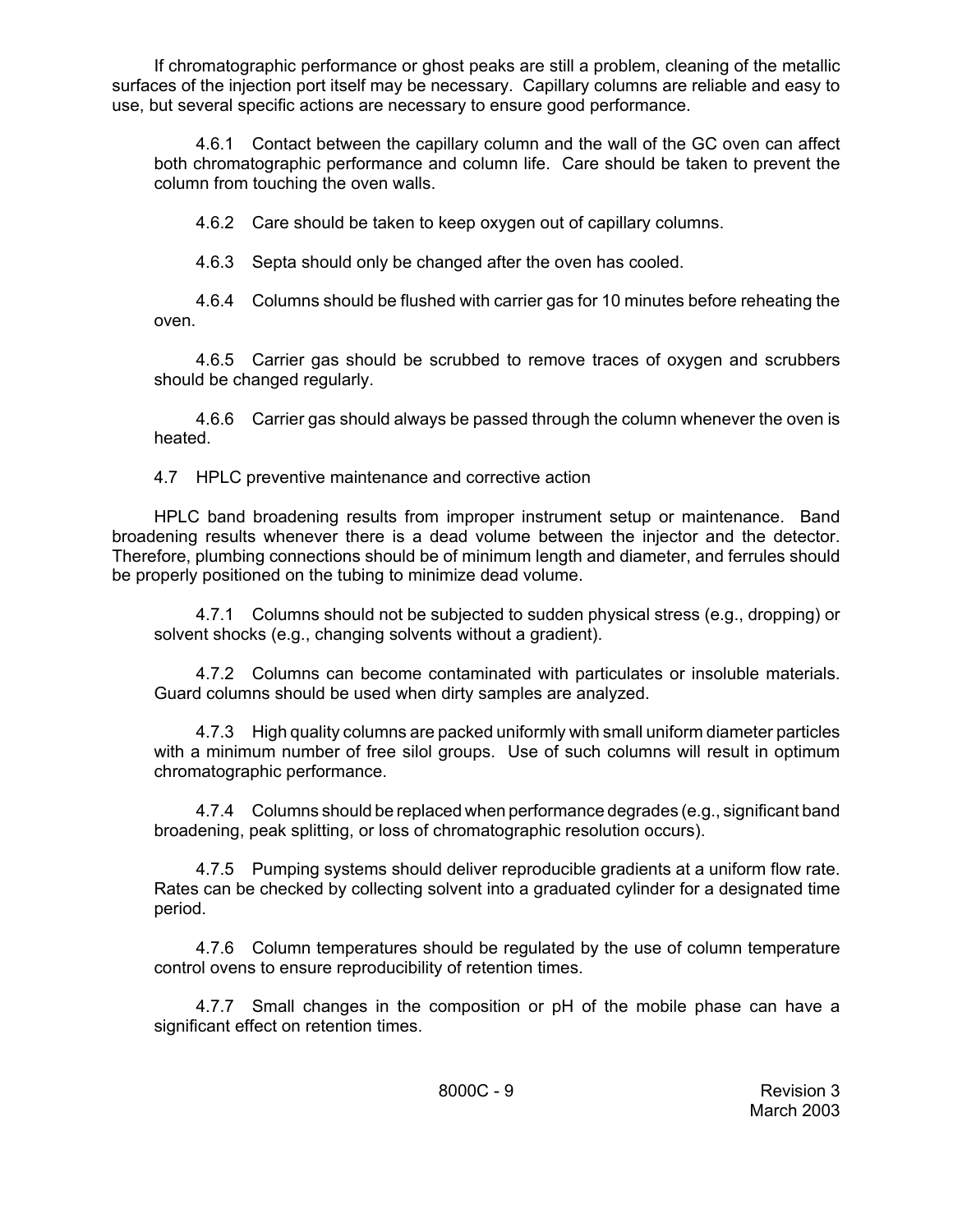## 5.0 SAFETY

5.1 This method does not address all safety issues associated with its use. The laboratory is responsible for maintaining a safe work environment and a current awareness file of OSHA regulations regarding the safe handling of the chemicals and instrumentation included in this method. A reference file of material safety data sheets (MSDSs) should be available to all personnel involved in these analyses.

# 6.0 EQUIPMENT AND SUPPLIES

6.1 The mention of trade names or commercial products in this manual is for illustrative purposes only, and does not constitute an EPA endorsement or exclusive recommendation for use. The products and instrument settings cited in SW-846 methods represent those products and settings used during method development or subsequently evaluated by the Agency. Glassware, reagents, supplies, equipment, and settings other than those listed in this manual may be employed provided that method performance appropriate for the intended application has been documented.

## 6.2 GC inlet systems

# 6.2.1 Volatile organics

Volatile organic analytes are introduced into a GC through a purge-and-trap system, by direct injection, or by other devices. The purge-and-trap apparatus is described in Method 5030 for water samples and in Method 5035 for soil and other solid samples. See Method 5000 for guidance on all forms of sample introduction of volatiles into the GC and GC/MS system.

## 6.2.2 Semivolatile organics

Sample extracts containing semivolatile organic compounds are introduced into a GC with a syringe that passes through a septum into an injection port. The injection port allows the sample extract to be vaporized prior to being flushed onto the GC column, hence the term "gas" chromatography. Correct set up and maintenance of the injector port is necessary to achieve acceptable performance with GC methods. Septa should be changed frequently enough to prevent retention time shifts of target analytes and peak tailing. The schedule for such septa changes is dependent on the quality of the septa, the sharpness of the needle, and the operation of the injection system. Appropriate injector liners should be installed, and replaced as necessary.

6.2.3 Injector difficulties include the destruction of labile analytes and discrimination against high boiling compounds in capillary injectors.

6.2.3.1 Packed columns and wide-bore capillary columns (> 0.50 mm ID) should be mounted in 1/4-inch injectors. An injector liner is needed for capillary columns.

6.2.3.2 Narrow-bore capillary columns ( $\leq$  0.32 mm ID) should be mounted in split/splitless (Grob-type) injectors. Split/splitless injectors require automated valve closures that direct most of the flow (and sample) onto the head of the analytical column. After 30 - 45 seconds, the split valve is opened, so that most of the flow is

8000C - 10 Revision 3 March 2003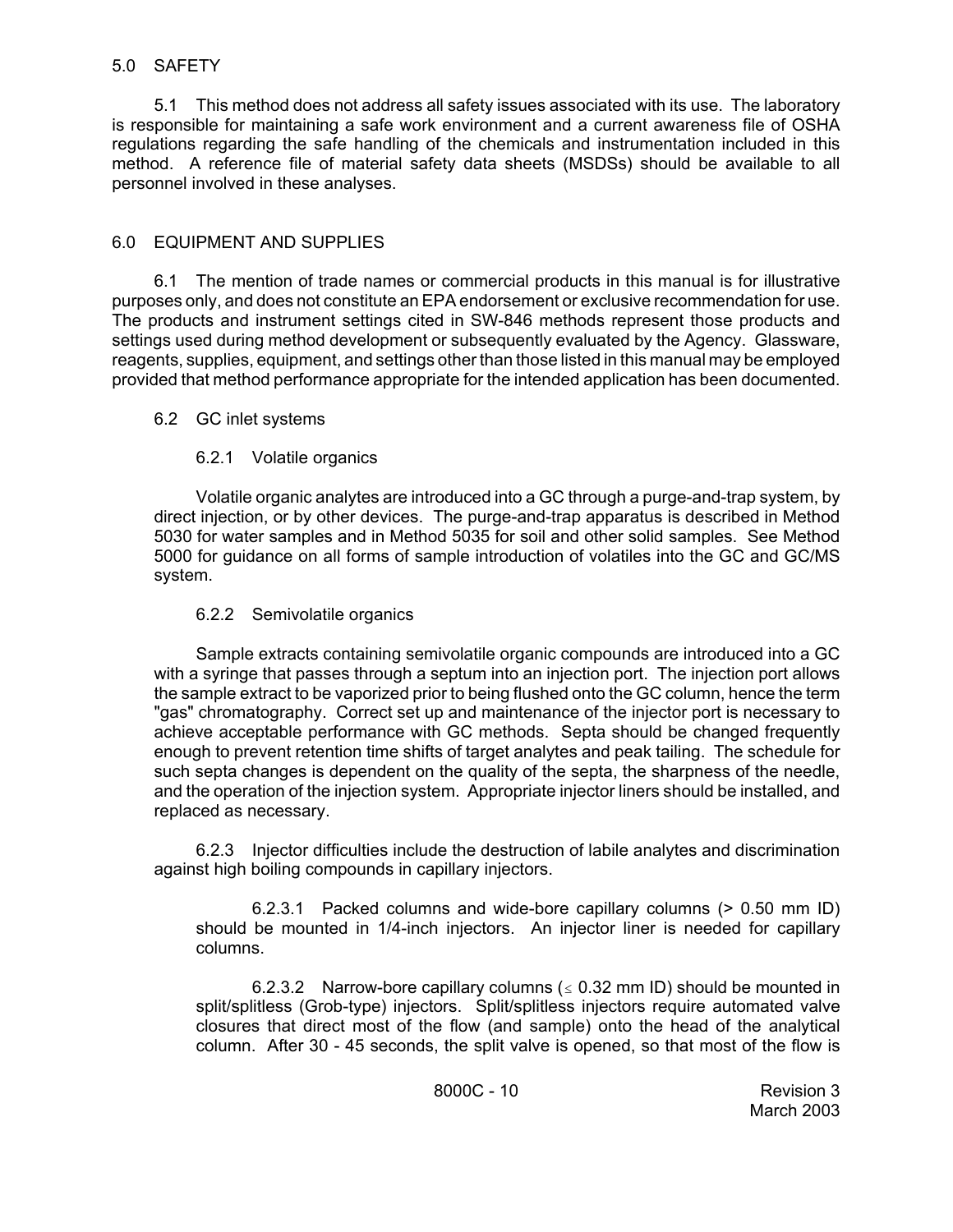vented during analysis, thus eliminating the solvent tail, and maintaining proper flow through the column. The initial oven temperature should be below the boiling point of the injection solvent if the solvent front interferes with early eluting analytes or if the solvent effect is needed to resolve difficult-to-separate analytes.

6.2.3.3 Cool on-column injection and programmable temperature vaporizer inlets allow the analysis of labile compounds that degrade on packed columns and in split/splitless injectors.

## 6.3 GC flow control

Precise control of the gas mobile phase is necessary to achieve reproducible GC retention times. Flow controllers within any GC used for SW-846 analyses must deliver a precisely metered gas flow at a rate appropriate for the GC column mounted in the instrument.

6.3.1 Most GCs have restrictors built into electronic flow controllers that are monitored using a digital readout. These restrictors are used to provide precise flow at the carrier gas flow rate listed in the method (e.g., use <20 mL/min restrictors for wide-bore capillary methods). Carrier gas flow rates should be checked regularly (with both the injector and the oven heated) using a bubble meter or other appropriate procedure.

6.3.2 Cylinder pressures should also be regulated properly. Manifold pressures must be sufficiently large that a change in the head pressure of an individual instrument does not affect the flow through all instruments. Toggle valves that allow instruments to be isolated are recommended for all multi-instrument gas delivery systems. Analysts should spend time each week conducting preventative maintenance in order to ensure that proper flow control is maintained. One needs to search for leaks using a helium tester or soap solution at each connector in the gas delivery systems. Analysts should routinely conduct preventive maintenance activities, including those designed to ensure proper flow control and to identify potential leaks in the gas delivery system. The search for leaks may be conducted with a helium leak tester, soap solutions, performing static pressure tests, or other appropriate measures.

6.3.3 Carrier gas should be of high purity and should be conditioned between the cylinder and the GC to remove traces of water and oxygen. Scrubbers should be changed according to manufacturers recommendations. Gas regulators should contain stainless steel diaphragms. Neoprene diaphragms are a potential source of gas contamination, and should not be used.

6.4 Gas chromatographic columns

Each determinative method in SW-846 provides a description of a chromatographic column or columns with associated performance data. Other packed or capillary (open-tubular) columns may be substituted in SW-846 methods to improve performance if (1) the criteria described in Secs. 9.3 and 9.4 are satisfied, and (2) target analytes are sufficiently resolved from one another and from co-extracted interferences to provide data of the appropriate quality for the intended application.

6.4.1 Narrower columns are more efficient (i.e., can resolve more analytes) but have a lower capacity (i.e., can accept less sample without peak distortion).

6.4.2 Longer columns can resolve more analytes, as resolution increases as a function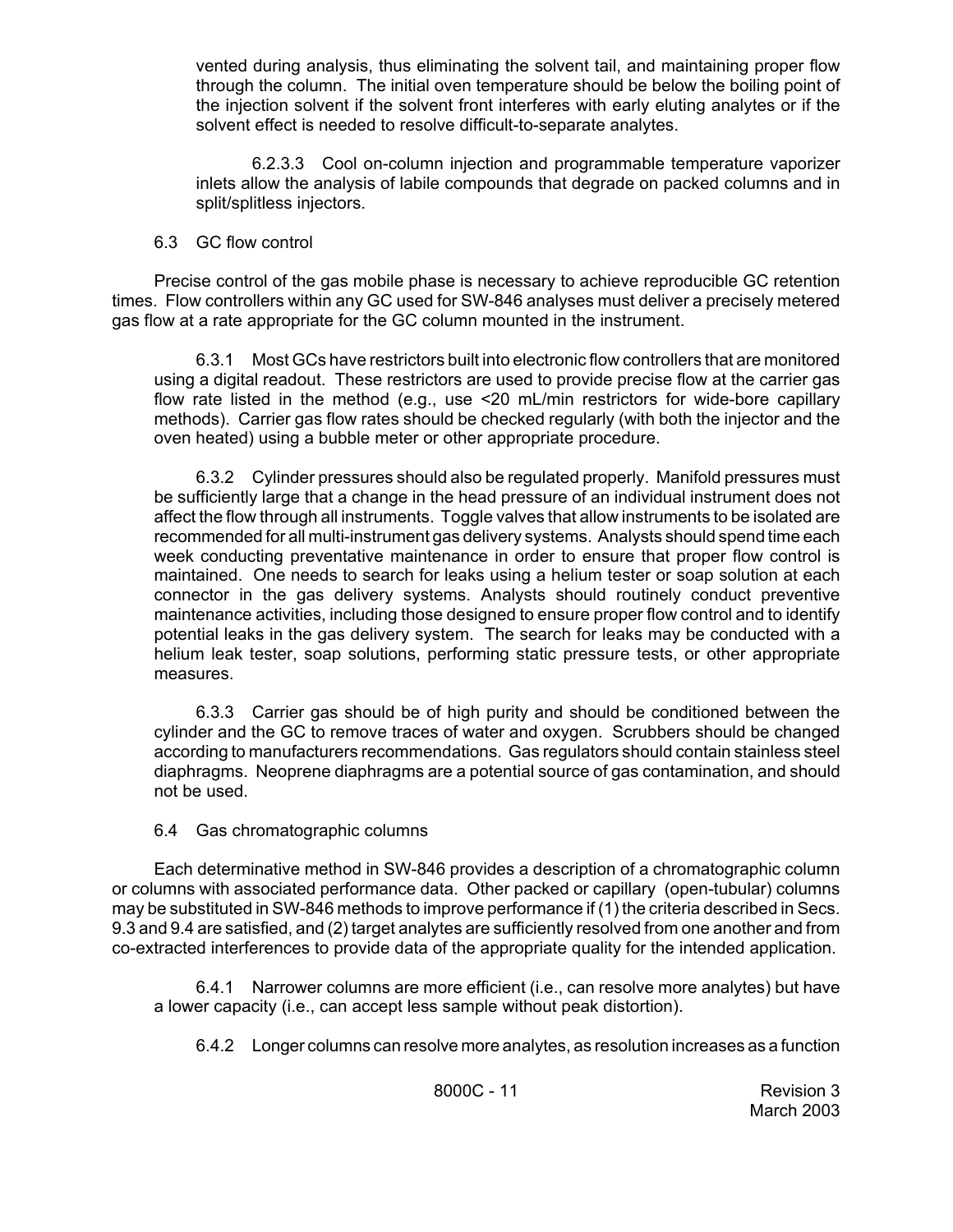of the square root of column length.

6.4.3 Increasing column film thickness or column loading increases column capacity and retention times.

6.4.4 Use of capillary columns has become standard practice in environmental and waste analysis. Capillary columns have an inherently greater ability to separate analytes than packed columns. However, packed columns can provide adequate resolution of some analytes and are most appropriately employed when the list of analytes to be determined is relatively short.

6.4.5 Columns used for SW-846 analyses should be installed properly. Column ends should be cut square. Contaminated ends should be trimmed off, and columns should be placed through ferrules before they are trimmed. Columns should not touch the walls of the GC oven during analysis, and the manufacturer's column temperature limits should not be exceeded.

6.4.6 Septa should be changed regularly and septum nuts should not be overtightened. Oxygen should not be introduced into a hot column and carrier gas should be passed through a column whenever it is heated. New columns, particularly packed columns, should be conditioned prior to analyzing samples.

## 6.5 GC detectors

Detectors are the transducers that respond to components that elute from a GC column and produce the electrical signal that is used for quantitative determinations. SW-846 analyses are conducted using selective detectors or mass spectrometers listed in Sec. 1.1. Except where otherwise recommended by the instrument manufacturer, selective non-MS detectors should be maintained at least  $20^{\circ}$ C above the highest oven temperature employed to prevent condensation and detector contamination. The transfer lines between the GC and an MS detector should be maintained at a temperature above the highest column temperature, or as specified by the instrument manufacturer, to prevent condensation.

#### 6.6 HPLC injectors

Liquids are essentially non-compressible, so a mechanical device is necessary that allows introduction of the sample into a high pressure flow without significant disruption in the flow rate and hydraulic pressure. Normally, a 6-port valve is used for this purpose. A sample loop (generally 10-100 µL) is isolated from the flow of the mobile phase and filled with a sample extract. (Larger sample loops may be used to increase sensitivity, however, they may degrade chromatographic performance). The extract is then injected by turning the valve so that the mobile phase flows through the loop. This procedure virtually eliminates dead volume in the injector and is fully compatible with automated operation.

6.6.1 When the extract is highly viscous, a pressure spike results which can automatically shut off the HPLC pump.

6.6.2 Contamination of subsequent injections may occur when the extract contains material that is not soluble in the mobile phase.

6.6.3 Injection loops are easily changed but analysts must ensure that the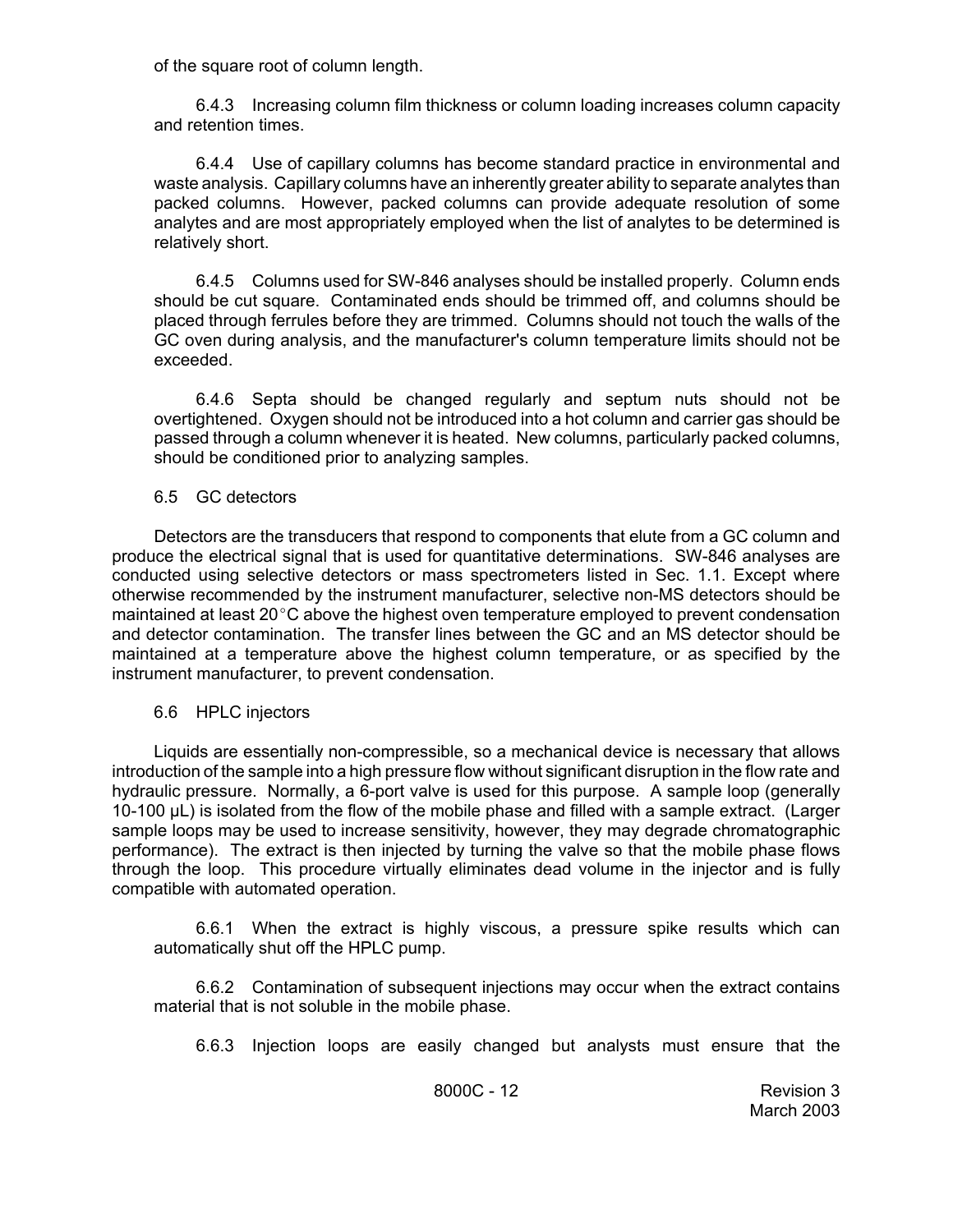compression fittings are properly installed to prevent leaks. Injectors require maintenance, as the surfaces that turn past each other do wear down.

# 6.7 HPLC pumps

The mobile phase used for HPLC must be accurately pressurized before it enters the injector. HPLC pumps are generally capable of delivering solvent at 5000 psi with excellent precision. The rate of delivery depends on the column that is used for the separation. Most environmental methods recommend flow rates of 0.25-1.0 mL/min. Flow rates should be checked by collecting column effluent in a graduated cylinder for a designated time period.

Most pumping systems are capable of changing solvent concentration during an analysis (i.e., gradient elution). Gradients are generated by either high pressure mixing of two streams between the pump and the injector or by proportional mixing of the solvents before they are pumped. In either case, solvent mixing can cause changes in the solubility of dissolved gases, the formation of bubbles in the mobile phase, or non-reproducible gradients.

6.7.1 Air bubbles tend to cause an erratic baseline and, in the case of low pressure mixing, bubbles can cause the pump to cavitate. Therefore, HPLC solvents should be degassed prior to use.

6.7.2 Non-reproducible gradients can result in significant changes in retention times from run to run.

6.7.3 HPLC solvents should be filtered to remove particles that cause pump piston wear. HPLC pump maintenance includes replacing seals regularly. (Use of strong buffers or solvents like tetrahydrofuran can significantly shorten the lifetime of pump seals.) Pumps should deliver solvent with minimal pulsation.

# 6.8 HPLC Columns

These columns must be constructed with minimum dead volume and a narrow particle size distribution. HPLC columns are generally constructed of stainless steel tubing and are sealed with compression fittings. Manufacturers provide columns that are bonded with different alkyl groups (e.g.,  $C_{18}$ , cyano, TMS), have different percent carbon loading, are packed with different particle sizes (3-10 µm), and are packed with particles of different pore size (smaller pores mean greater surface area), or are of different dimensions.

6.8.1 Columns with higher percent loading have the capacity to analyze somewhat larger samples, but extremely high loadings may contribute to problems with the particle beam MS interface.

6.8.2 Columns with free silol groups show less tailing of polar materials (e.g., amines).

6.8.3 A smaller particle (and pore) size generally gives better resolution, higher back pressure, and smaller sample capacity. Columns with 3-µm particle size may have short lifetimes when they are used for the analysis of complex waste extracts.

6.8.4 Improvements in column packing have resulted in 10- and 15-cm columns that provide the separating power necessary for most environmental and waste analyses.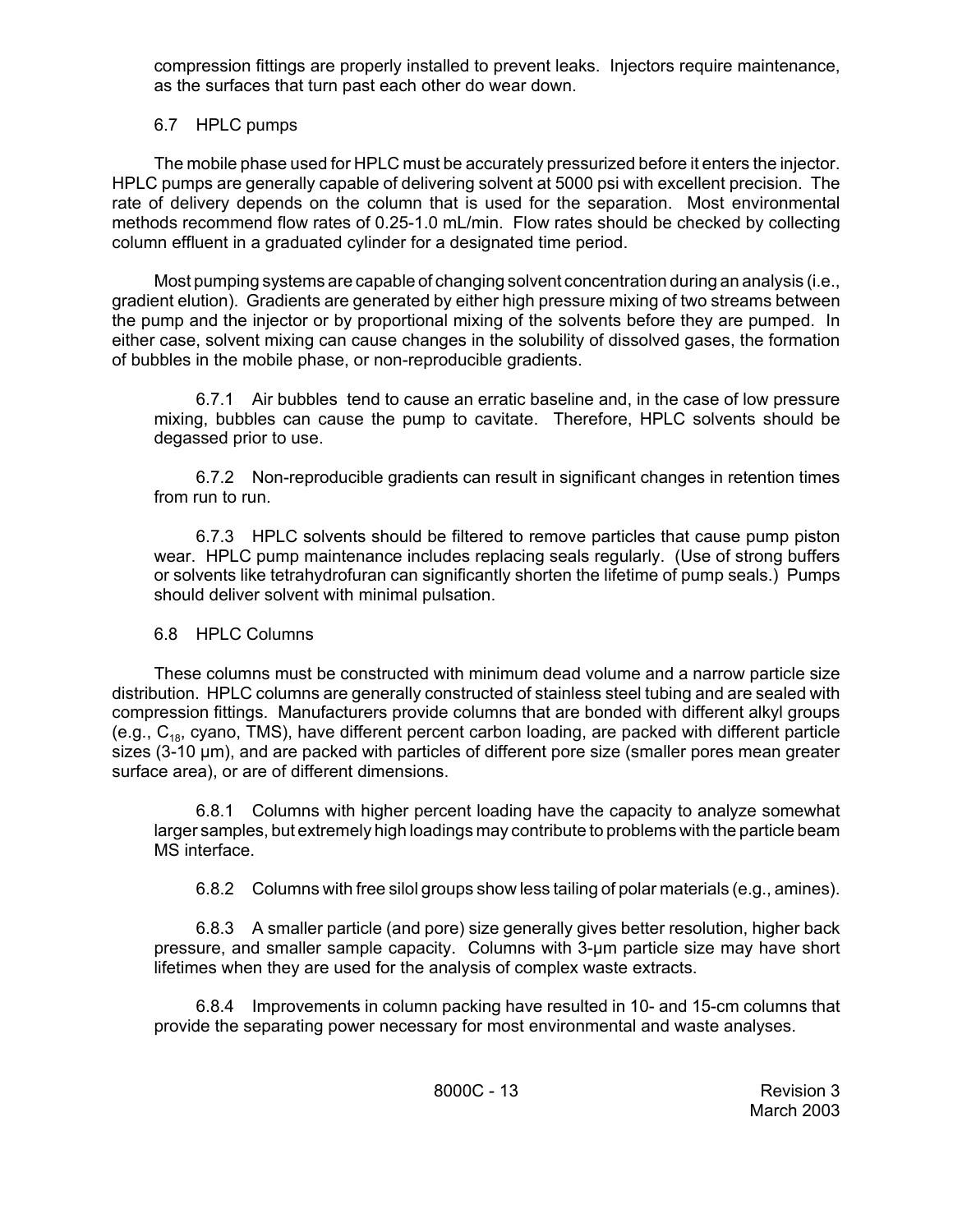6.8.5 Internal diameters of columns used for environmental and waste analysis are generally 2-5 mm. Narrower columns are called microbore columns. While they provide better separations, they become fouled more easily.

6.8.6 The lifetime and performance of HPLC columns can be improved through proper maintenance. Analysts should filter sample extracts, use compatible guard columns, check for clogged frits and for column voids. Columns should not be stored dry or containing strong buffers.

# 6.9 HPLC column temperature control ovens

HPLC retention times are much more reproducible if the column is held at a constant temperature. Temperature control ovens capable of maintaining the HPLC column at  $\pm$  0.1 $^{\circ}$ C should be utilized to maintain consistent retention times throughout the course of an HPLC analysis. Normal oven operating temperature would be  $3-5^{\circ}$ C above ambient laboratory temperature.

# 6.10 HPLC detectors

Detectors are the transducers that respond to components that elute from a HPLC column and produce the electrical signal that is used for quantitative determinations. SW-846 analyses are conducted using selective detectors or mass spectrometers listed in Sec. 1.1. HPLC/MS requires the use of a sophisticated interface that separates target analytes from the aqueous mobile phase. Examples include the thermospray (TSP), electrospray (ESP), and the particle beam (PB) interfaces.

# 6.11 Data systems

Raw chromatographic data have to be reduced in order to provide the quantitative information required by analysts. The use of sophisticated data systems is strongly recommended for SW-846 chromatographic methods. The ability to store and replot chromatographic data is invaluable during data reduction and review. Organizations should establish their priorities and select the system that is most suitable for their applications.

# 6.12 Supplies

Chromatographers require a variety of supplies. The specific items that should be stocked depend on laboratory instrumentation and the analyses performed. At a minimum, laboratories need PTFE tape, stainless steel regulators, acid-washed copper tubing, and syringes, and replacement parts for instruments.

6.12.1 Laboratories performing GC analyses also require high purity gases, scrubbers for gas conditioning, gas-tight fittings, capillary cutters, magnifying glasses, septa with proper temperature limits, appropriate ferrules, dichlorodimethylsilane (for deactivating surfaces), glass wool, spare columns and injection port liners.

6.12.2 Laboratories performing HPLC analyses require high purity solvents, column packing material, frits, 1/16-inch tubing, appropriate ferrules, solvent filtration apparatus, and solvent degassing apparatus.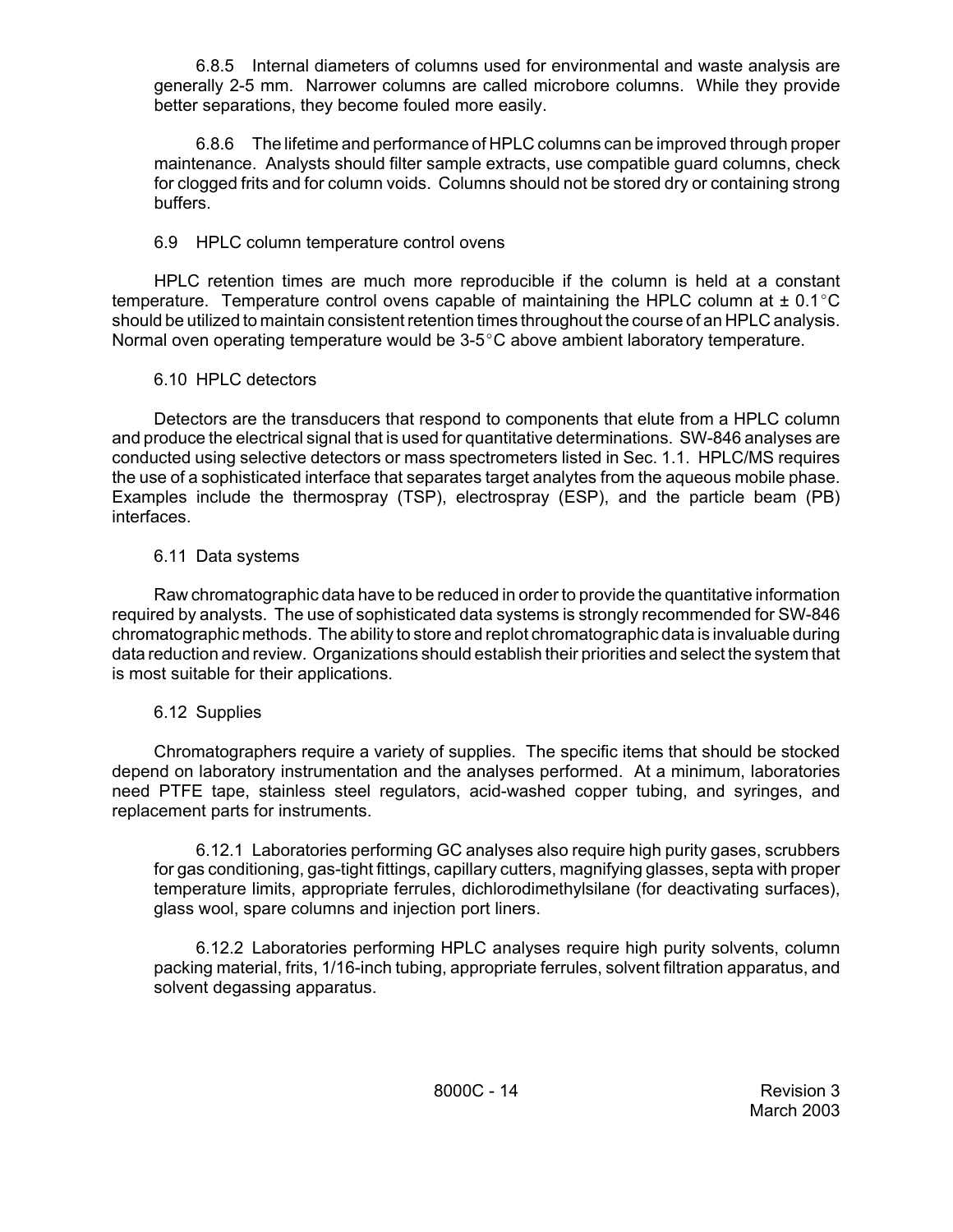# 7.0 REAGENTS AND STANDARDS

7.1 Reagent grade chemicals must be used in all tests. Unless otherwise indicated, it is intended that all reagents conform to the specifications of the Committee on Analytical Reagents of the American Chemical Society, where such specifications are available. Other grades may be used, provided it is first ascertained that the reagent is of sufficiently high purity to permit its use without lessening the accuracy of the determination.

7.2 See the specific extraction and determinative methods for the reagents and standards needed.

# 8.0 SAMPLE COLLECTION, PRESERVATION, AND STORAGE

See the introductory material to this chapter, Organic Analytes, Sec. 4.1, for information on sample collection, preservation and handling procedures. Additional information may be found in some of the individual sample extraction, preparation, and determinative methods.

# 9.0 QUALITY CONTROL

9.1 Refer to Chapter One for guidance on quality assurance (QA) and quality control (QC) protocols. Each laboratory should maintain a formal quality assurance program. The laboratory should also maintain records to document the quality of the data generated. The development of in-house QC limits for each method is encouraged, as described in Sec. 9.7. The use of instrument-specific QC limits is encouraged, provided such limits will generate data appropriate for use in the intended application. All data sheets and quality control data should be maintained for reference or inspection. When inconsistencies exist between QC guidelines, method-specific QC criteria take precedence over both technique-specific criteria and those criteria given in Chapter One, and technique-specific QC criteria take precedence over the criteria in Chapter One. In general, the following QC requirements pertain to all the determinative methods listed in Sec. 1.1 unless superseded by specific requirements provided in the determinative method.

# 9.2 Evaluating chromatographic performance

The analyst's expertise in performing chromatography is a critical element in the successful performance of chromatographic methods. Successful generation of data requires selection of suitable preparation and analysis methods and an experienced staff to use these methods.

9.2.1 For each 12-hour period during which analysis is performed, the performance of the instrument system should be checked. These checks should be part of a formal quality control program that includes the analysis of instrument blanks, calibration standards, and other QC as appropriate for that method. In addition to these instrument QC checks, the performance of the entire analytical system (i.e., preparation, cleanup and analysis) should be checked. These additional checks should include method blanks, matrix spikes, laboratory control samples, replicate samples and other QC as appropriate for that method. It is generally advisable, although not required, that all method QC samples be run at the same time as the samples on the same instrument.

9.2.2 Ongoing data quality checks are compared with established performance criteria to determine if the results of analyses meet the performance characteristics of the method.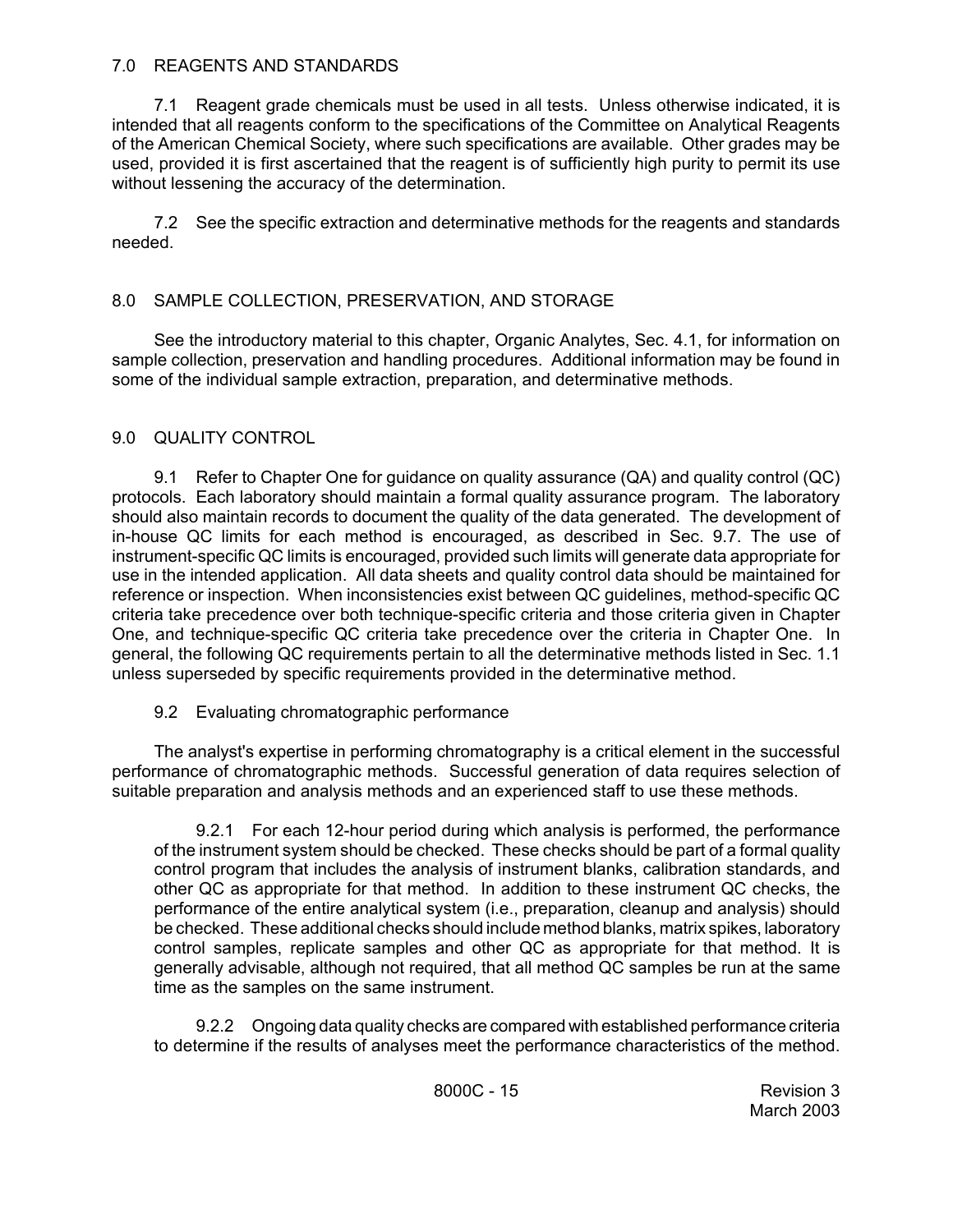Therefore, all sample analyses performed using external standard calibration must be bracketed with acceptable calibration verification standards.

9.2.3 In addition to the quantitative measures of comparison described below and in the individual methods, analysts should evaluate chromatograms and instrument operation. Questions that should be asked include:

Do the peaks look normal (Gaussian)? Is the response obtained comparable to the response from previous calibrations? Do the column fittings need tightening? Are non-target peaks present in calibration analyses? Are contaminants present in the blanks? Is the injector leaking (e.g., does the GC injector septum need replacing)? Does the HPLC guard column need replacement?

9.2.4 Significant peak tailing, leaks, changes in detector response and laboratory contamination should be corrected. Tailing problems are generally traceable to active sites on the column, cold spots in a GC, improper choice of HPLC mobile phase, the detector inlet, or leaks in the system.

9.2.5 Recalibration of the instrument must take place when the performance changes to the point that the calibration verification acceptance criteria (Sec. 11.7) cannot be achieved. In addition, significant maintenance activities or hardware changes may also require recalibration. The sections below provide general guidance on the sorts of procedures that may or may not require recalibration.

9.2.5.1 There are various types of instrument maintenance that should not automatically require recalibration of the instrument. Examples include changing: septa; compressed gas cylinders; syringes; moisture, hydrocarbon, or oxygen traps; solvents in an ELCD; purge tubes; PTFE transfer lines; glow plugs; split seals; column fittings; or inlet liners. Other procedures include cleaning the MS source; breaking off or changing a guard column; changing an injector port, or filaments; and cleaning the inlet. Whenever such procedures are performed, the analyst must demonstrate that the results for a calibration verification standard meet the acceptance criteria in Sec. 11.7. before the analysis of any samples. Otherwise, recalibration is required.

9.2.5.2 In contrast to Sec. 9.2.5.1, some maintenance procedures are so likely to affect the instrument response that recalibration is automatically required, regardless of the ability to meet the calibration verification acceptance criteria. These procedures include: changing, replacing, or reversing the column; replacing the trap on a purgeand-trap; recoating the bead in a detector; changing nitrogen tubes in an NPD; changing resins; changing the PID seal or lamp; changing the FID jet; changing the entrance lens, draw out lens, or repeller; changing the electron multiplier, and ion source chamber. Whenever such procedures are performed, the analyst must perform a new initial calibration that meets the requirement using Sec 11.5. As noted in Sec. 11.6, changing or replacing the column will also require that the retention time windows be redetermined.

9.2.6 Before processing any samples, the analyst should demonstrate that all parts of the equipment in contact with the sample and reagents are interference-free. This is accomplished through the analysis of a method blank. Each time samples are extracted,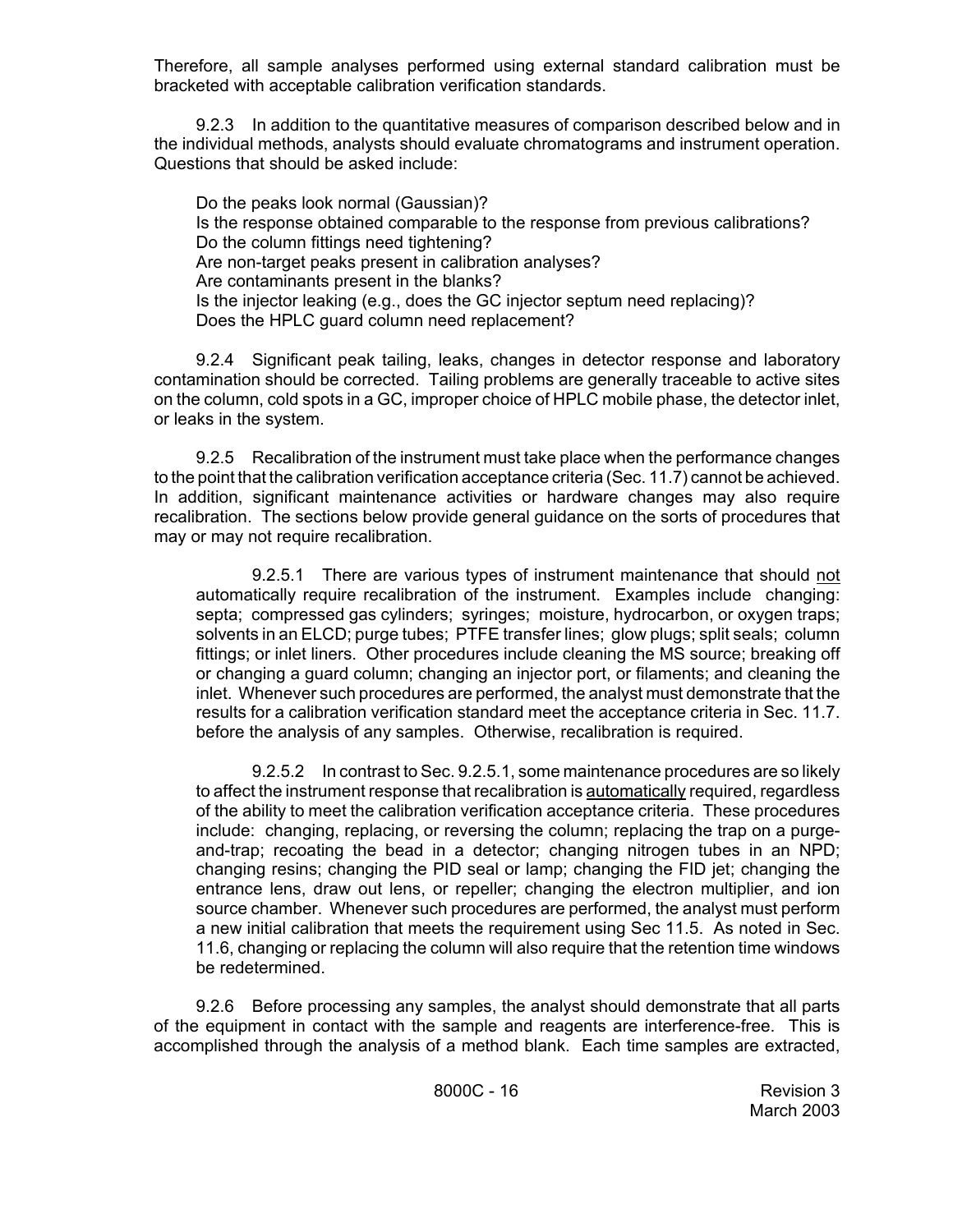cleaned up, and analyzed, a method blank should be prepared and analyzed for the compounds of interest as a safeguard against chronic laboratory contamination. Consult the appropriate 3500 or 5000 series method for the specifics of the preparation of method blanks. The following general guidelines apply to the interpretation of method blank results.

9.2.6.1 Method blanks should be prepared at a frequency of at least 5%, that is, one method blank for each group of up to 20 samples prepared at the same time, by the same procedures. For samples analyzed for volatiles by the purge-and-trap technique, the preparation is equivalent to the analysis. Therefore, one purge-and-trap method blank must be analyzed with each group of up to 20 samples analyzed on the same instrument during the same analytical shift.

9.2.6.2. When samples that are extracted together are analyzed on separate instruments or on separate analytical shifts, the method blank associated with those samples (e.g., extracted with the samples) must be analyzed on at least one of those instruments. A solvent blank should be analyzed on all other instruments on which the set of samples were analyzed to demonstrate that the instrument is not contributing contaminants to the samples.

9.2.6.3 Unless otherwise described in a determinative method, the method blank may be analyzed immediately after the calibration verification standard, to ensure that there is no carryover from the standard, or at another point in the analytical shift.

9.2.6.4 When sample extracts are subjected to cleanup procedures, the associated method blank must also be subjected to the same cleanup procedures.

9.2.6.5 As described in Chapter One, the results of the method blank should be:

9.2.6.5.1 Less than the laboratory's lowest limit of detection for the analyte or less than the level of acceptable blank contamination specified in the approved quality assurance project plan or other appropriate systematic planning document.

9.2.6.5.2 Less than 5% of the regulatory limit associated with an analyte.

9.2.6.5.3 Or less than 5% of the sample result for the same analyte, whichever is greater.

9.2.6.5.4 If the method blank results do not meet the acceptance criteria above, then the laboratory should take corrective action to locate and reduce the source of the contamination and to re-extract and reanalyze any samples associated with the contaminated method blank.

9.2.6.6 The laboratory should not subtract the results of the method blank from those of any associated samples. Such "blank subtraction" is inappropriate for the GC and HPLC methods addressed here, and often leads to negative sample results. If the method blank results do not meet the acceptance criteria in 9.2.6.5 and reanalysis is not practical, then the data user should be provided with the sample results, the method blank results, and a discussion of the corrective actions undertaken by the laboratory.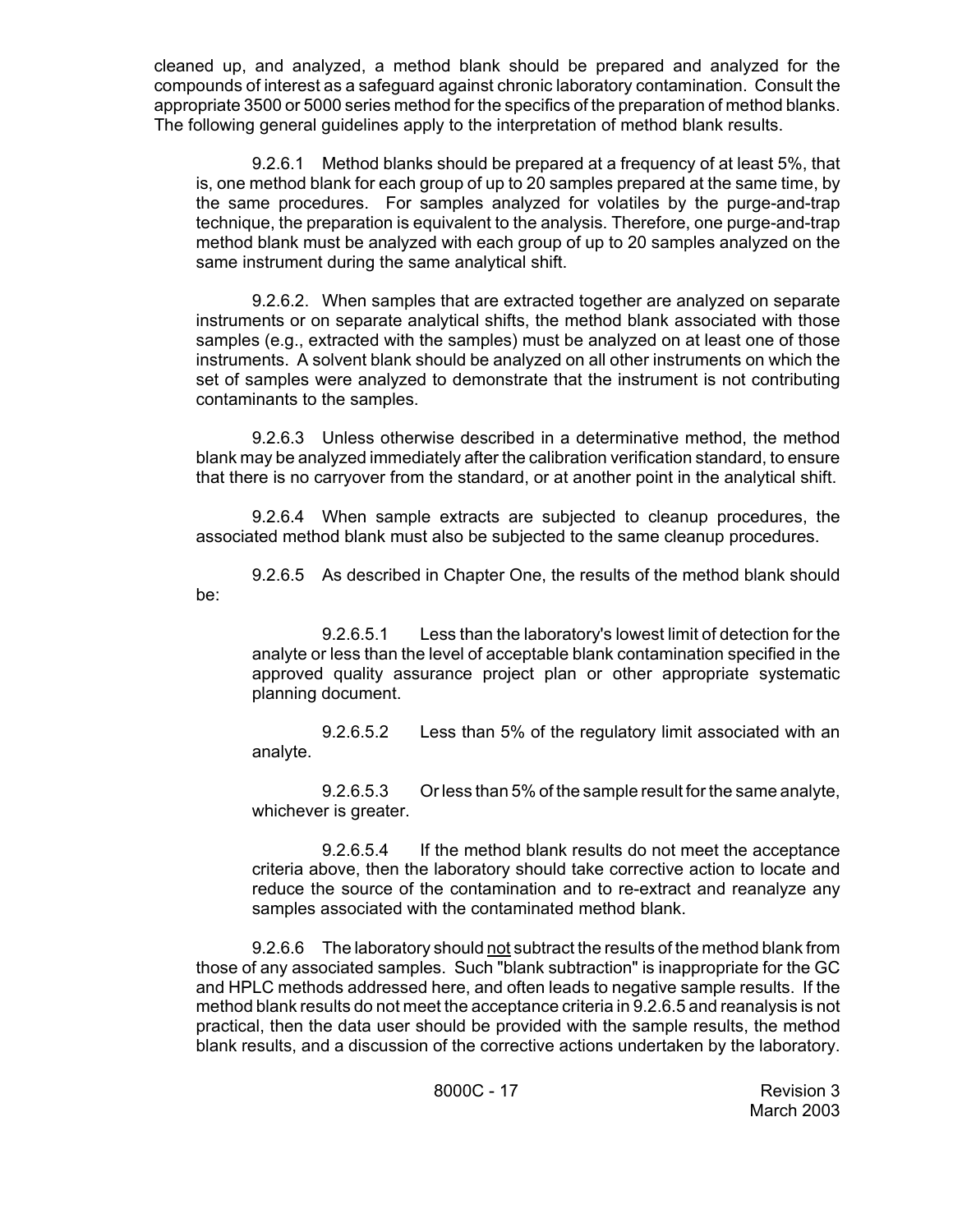9.2.6.7 Method blanks and/or solvent blanks may also be used to check for contamination by carryover from a high-concentration sample into subsequent samples (see Sec. 4.2). When the analysis of such blanks is not possible, such as when an unattended autosampler is employed, the analyst should review the results for at least the next two samples after the high-concentration sample. If analytes in the highconcentration sample are not present in the subsequent samples, then the lack of carryover has been demonstrated. If there is evidence that carryover may have occurred, then the samples should be reanalyzed.

9.3 Summary of required and recommended instrument QC

The following criteria primarily pertain to GC and HPLC methods with non-MS or FTIR detectors, and may be superseded by criteria included in individual determinative methods (e.g., Methods 8021, 8260, 8270, 8321, 8325, and 8410).

9.3.1 The criteria for linearity of an initial calibration curve based on the average of the response factors is an RSD of  $\leq$  20% for each compound that is included in the calibration standard(s) and is considered to be a target analyte. Previous versions of Method 8000 introduced an allowance for the grand mean of the calibration or response factors for all analytes to be used to evaluate linearity under a limited set of circumstances. However, EPA did not place specific limits on the number of compounds with RSD values over 20% nor an upper limit on the RSD values that could be considered, and as a result, the practice was widely abused. THEREFORE, THE ALLOWANCE FOR THE USE OF THE GRAND MEAN RSD TO EVALUATE CALIBRATION LINEARITY HAS BEEN WITHDRAWN AND ALL TARGET COMPOUNDS SHOULD HAVE RSDs LESS THAN OR EQUAL TO 20% (see Sec. 11.5.1.3).

9.3.2 For linear and non-linear calibration curves based on a least squares regression (LSR) model construction coefficients which describe correlation as equal to 1.00 when representing the best curve fit must be  $\geq 0.99$ . Examples of coefficients that describe correlation are the correlation coefficient (r), the coefficient of determination (COD), and  $r^2$ . They must all be  $\geq 0.99$  (see Sec. 11.5.2).

9.3.3 The % Difference as derived from the inspection of the calibration curve (see Sec. 11.5.5.1) is  $\leq$  20% for every analyte and for every level of calibration. This is not a requirement but a highly recommended practice for the examination of initial calibration curves for acceptability.

9.3.4 Retention time (RT) windows must be established for the identification of target analytes. See Sec. 11.6 for guidance on establishing the absolute RT windows.

9.3.5 The retention times of all analytes in all verification standards must fall within the absolute RT windows. If an analyte falls outside the RT window in a calibration verification standard, new absolute RT windows must be calculated, unless instrument maintenance corrects the problem.

9.3.6 The calibration verification results must be within ± 20% of the response calculated using the initial calibration. If the limit is exceeded, a new standard curve must be prepared unless instrument maintenance corrects the problem.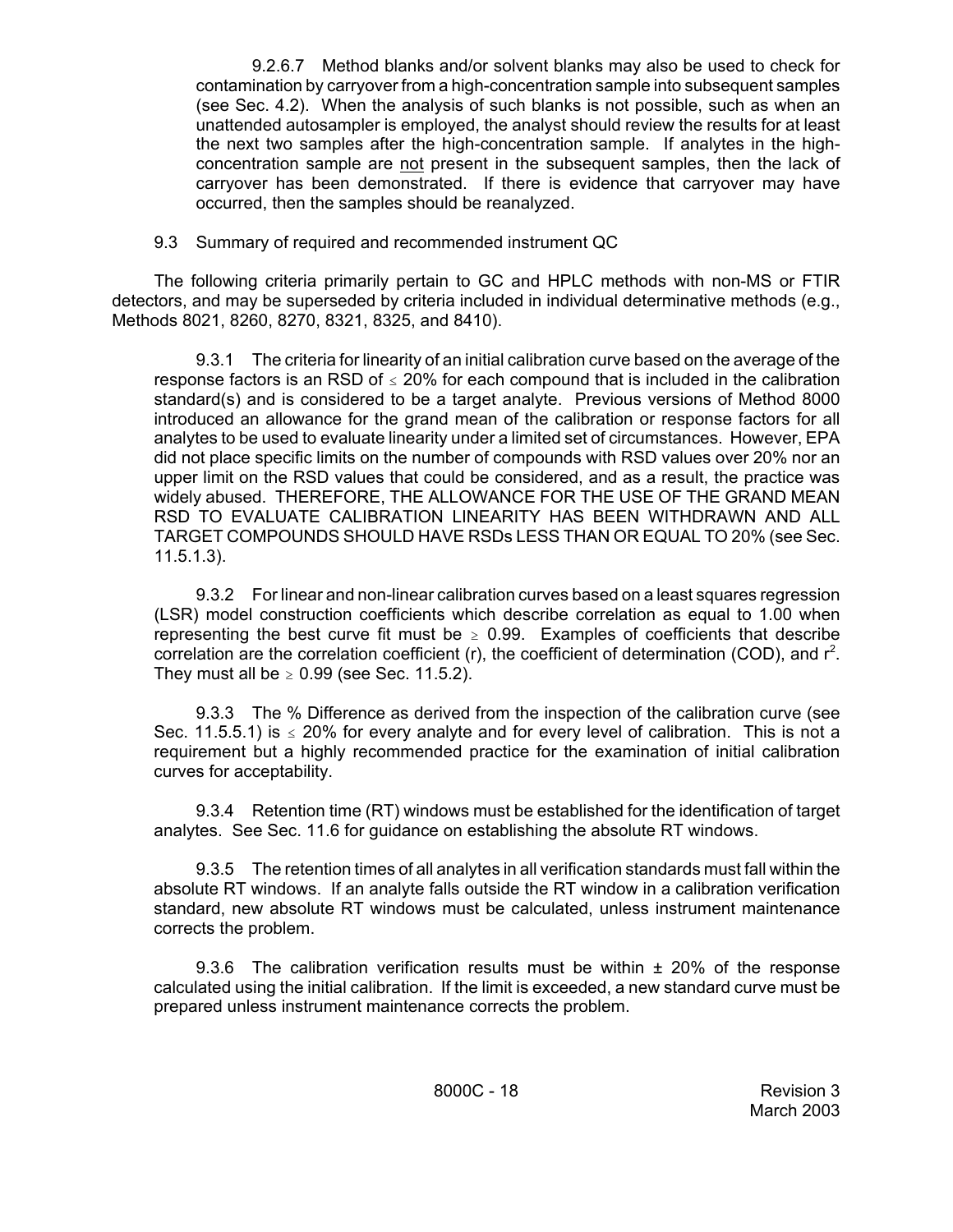## 9.4 Initial demonstration of capability (IDC)

Each laboratory must demonstrate initial capability with each combination of sample preparation and determinative methods that it utilizes, by generating data of acceptable accuracy and precision for a reference sample containing the target analytes in a clean matrix. The laboratory must also repeat this demonstration whenever new staff are trained or significant changes in instrumentation are made (See Sec. 9.4.10).

9.4.1 The reference samples are prepared from a spiking solution containing each analyte of interest. The reference sample concentrate (spiking solution) may be prepared from pure standard materials, or purchased as certified solutions. If prepared by the laboratory, the reference sample concentrate must be made using stock standards prepared independently from those used for calibration.

Preparation of the reference sample concentrate is dependent upon the method being evaluated. Guidance for reference sample concentrations for certain methods are listed in Methods 3500 and 5000. In other cases, the determinative methods contain guidance on preparing the reference sample concentrate and the reference sample. If no guidance is provided, prepare a reference sample concentrate in methanol (or any water miscible solvent) at a concentration such that the spike will provide a concentration in the clean matrix that is 10 - 50 times the lowest limit of detection for each analyte in that matrix.

The concentration of target analytes in the reference sample may be adjusted to more accurately reflect the concentrations that will be analyzed by the laboratory. If the concentration of an analyte is being evaluated relative to a regulatory limit or action level, see Sec. 9.5.1 for information on selecting an appropriate spiking level.

9.4.2 To evaluate the performance of the total analytical process, the reference samples must be handled in exactly the same manner as actual samples. Use a clean matrix for spiking purposes (one that does not have any target or interference compounds), e.g., organic-free reagent water for the aqueous matrix and organic-free sand or soil for the solid matrix.

- 9.4.3 Preparation of reference samples
	- 9.4.3.1 Volatile organic analytes

Prepare the reference sample by adding 200 µL of the reference sample concentrate (Sec. 9.4.1) to 100 mL of organic-free reagent water. Transfer this solution immediately to a 20- or 25-mL (or four 5-mL) gas-tight syringe(s) when validating water analysis performance by Method 5030. Alternatively, the reference sample concentrate may be injected directly through the barrel of the 5- or 25-mL syringe. See Method 5000 or guidance on other preparative methods and matrices.

# 9.4.3.2 Semivolatile and nonvolatile organic analytes

Prepare the reference sample by adding 1.0 mL of the reference sample concentrate (Sec. 9.4.1) to each of four 1-L aliquots of organic-free reagent water. See Method 3500 for other matrices.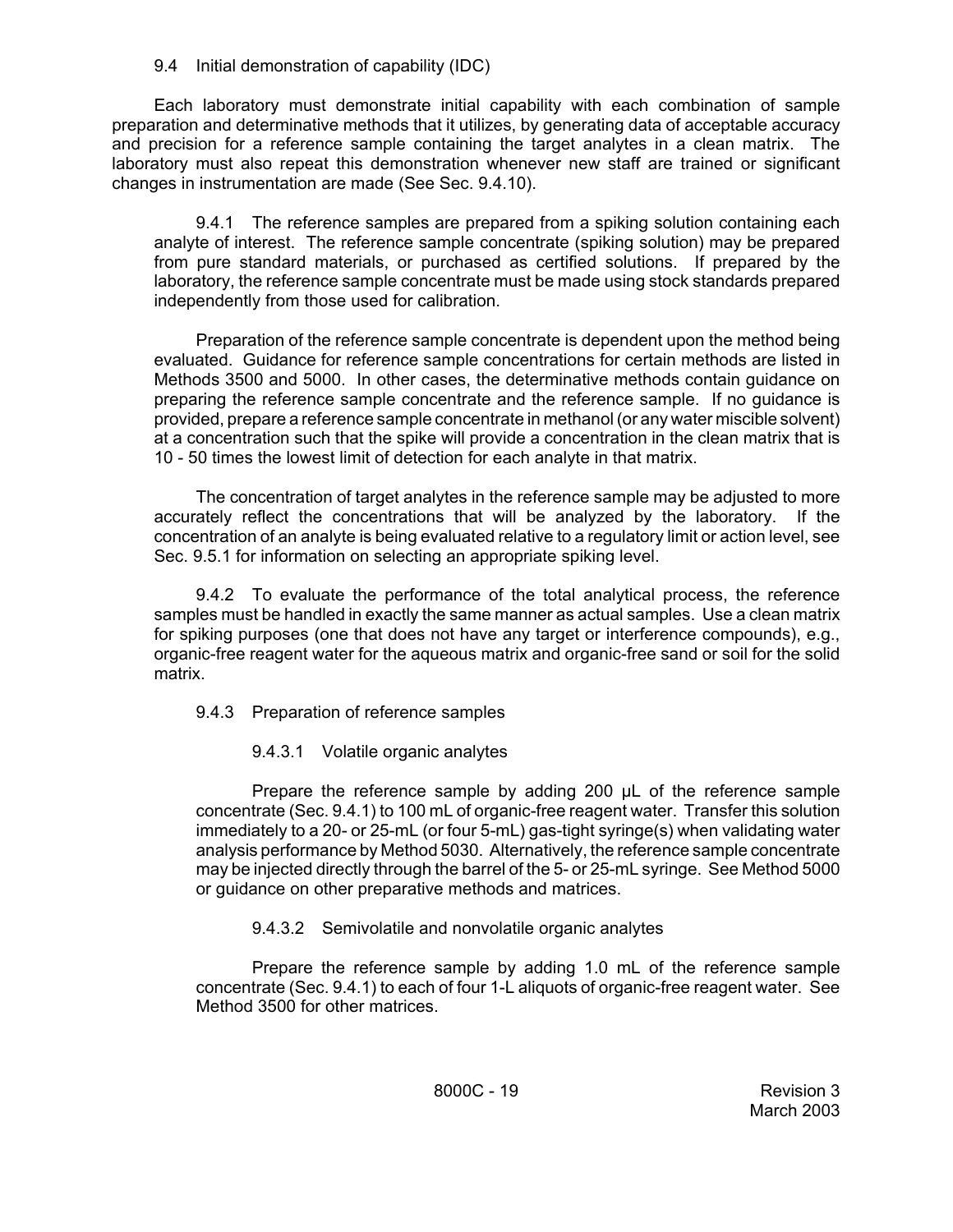9.4.4 Analyze at least four replicate aliquots of the well-mixed reference samples by the same procedures used to analyze actual samples (Procedure section for each of the methods). This will include a combination of the sample preparation method (usually a 3500 series method for extractable organics or a 5000 series method for volatile organics) and the determinative method (an 8000 series method).

9.4.5 Calculate the average recovery ( $\bar{x}$ ) in  $\mu$ g/L, and the standard deviation of the recovery (s) in µg/L, for each analyte of interest using the four results.

9.4.6 Multiple-laboratory performance data are included in some determinative methods and may be used as guidance in evaluating performance in a single laboratory. However, comparison with single-laboratory performance data is much more indicative regarding expectations of how any individual laboratory will perform, than is comparison with  $\log$  and  $\log$  constants of now any manuatan aboratory  $m$  for entermity analytic multi-laboratory data. Compare s and  $\bar{x}$  for each analyte with the corresponding performance data for precision and accuracy given in the performance data table at the end of the determinative method. If s and  $\overline{x}$  for all analytes of interest meet the appropriate acceptance criteria, then the system performance is acceptable and analysis of actual samples can begin. If any individual s value exceeds the precision limit or any individual  $\bar{x}$  value falls outside the range for accuracy, then the system performance may be unacceptable for that analyte.

NOTE: The large number of analytes in each of the methods presents a substantial probability that one or more analyte will fail at least one of the performance criteria when all analytes of a given method are determined.

When one or more of the analytes fail at least one of the performance criteria, the analyst should proceed according to Sec. 9.4.6.1 or 9.4.6.2.

9.4.6.1 Locate and correct the source of the problem and repeat the test for all analytes of interest, beginning at Sec. 9.4.2.

9.4.6.2 Beginning at Sec. 9.4.2, repeat the test only for those analytes that failed to meet criteria. Repeated failure, however, will confirm a general problem with the measurement system. If this occurs, locate and correct the source of the problem and repeat the test for all compounds of interest beginning at Sec. 9.4.2.

9.4.7 The performance data in many of the methods are based on single-laboratory performance. As with the multiple-laboratory data, the criteria in those methods may be used as guidance when evaluating laboratory performance. When comparing your laboratory data to performance data developed from single-laboratory data, certain analytes may be outside the limits, however, the majority should be within the acceptance limits.

9.4.8 Even when the determinative method contains performance data (either multiplelaboratory or single-laboratory), the development of in-house acceptance limits is strongly recommended, and may be accomplished using the general considerations described in Sec. 9.7.

9.4.9 In the absence of recommended acceptance criteria for the initial demonstration of capability, the laboratory should use recoveries of 70 - 130% as guidance in evaluating the results. Given that the initial demonstration is performed in a clean matrix, the average recoveries of analyte from the four replicates should generally fall within this range. In addition, since the laboratory will repeat the initial demonstration of capability whenever new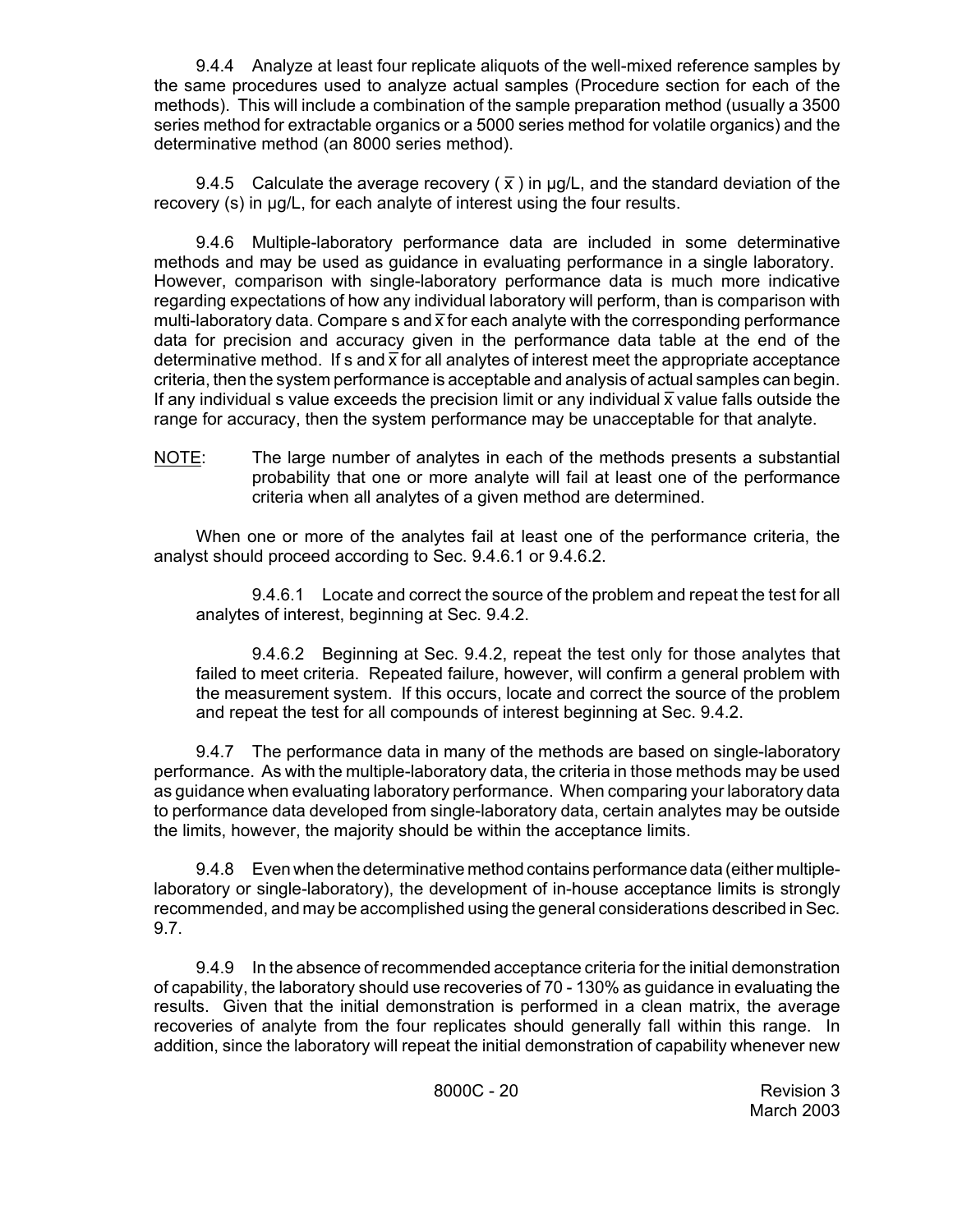staff are trained or significant changes in instrumentation are made, the resulting data should be used to develop in-house acceptance criteria, as described in Sec. 9.7.

9.4.10 There are various types of instrument maintenance that require recalibration. However, they do not automatically require the initial demonstration of capability be repeated. They are listed in Sec. 9.2.5.2. Only major changes in instrumentation or procedure should require this to be repeated. Some examples which would require a new IDC are using a different type of detector (ECD to ELCD); using a different mode on the detector (SIM to Full Scan); changing the extraction apparatus or solvent; changing derivatization agents; using a different column phase; changing carrier gas (H2 to He); changing HPLC solvents; or changing chromatograph to detector interfaces (Thermospray to Particle Beam). Changing temperature conditions of the analysis will require recalibration but not a new IDC. New analysts along with changes in procedures and instruments require a new IDC to be performed.

# 9.5 Matrix spike and laboratory control samples

The laboratory must also have procedures for documenting the effect of the matrix on method performance (precision, accuracy, and detection limit). At a minimum, this will include the analysis of at least one matrix spike and one duplicate unspiked sample or one matrix spike/matrix spike duplicate (MS/MSD) pair with each preparation batch of up to 20 samples of the same matrix processed together (see Chapter One). If samples are expected to contain the target analytes of concern, then laboratories may use one matrix spike and a duplicate analysis of an unspiked field sample as an alternative to the MS/MSD pair (see Sec. 9.5.3).

In the case of purge-and-trap methods, the MS/MSD, or MS and duplicate samples, should be prepared and analyzed concurrently with the samples. In the case of samples that involve an extraction procedure, the MS/MSD, or MS and duplicate samples, should be extracted with the batch of samples but may be analyzed at any time.

In addition, a Laboratory Control Sample (LCS) should be included with each preparation batch. The LCS consists of an aliquot of a clean (control) matrix similar to the sample matrix and of the same weight or volume. The LCS is spiked with the same analytes at the same concentrations as the matrix spike and is processed in the same manner as the samples. When the results of the matrix spike analysis indicates a potential problem due to the sample matrix itself, the LCS results are used to verify that the laboratory can perform the analysis in a clean matrix.

The concentration of the matrix spike sample and/or the LCS should be determined as described in Secs. 9.5.1 and 9.5.2, and the spiking solutions should contain all of the target analytes of concern.

9.5.1 If, as in compliance monitoring, the concentration of a specific analyte in the sample is being checked against a regulatory concentration limit or action level, the spike should be at or below the limit, or 1 - 5 times the background concentration (if historical data are available), whichever concentration is higher.

If historical data are not available, it is suggested that a background sample of the same matrix from the site be submitted for matrix spiking purposes to ensure that high concentrations of target analytes and/or interferences will not prevent calculation of recoveries.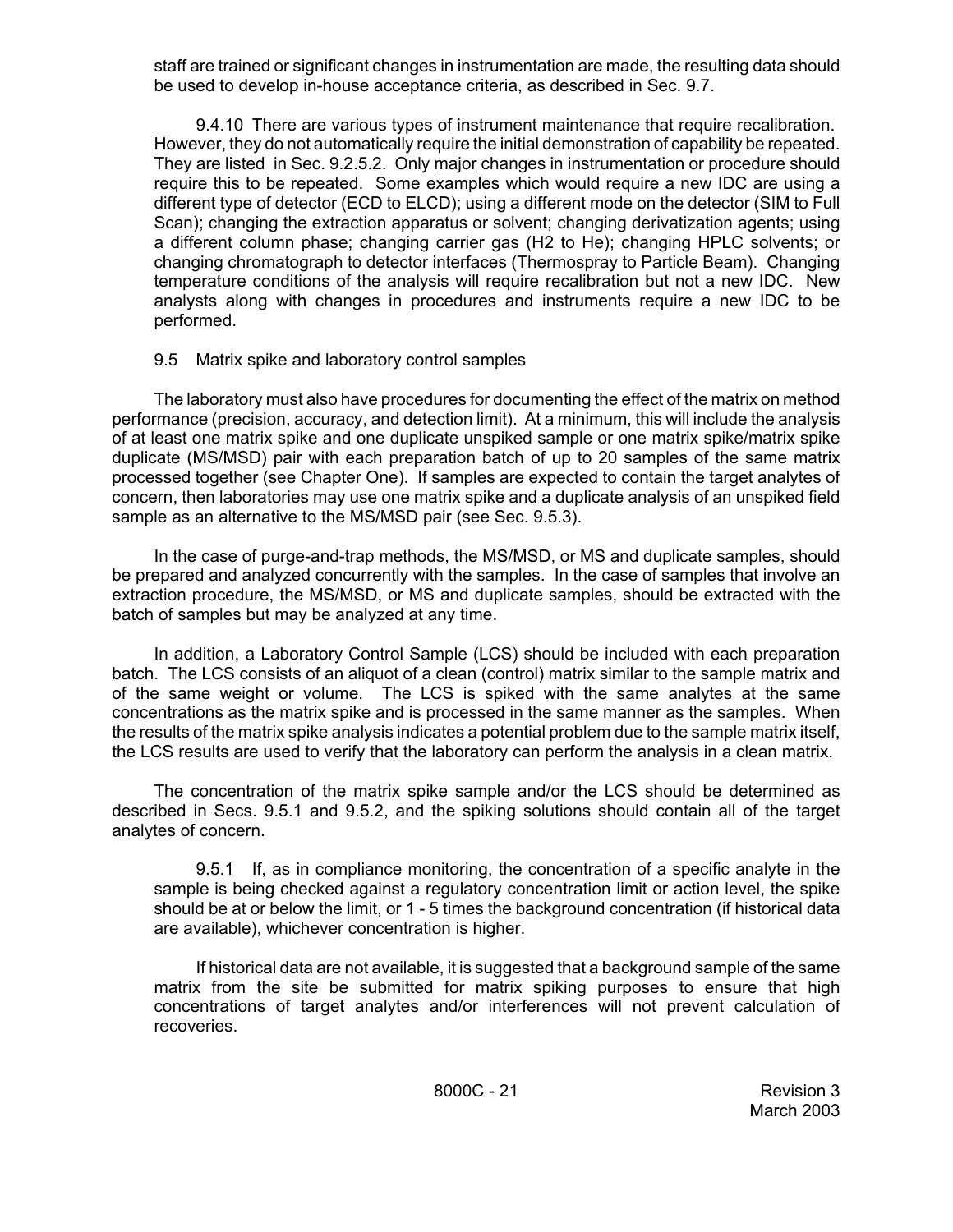9.5.2 If the concentration of a specific analyte in a sample is not being checked against a limit specific to that analyte, then the analyst may spike the sample at the same concentration as the reference sample (Sec. 9.4.1), at 20 times the estimated limit of quantitation (LOQ) in the matrix of interest, or at a concentration near the middle of the calibration range. It is again suggested that a background sample of the same matrix from the site be submitted as a sample for matrix spiking purposes.

9.5.3 To develop precision and accuracy data for each of the spiked compounds, the analyst has two choices: analyze the original sample, and an MS/MSD pair; or analyze the original sample, a duplicate sample, and one spiked sample. If samples are not expected to contain the target analytes of concern, then the laboratory may use a matrix spike and matrix spike duplicate pair. If samples are expected to contain the target analytes of concern, then the laboratory may use one matrix spike and a duplicate analysis of an unspiked field sample as an alternative to the MS/MSD pair.

Begin by analyzing one sample aliquot to determine the background concentration of each analyte. Prepare a matrix spike concentrate according to one of the options described in Sec. 9.5.1 or 9.5.2.

Prepare a matrix spike sample by adding the appropriate volume of the matrix spike concentrate to another aliquot of the sample to yield the desired concentration (see Secs. 9.5.1 and 9.5.2). Prepare a matrix spike duplicate sample from a third aliquot of the sample.

Analyze the MS/MSD samples using the same procedures employed for the original sample, and calculate the concentration of each analyte in the matrix spike and matrix spike duplicate. Likewise, analyze the LCS samples using the same procedures employed for the original sample, and calculate the concentration of each analyte in the LCS.

#### 9.5.3.1 Calculation of recovery

Accuracy is estimated from the recovery of spiked analytes from the matrix of interest. Laboratory performance in a clean matrix is estimated from the recovery of analytes in the LCS. Calculate the recovery of each spiked analyte in the matrix spike, matrix spike duplicate (if performed) and LCS according to the following formula.

$$
Recovery = \%R = \frac{C_s - C_u}{C_n} \times 100
$$

where:

- $C_s$  = Measured concentration of the spiked sample aliquot.
- $C_{u}$  = Measured concentration of the unspiked sample aliquot (use 0 for the LCS).
- $C_n$  = Nominal (theoretical) concentration increase that results from spiking the sample, or the nominal concentration of the spiked aliquot (for LCS).

# 9.5.3.2 Calculation of precision

Precision is estimated from the relative percent difference (RPD) of the concentrations (*not* the recoveries) measured for matrix spike/matrix spike duplicate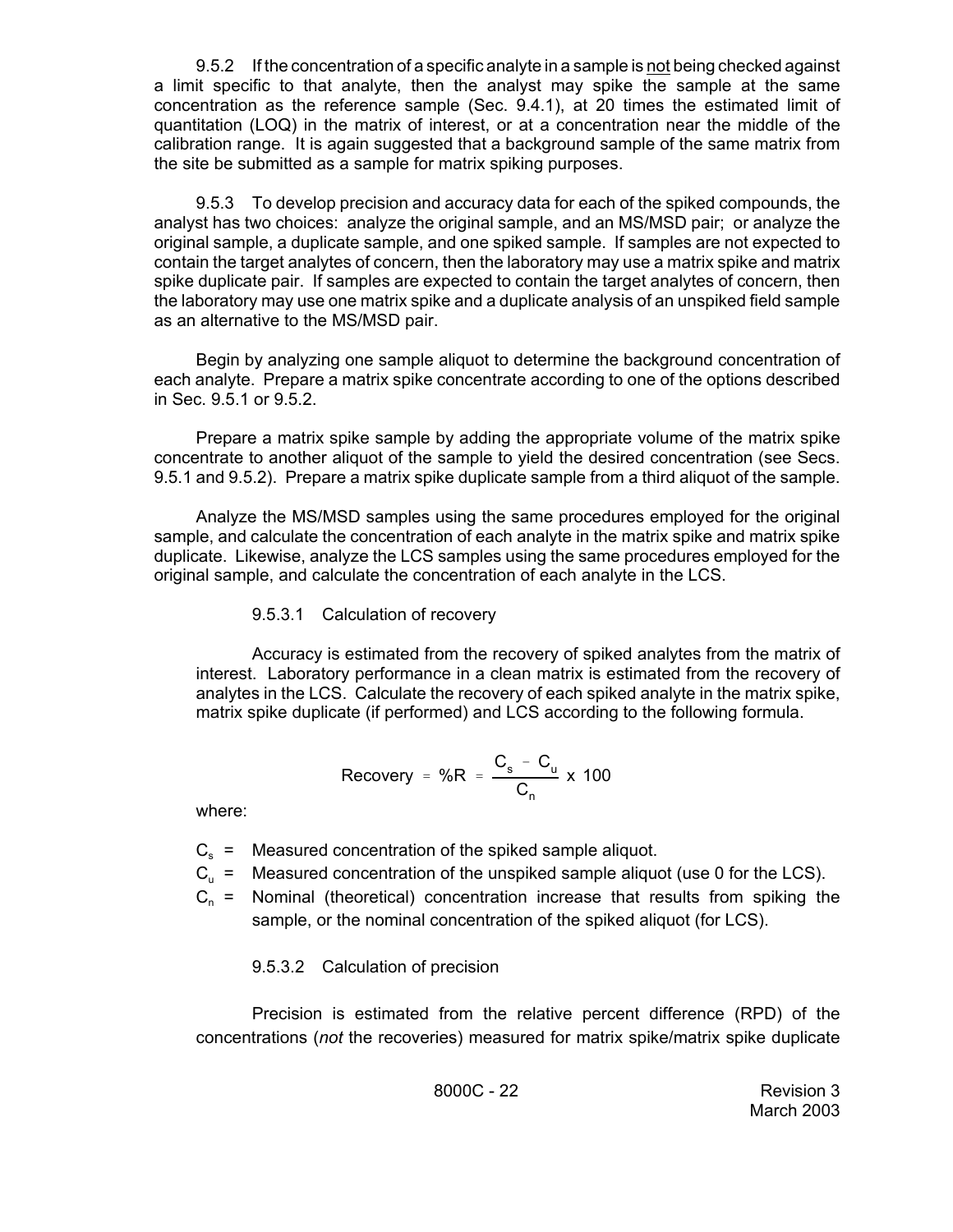pairs, or for duplicate analyses of unspiked samples. Calculate the RPD according to the formula below.

$$
\text{RPD} = \frac{|C_1 - C_2|}{\left(\frac{C_1 + C_2}{2}\right)} \times 100
$$

where:

 $C_1$  = Measured concentration of the first sample aliquot.

 $C_2$  = Measured concentration of the second sample aliquot.

9.5.4 Recommended QC acceptance criteria for matrix spike samples and LCS

It is necessary for the laboratory to develop single-laboratory performance data for accuracy and precision in the matrices of interest (see Sec. 9.7). In addition, laboratories should monitor method performance in each matrix, through the use of control charts and other techniques.

Many methods may not contain recommended acceptance criteria for LCS results. The laboratory should use 70 - 130% as interim acceptance criteria for recoveries of spiked analytes, until in-house LCS limits are developed (see Sec. 9.7). Where in-house limits have been developed for matrix spike recoveries, the LCS results should fall within those limits, as the LCS is prepared in a clean matrix.

Even where the determinative methods provide performance criteria for matrix spikes and LCS, it is necessary for laboratories to develop in-house performance criteria and compare them to those in the methods. The development of in-house performance criteria is discussed in Sec. 9.7.

As a general rule, the recoveries of most compounds spiked into samples should fall within the range of 70 - 130%, and this range should be used as a guide in evaluating inhouse performance. However, as described in Sec. 9.5.4.1, matrix spike recoveries and LCS recoveries may be affected by the spike-to-background ratio.

Where methods do contain performance data for the matrix of interest, use Secs. 9.5.4.1 and 9.5.4.2 as guidance in evaluating data generated by the laboratory.

9.5.4.1 When multiple-laboratory performance data for the matrix of interest are provided in the determinative method, compare the percent recovery (%R) for each analyte in a water sample with the performance data. Given that such performance criteria were developed from multi-laboratory data, they should be met in almost all laboratories. See Sec. 9.7.10 for more information on comparisons between limits. The performance data include an allowance for error in measurement of both the background and spike concentrations, and assume a spike-to-background ratio of 5:1. If spiking was performed at a concentration lower than that used for the reference sample (Sec. 9.4), the analyst may use either the performance data presented in the tables, or laboratory-generated QC acceptance criteria calculated for the specific spike concentration, provided that they meet the project-specific data quality objectives.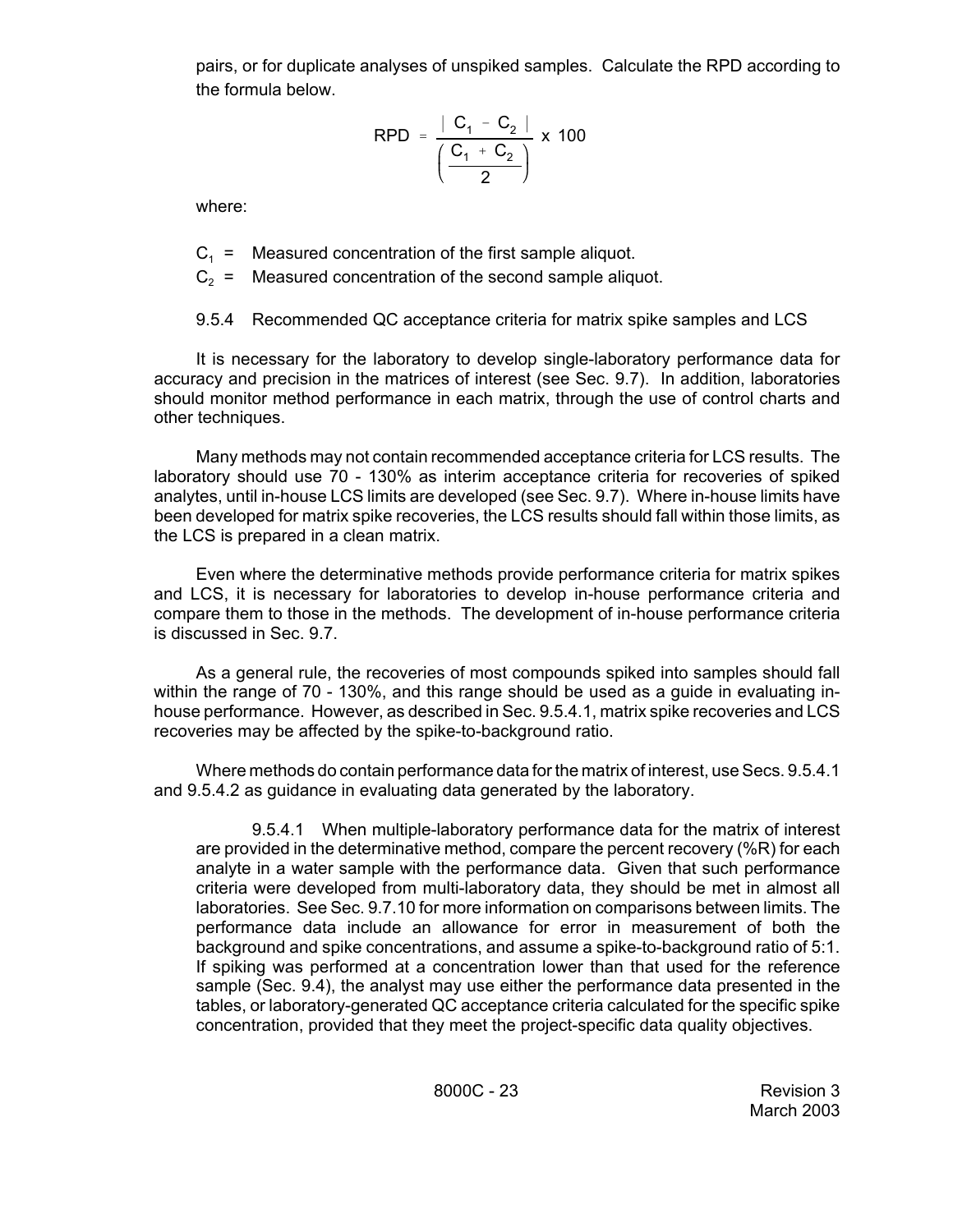9.5.4.2 When the sample was spiked at a spike-to-background ratio other than 5:1, the laboratory should calculate acceptance criteria for the recovery of an analyte. Some determinative methods contain a table entitled "Method Accuracy and Precision as a Function of Concentration" which gives equations for calculating accuracy and precision as a function of the spiking concentration. These equations may be used as guidance in establishing the acceptance criteria for matrix spike samples.

The equations are the result of linear regression analyses of the performance data from a multiple-laboratory study. The equations are of the form:

Accuracy =  $x'$  = (a)C + b

where a is a number less than 1.0, b is a value greater than 0.0, and C is the test concentration (or true value).

Performance criteria for accuracy may be calculated from these equations by substituting the spiking concentration used by the laboratory in place of "C," and using the values of a and b given in the table for each analyte.

Performance criteria for precision are calculated in a similar fashion, using the a and b values for precision given in the table for each analyte. Precision may be calculated as single analyst precision, or overall precision, using the appropriate equations from the table. An acceptable performance range may be calculated for each analyte as:

Acceptance range ( $\mu$ g/L) = Accuracy  $\pm$  (2.44)Precision

9.5.5 Also compare the recovery data from the matrix spike with the LCS data (use the average recovery if a matrix spike and matrix spike duplicate were analyzed). If any individual percent recovery in the matrix spike (or matrix spike duplicate) falls outside the designated range for recovery, the laboratory should determine if there is a matrix effect or a laboratory performance problem. A matrix effect is indicated if the LCS data are within limits but the matrix spike data exceed the limits. The surrogate recovery data (Sec. 9.6) should also be used to evaluate the data. Recoveries of both matrix spike compounds and surrogates that are outside of the acceptance limits suggest more pervasive analytical problems than problems with the recoveries of either matrix spikes or surrogates alone.

9.6 Surrogate recoveries

9.6.1 It is necessary that the laboratory evaluate surrogate recovery data from individual samples versus surrogate recovery limits developed in the laboratory. The general considerations for developing in-house acceptance criteria for surrogate recoveries are described in Sec. 9.7.

9.6.2 Surrogate recovery is calculated as:

$$
Recovery (%) = \frac{Concentration (or amount) found}{Concentration (or amount) added} \times 100
$$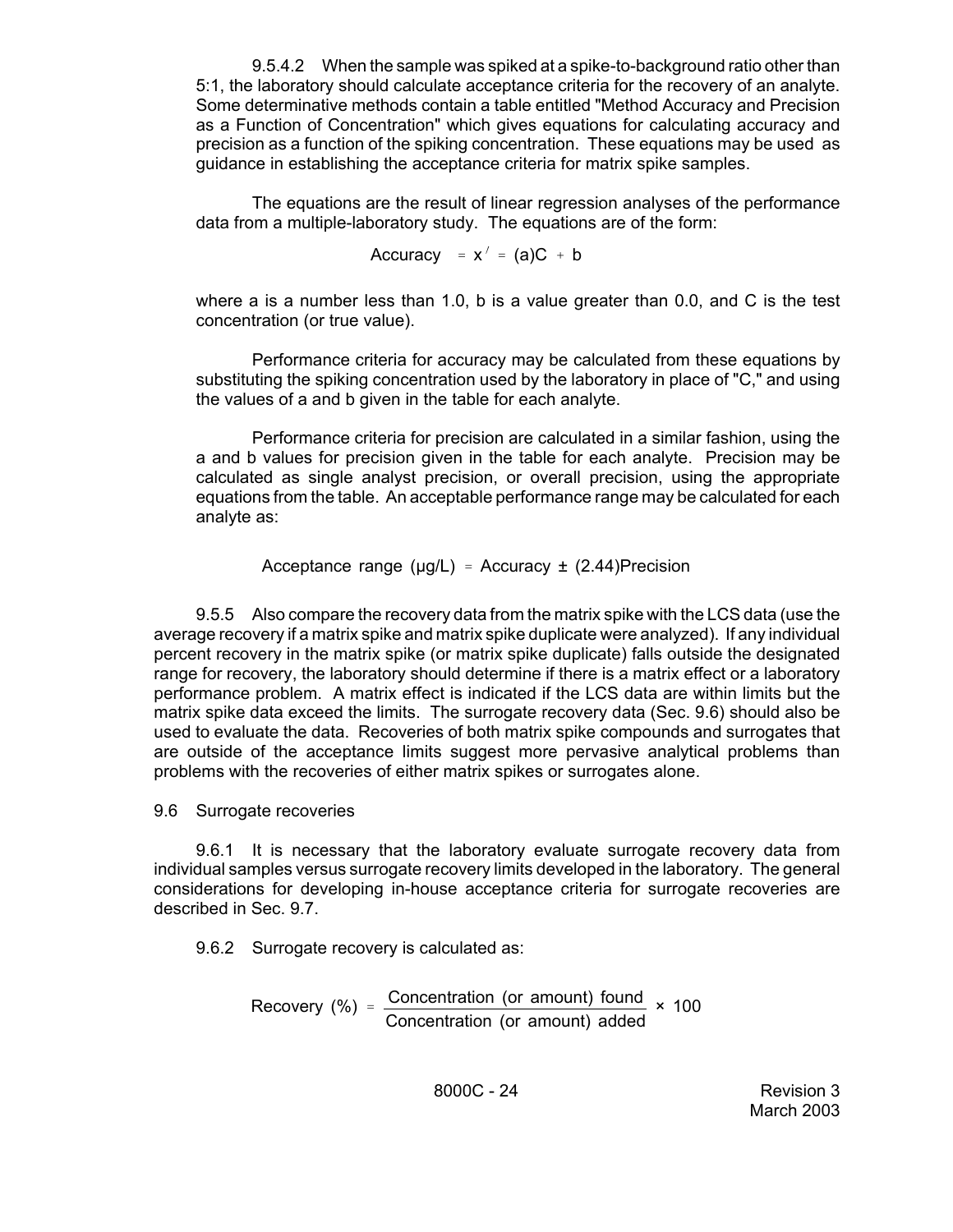If recovery is not within in-house surrogate recovery limits, the following procedures are necessary.

9.6.2.1 Check to be sure that there are no errors in the calculations, surrogate solutions or internal standards. If errors are found, recalculate the data accordingly. Examine chromatograms for interfering peaks and integrated peak areas.

9.6.2.2 Check instrument performance. If an instrument performance problem is identified, correct the problem and re-analyze the extract (or re-analyze the sample for volatiles).

9.6.2.3 Some samples may require dilution in order to bring one or more target analytes within the calibration range or to overcome significant interferences with some analytes. This may result in the dilution of the surrogate responses to the point that the recoveries can not be measured. If the surrogate recoveries are available from a lessdiluted or undiluted aliquot of the sample or sample extract, those recoveries may be used to demonstrate that the surrogates were within the QC limits, and no further action is required. However, the results of both the diluted and undiluted (or less-diluted) analyses should be provided to the data user.

9.6.2.4 If no instrument problem is found, the sample should be re-extracted and re-analyzed (or re-analyze the sample for volatiles).

9.6.2.5 If, upon re-analysis (in either 9.6.2.2 or 9.6.2.4), the recovery is again not within limits, report the data as an "estimated concentration." If the recovery is within the limits in the re-analysis, provide the re-analysis data to the data user. If the holding time for the method has expired prior to the re-analysis, provide both the original and re-analysis results to the data user, and note the holding time problem.

9.7 Generating performance criteria for matrix spike recoveries, surrogate recoveries, initial demonstration of capability, and laboratory control sample recoveries

It is essential that laboratories calculate in-house performance criteria for matrix spike recoveries and surrogate recoveries. It may also be useful to calculate such in-house criteria for laboratory control sample (LCS) recoveries and for the initial demonstration of capability when experience indicates that the criteria recommended in specific methods are frequently missed for some analytes or matrices. The development of in-house performance criteria and the use of control charts or similar procedures to track laboratory performance cannot be over-emphasized. Many data systems and commercially-available software packages support the use of control charts.

The procedures for the calculation of in-house performance criteria for matrix spike recovery and surrogate recovery are provided below. These procedures may also be applied to the development of in-house criteria for the initial demonstration of capability and for LCS recoveries.

9.7.1 For each matrix spike sample analyzed, calculate the percent recovery of each matrix spike compound added to the sample, in a fashion similar to that described in Sec. 9.5.3.3. For each field sample, calculate the percent recovery of each surrogate as described in Sec. 9.6.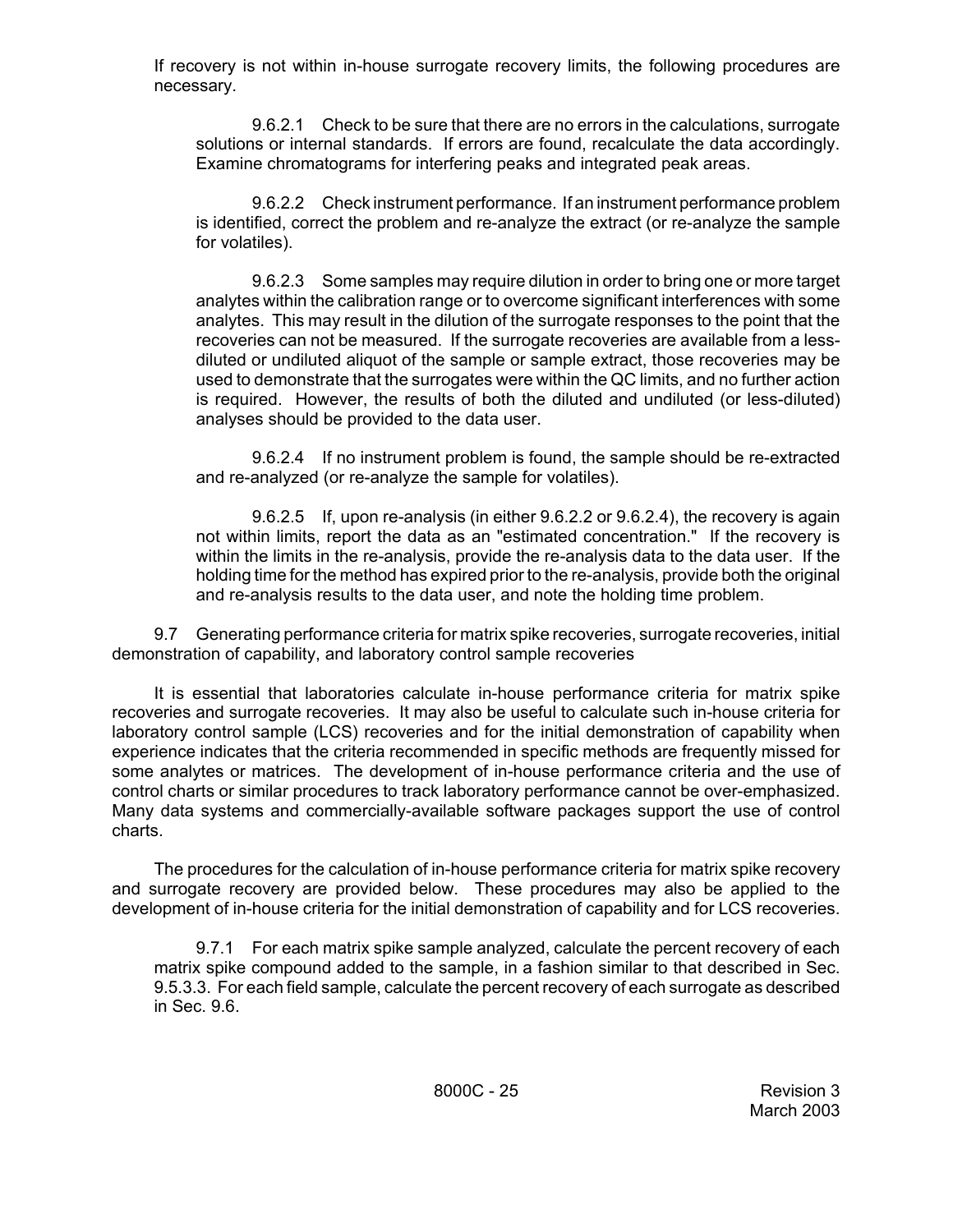9.7.2 Calculate the average percent recovery (p) and the standard deviation (s) for each of the matrix spike compounds after analysis of 15-20 matrix spike samples of the same matrix, using the equations in Sec. 9.5.3, as guidance. Calculate the average percent recovery (p) and the standard deviation (s) for each of the surrogates after analysis of 15-20 field samples of the same matrix, in a similar fashion.

9.7.3 After the analysis of 15-20 matrix spike samples of a particular matrix (or matrix spike limits) or 15-20 field samples (for surrogate limits), calculate upper and lower control limit for each matrix spike or surrogate compound:

> Upper control limit  $= p + 3s$ Lower control limit  $= p - 3s$

Calculate warning limits as:

Upper warning limit =  $p + 2s$ Lower warning limit  $= p - 2s$ 

For laboratories employing statistical software to determine these limits, the control limits approximate a 99% confidence interval around the mean recovery, while the warning limits approximate a 95% confidence interval.

9.7.4 Any matrix spike, surrogate, or LCS results outside of the control limits require evaluation by the laboratory. Such actions should begin with a comparison of the results from the samples or matrix spike samples with the LCS results. If the recoveries of the analytes in the LCS are outside of the control limits, then the problem may lie with the application of the extraction and/or cleanup procedures applied to the sample matrix or with the chromatographic procedures. Once the problem has been identified and addressed, corrective action may include the reanalysis of samples, or the extraction and analysis of new sample aliquots, including new matrix spike samples and LCS.

When the LCS results are within the control limits, the problem may either be related to the specific sample matrix or to an inappropriate choice of extraction, cleanup, and determinative methods. If the results are to be used for regulatory compliance monitoring, then the analyst must take steps to demonstrate that the analytes of concern can be determined in the sample matrix at the levels of interest.

The laboratory may use the warning limits to guide internal evaluations of method performance, track the performance of individual analysts, and monitor the effects of changes to the analytical procedures. Repeated results outside of the warning limits should lead to further evaluation.

9.7.5 Once established, control limits and warning limits for matrix spike compounds should be reviewed after every 10-20 matrix spike samples of the same matrix, and updated at least semi-annually. Control limits and warning limits for surrogates should be reviewed after every 20-30 field samples of the same matrix, and should be updated at least semiannually. The laboratory should track trends in both performance and in the control limits themselves. The control and warning limits used to evaluate the sample results should be those in place at the time that the sample was analyzed. Once limits are updated, those limits should apply to all subsequent analyses of new samples.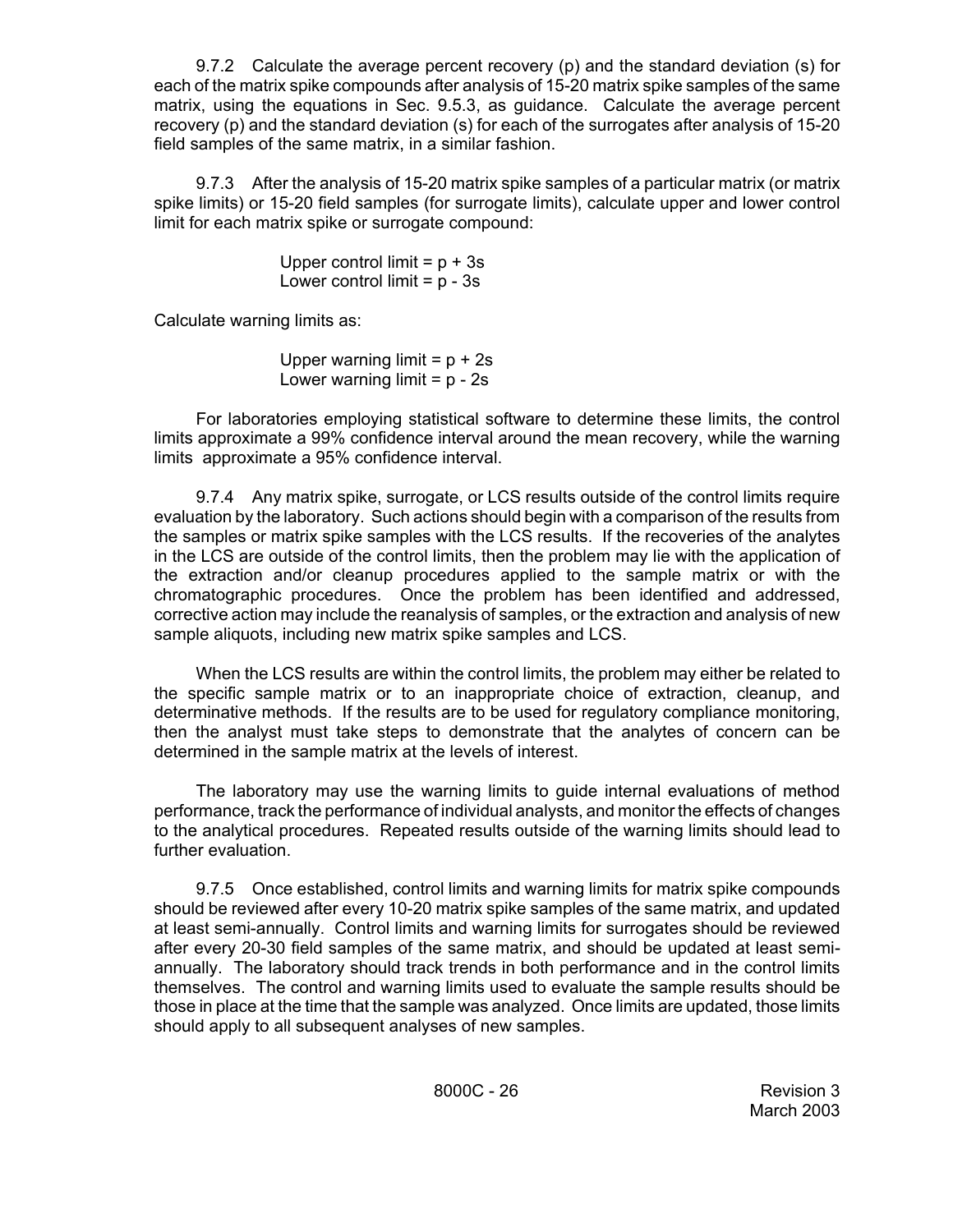9.7.6 For methods and matrices with very limited data (e.g., unusual matrices not analyzed often), interim limits should be established using available data or by analogy to similar methods or matrices.

9.7.7 Results used to develop acceptance criteria should meet all other QC criteria associated with the determinative method. For instance, matrix spike recoveries from a GC/MS procedure should be generated from samples analyzed after a valid GC/MS tune and a valid initial calibration that includes the matrix spike compounds. Another example is that analytes in GC or HPLC methods must fall within the established retention time windows in order to be used to develop acceptance criteria.

9.7.8 Laboratories are advised to consider the effects of the spiking concentration on matrix spike performance criteria, and to avoid censoring of data. As noted in Sec. 9.5.4, the acceptance criteria for matrix spike recovery and precision are often a function of the spike concentration used. Therefore, use caution when pooling matrix spike/matrix spike duplicate data for use in establishing acceptance criteria. Not only should the results all be from the same (or very similar) matrix, but the spiking levels should also be approximately the same (within a factor of 2).

Similarly, the matrix spike and surrogate results should all be generated using the same set of extraction, cleanup, and analysis techniques. For example, do not mix results from solid samples extracted by ultrasonic extraction with those extracted by Soxhlet.

9.7.9 Another common error in developing acceptance criteria is to discard data that do not meet a preconceived notion of acceptable performance. This results in a censored data set, which, when used to develop acceptance criteria, will lead to unrealistically narrow criteria. Remember that for a 95% confidence interval, 1 out of every 20 observations likely will still fall outside the limits.

While professional judgement is important in evaluating data to be used to develop acceptance criteria, do not discard specific results simply because they do not meet one's expectations. Rather, employ a statistical test for outlier values, or at least calculate the acceptance limits both with and without the results that are considered suspect and observe the effect of deleting suspect data.

9.7.10 In-house QC limits must be examined for reasonableness. It is not EPA's intent to legitimize poor recoveries that are due to the incorrect choice of methods or spiking levels. In-house limits also should be compared with the objectives of specific analyses. For example, recovery limits (for surrogates, MS, MSD, LCS, etc.) that include allowance for a relatively high positive bias (e.g., 70 - 170%) may be appropriate for determining that an analyte is not present in a sample. However, they would be less appropriate for the analysis of samples near but below a regulatory limit, because of the potential high bias.

It may be useful to compare QC limits generated in the laboratory to the performance data that may be listed in specific determinative methods. However, the analyst must be aware that performance data generated from multiple-laboratory data tend to be significantly wider than those generated from single-laboratory data. In addition, comparisons between in-house limits and those from other sources should generally focus more on the accuracy (recovery) limits of single analyses rather than the precision limits. For example, a mean recovery closer to 100% is generally preferred, even if the ±3 standard deviation range is slightly wider, because those limits indicate that the result is likely closer to the "true value."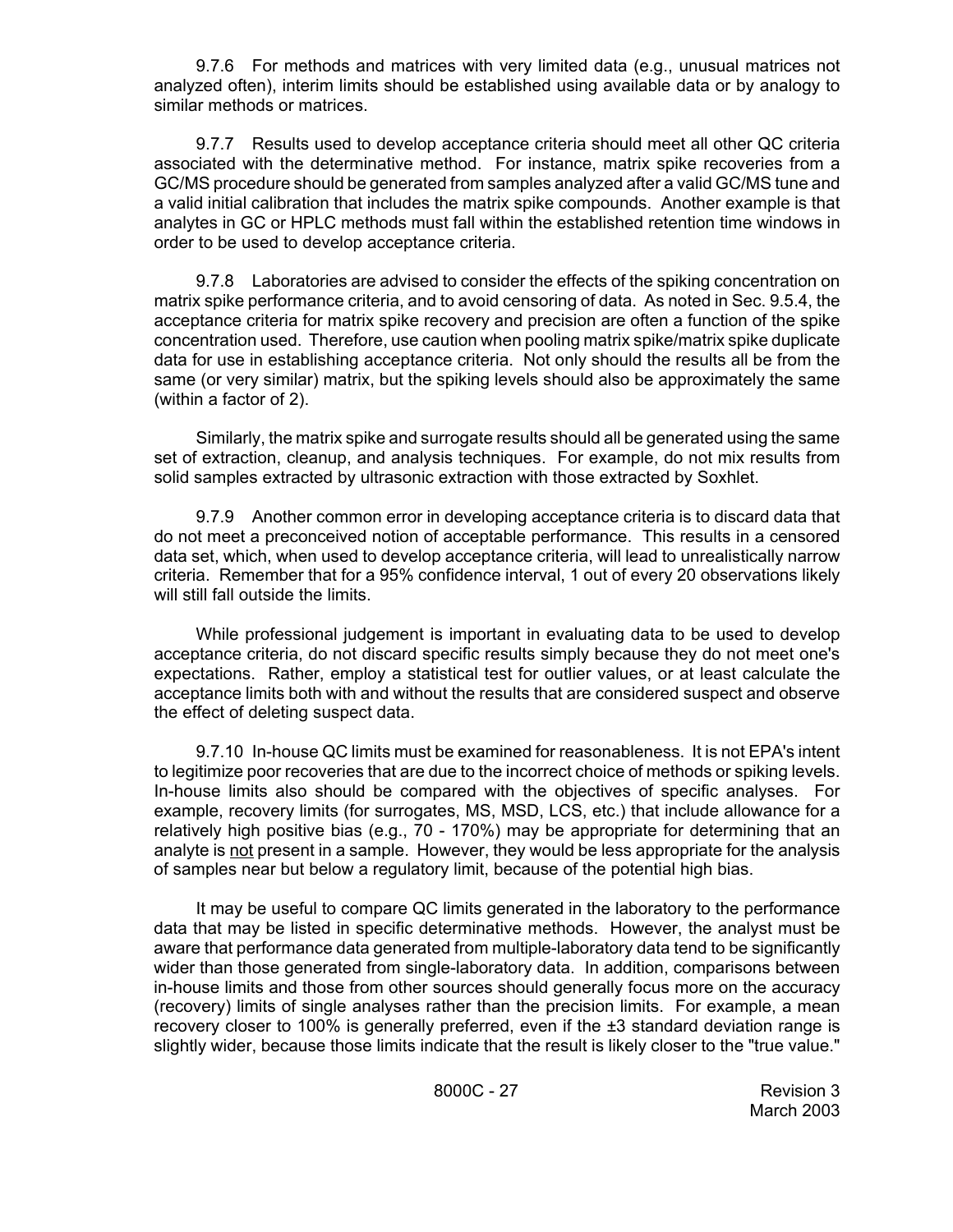In contrast, the precision range provides an indication of the results that might be expected from repeated analyses of the same sample.

9.8 It is recommended that the laboratory adopt additional quality assurance practices for use with these methods. The specific practices that are most productive depend upon the needs of the laboratory, the nature of the samples, and project-specific requirements. Field duplicates may be analyzed to assess the precision of the environmental measurements. When doubt exists over the identification of a peak on the chromatogram, confirmatory techniques such as gas chromatography with a dissimilar column, specific element detector, or mass spectrometer (selected ion monitoring or full scan) must be used. Whenever possible, the laboratory should analyze standard reference materials and participate in relevant performance evaluation studies.

9.9 Methanol dilution effect for extracted volatile organic analytes

Methanol extracts for high concentration volatile organics prepared according to Method 5035 must be diluted to minimize adverse effects of methanol on the analytical instrumentation. However, solid samples with a significant moisture content (>10%) that are extracted prior to analysis in a water miscible solvent such as methanol are diluted by the total volume of the solvent/water mixture. The total mixture volume can only be calculated based on the sample moisture present as determined by the % moisture determination. Therefore, in order to report results for samples containing significant moisture contents on an "as received" basis, the detected concentration needs to be corrected by the solvent/water dilution factor. See Sec. 11.10.5 for an example of how the solvent/water dilution factor is determined and applied to the sample concentration calculation.

# 10.0 CALIBRATION AND STANDARDIZATION

Refer to the appropriate determinative method for detailed calibration and standardization procedures and the general guidance as noted in Sec. 11.0.

# 11.0 PROCEDURE

Extraction and cleanup are critical for the successful analyses of environmental samples and wastes. Analysts should pay particular attention to selection of sample preparation procedures to obtain reliable measurements.

## 11.1 Extraction

The individual determinative methods for organic analytes in SW-846 often recommend appropriate sample extraction procedures. General guidance on semivolatile extraction procedures can be found in Method 3500. Guidance on volatile procedures can be found in Method 5000.

## 11.2 Cleanup and separation

The individual determinative methods for organic analytes in SW-846 often recommend appropriate cleanup procedures. General guidance on cleanup procedures can be found in Method 3600. While some relatively clean matrices (such as ground water samples) may not require extensive cleanups, the analyst should carefully balance the time savings gained by skipping cleanups against the potential increases in instrument down time and loss of data quality that can

8000C - 28 Revision 3 March 2003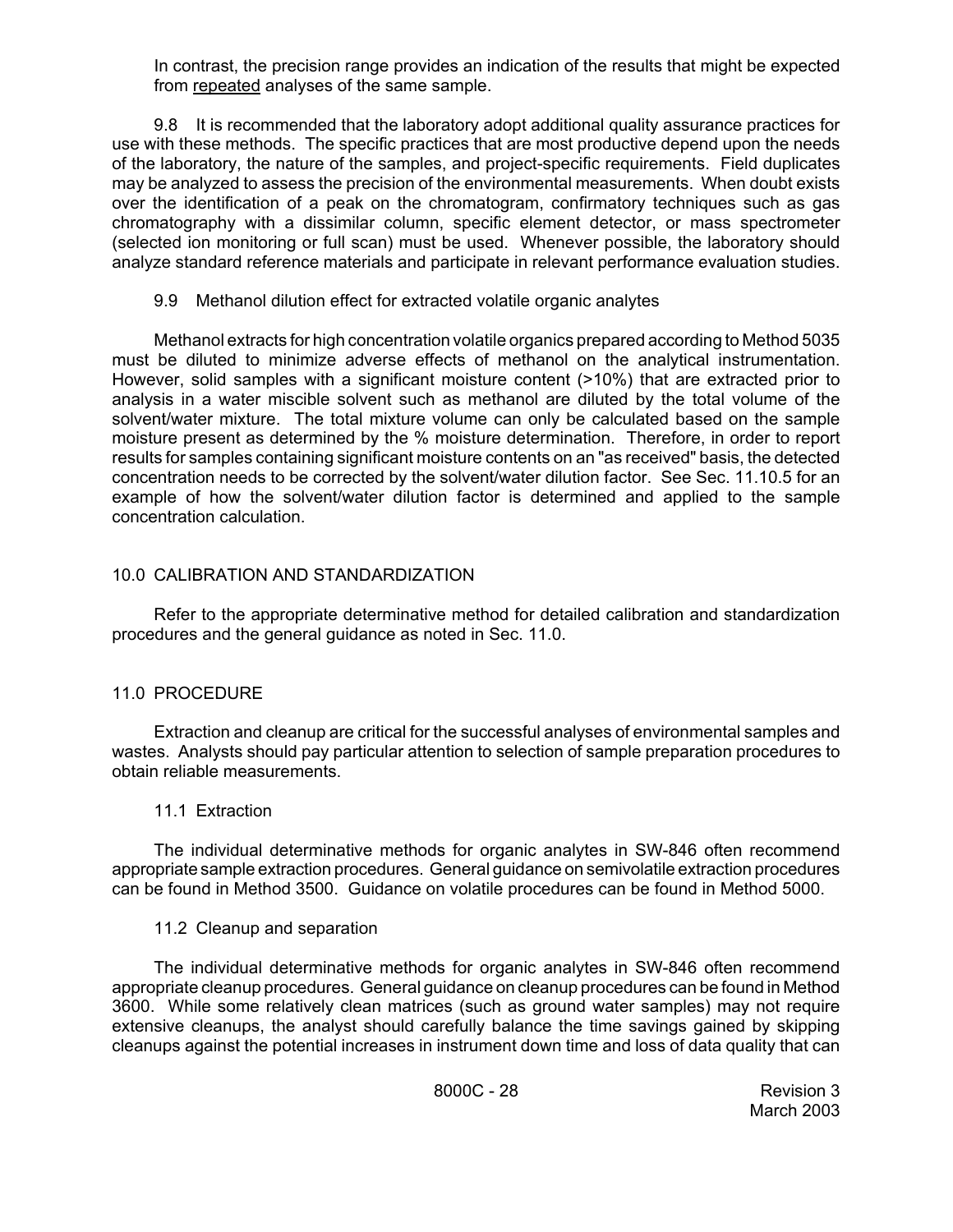#### occur as a result.

11.3 Recommended chromatographic columns and instrument conditions are described in each determinative method. As noted earlier, these columns and conditions are typically those used during the development and testing of the method. However, other chromatographic systems may have somewhat different characteristics. In addition, analytical instrumentation continues to evolve. Therefore, SW-846 methods allow analysts some flexibility to change these conditions (with certain exceptions), as long as they demonstrate adequate performance.

Chromatographic performance is demonstrated by the resolution of standards and the ability to model the response of the detector during calibration, and by the sensitivity, accuracy, precision, frequency of false positives, and frequency of false negatives during analysis. For any chromatographic procedure or conditions used, the laboratory must demonstrate that the performance satisfies the analytical requirements of the specific application for which the chromatographic procedure is being used. Such demonstrations should be performed using the procedures outlined in Secs. 9.2 to 9.5 of this method and those in Chapter One.

## 11.4 Initial Calibration

Calibration of an analytical instrument involves the delineation of the relationship between the response of the instrument and the amount or concentration of an analyte introduced into the instrument. The graphical depiction of this relationship is often referred to as the calibration curve. In order to perform quantitative measurements, this relationship, termed initial calibration, must be established before the analyses of any samples.

Historically, many analytical methods have relied on linear models of the calibration relationship, where the instrument response is directly proportional to the amount of a target compound. The linear model has many advantages, among them, simplicity and ease of use. However, given the advent of new detection techniques and the fact that many techniques cannot be optimized for all of the analytes to which they may be applied, the analyst is increasingly likely to encounter situations where the linear model neither applies nor is appropriate.

The initial calibration for SW-846 chromatographic methods involves the analysis of standards containing the target compounds at a minimum of five different concentrations covering the working range of the instrument. In order to produce acceptable sample results, the response of the instrument must be within the working range established by the initial calibration.

Extrapolation of the calibration to concentrations above or below those of the actual calibration standards is not appropriate and may lead to significant quantitative errors, regardless of the calibration model chosen. Analysts are advised that it may be necessary to prepare calibration standards that cover concentration ranges appropriate for specific projects or type of analyses. For instance, the analyst should not necessarily expect to perform a calibration appropriate for sub-ppb level analyses and use the same calibration data for high-ppb or ppm level samples. The preparation of calibration standards is described in general terms in Sec. 11.4.1.

SW-846 methods for quantitative chromatographic analysis rely on one of three commonly used calibration approaches:

- External standard calibration
- Internal standard calibration
- Isotope dilution calibration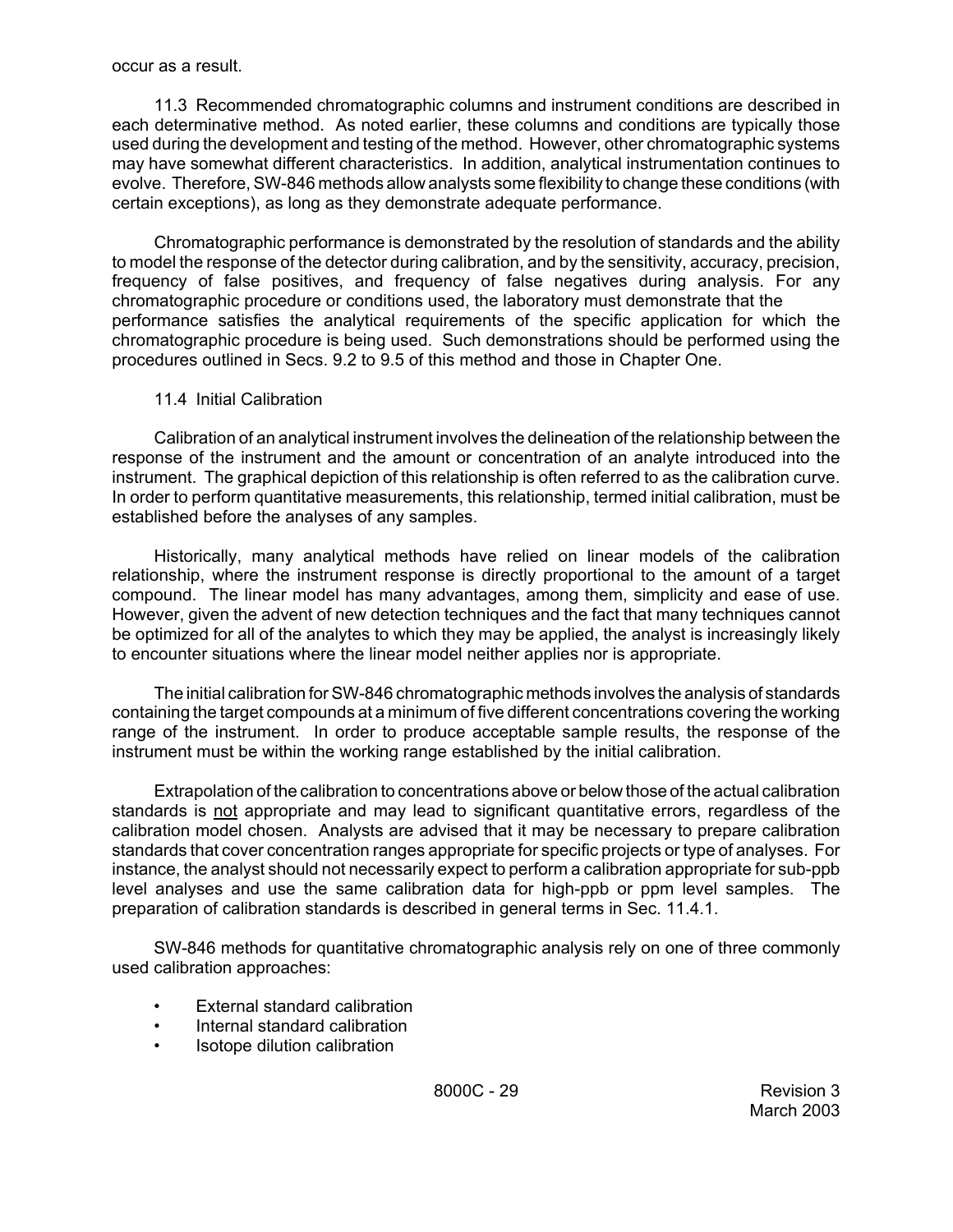Each of these approaches is described in general terms in Secs. 11.4.2 through 11.4.4.

General calibration criteria are provided in Sec. 11.5 for GC and HPLC procedures using non-MS detection. Calibration procedures for GC/MS (e.g., Methods 8260, 8270, 8280, and 8290), HPLC/MS (e.g., Methods 8321 and 8325), and GC/FT-IR (e.g., Method 8410) are described in those methods. Some determinative methods may provide specific guidance on calibration (e.g., Method 8085 using GC/AED with compound-independent calibration).

Regardless of the specific calibration technique that is used, introduce each calibration standard into the instrument using the same technique used for the actual samples and using the same volume used for samples. Tabulate the peak area or height responses against the mass or concentration introduced, as described in Secs. 11.4.2 to 11.4.4.

11.4.1 Preparation of calibration standards

Calibration standards are prepared using procedures indicated in the determinative method of interest. However, the general procedure is described here.

11.4.1.1 For each analyte and surrogate of interest, prepare calibration standards at a minimum of five different concentrations by adding volumes of one or more stock standards to volumetric flasks and diluting to volume with an appropriate solvent. Alternatively, prepared standards may be purchased from commercial suppliers, provided that they meet the objectives of the intended application.

NOTE: As noted in Sec. 1.9, it may not be practical or appropriate to attempt to determine all the analytes listed in a given method simultaneously. The analyte lists in the determinative methods do not imply a regulatory requirement for the analysis of any or all of the compounds, but rather, indicate the method(s) which may be applicable to those analytes. Therefore, if an analyte is not relevant to a specific project, then it need not be included in the calibration standards associated with that project.

11.4.1.2 The lowest concentration calibration standard that is analyzed during an initial calibration establishes the method quantitation limit (MQL). The concentration of the analyte in the lowest standard is related back to a sample concentration using the sample size, dilution, and final volume used for the specific analysis. Thus, changes to the specific sample size and volumes that are employed will be reflected in the MQL for those samples.

11.4.1.3 The other concentrations should define the working range of the detector or correspond to the expected range of concentrations found in actual samples that are also within the working range of the detector. Standards that are prepared by serial dilution of a stock solution will typically form a geometric series where the concentrations or amounts of each standard vary from the adjacent standards by a constant factor, e.g., 10, 20, 40, 80, and 160 ng, all of which differ by a factor of 2.

However, the relatively wide spacing of the upper standards in a geometric series could mask the situation where the detector is reaching saturation and the instrument responses are leveling off somewhere between the last two standards. Therefore, it may be preferable to use a partial arithmetic series, where the concentrations of the upper standards differ by a constant amount, not a constant factor. Using the same overall calibration range as in the example above, one such series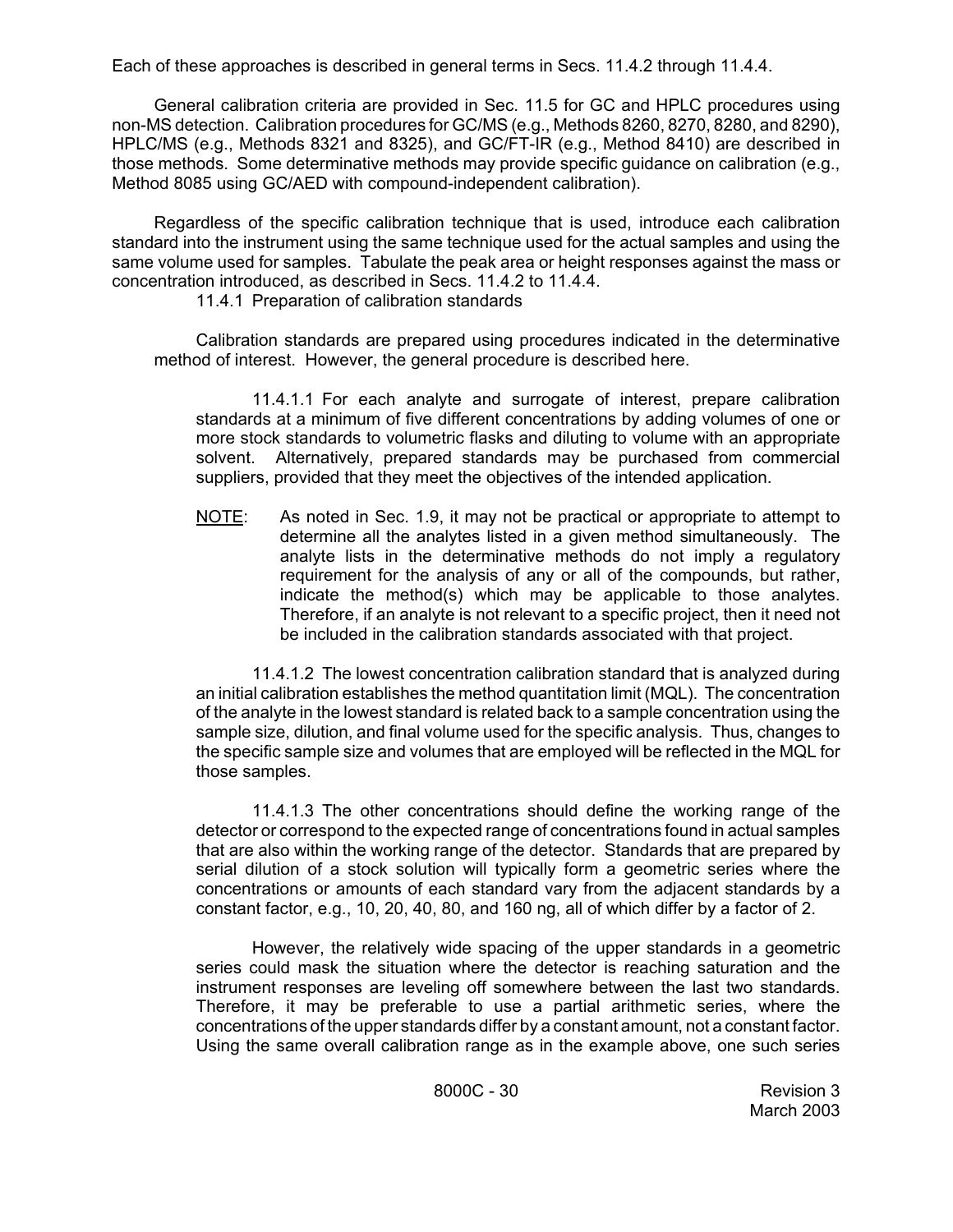might be 10, 20, 40, 80, 120, and 160 ng, with a constant difference of 40 ng between the top four standards, and resulting in a six-point calibration that will better define the instrument response.

NOTE: The amounts shown above are for illustrative purposes only. Both the overall calibration range and the concentrations or amounts used for the standards are a function of the specific instrumentation, the demonstrable working range of that instrumentation, and the intended application of the specific method. Therefore, each lab must determine the calibration range and standards for their specific circumstances.

11.4.1.4 For each analyte, at least one of the calibration standards MUST correspond to a sample concentration at or below the quantitation levels needed for the project, which may include establishing compliance with a regulatory or action limit. Given that different limits may be associated with the different analytes, the same standard should not be expected to fulfill this requirement for all analytes.

11.4.1.5 Given the large number of target compounds addressed by some of the methods listed in Sec. 1.1, it may be necessary to prepare several sets of calibration standards, each set consisting of different analytes. The initial calibration will then involve the analysis of each of these sets of standards.

11.4.1.6 Once the standards have been prepared, the initial calibration begins by establishing chromatographic operating parameters that provide instrument performance appropriate for the objectives of the intended application.

11.4.2 External standard calibration

External standard calibration is one of the most common approaches to calibrations. It involves a simple comparison of instrument responses from the sample to the responses from the target compounds in the calibration standards. Sample peak areas (or peak heights) are compared to peak areas (or heights) of the standards. The ratio of the detector response to the amount (mass) of analyte in the calibration standard is defined as the calibration factor (CF).

# $CF =$  peak area (or height) of the compound in the standard mass of the compound injected (in nanograms)

The advantages of external standard calibration are that it is simple to perform this type of calibration and it can be applied to a wide variety of specific chromatographic methods. Its primary disadvantage is that it is greatly affected by the stability of the chromatographic detector system and the presence of chromatographic interferences in a sample or sample extract.

The CF can also be calculated using the concentration of the standard rather than the mass in the denominator of the equation above. However, use of concentrations in calculating CFs will require changes to the equations used to calculate sample concentrations (see Sec. 11.10.3).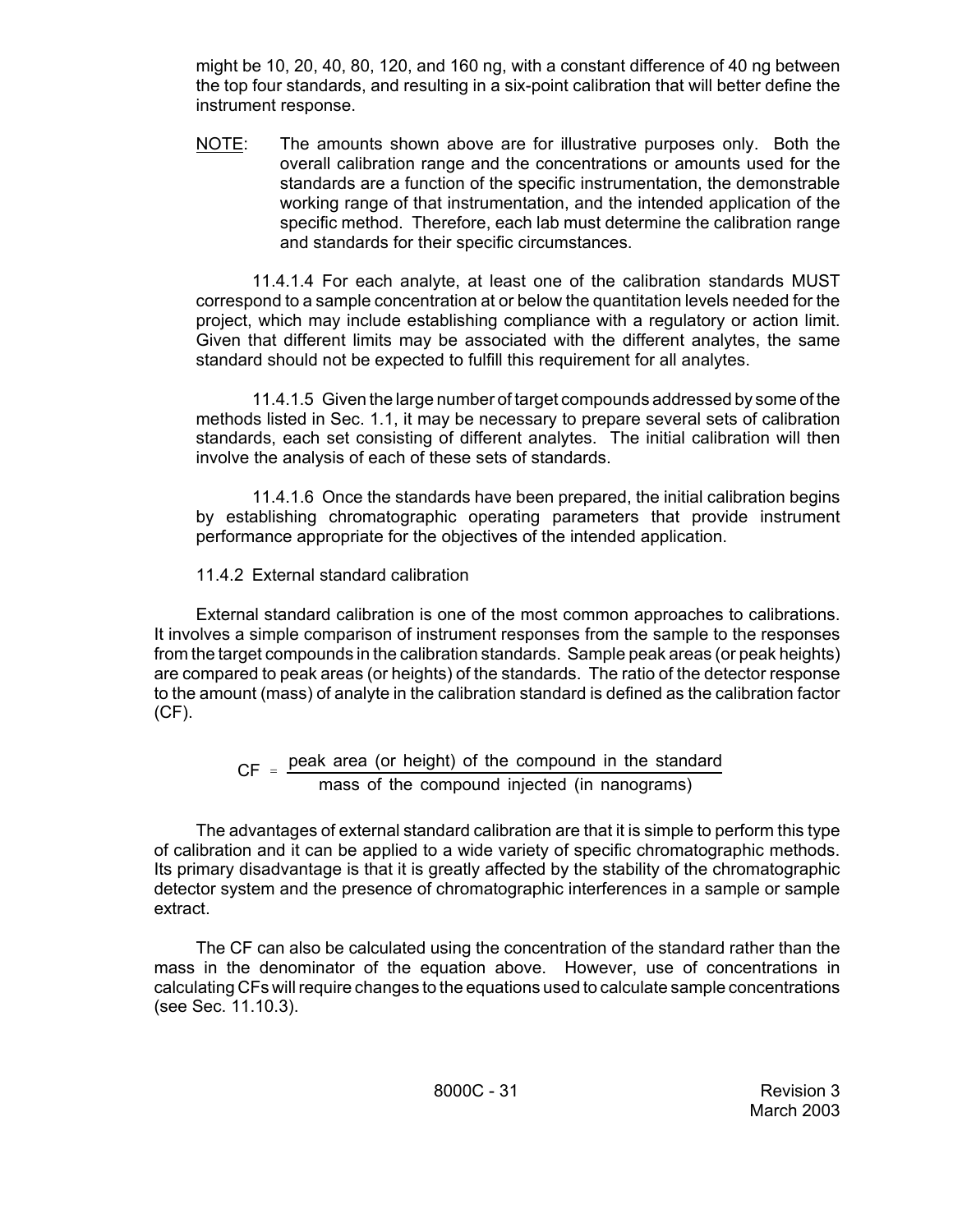For multi-component analytes (e.g. PCBs and Toxaphene), see the appropriate determinative method for information on which peaks to employ for the calculations.

## 11.4.3 Internal standard calibration

Internal standard calibration involves the comparison of the instrument responses from the target compounds in the sample to the responses of other standards added to the sample or sample extract before injection. The response of the target compound is normalized to the response of the other standard. This other standard is called an *internal* standard because it is contained within the aliquot of the sample or sample extract that is actually injected into the instrumentation.

A constant amount of the internal standard is added to all samples or extracts. That same amount of the internal standard is also included in each of the calibration standards. The ratio of the peak area (or height) of the target compound in the sample or sample extract to the peak area (or height) of the internal standard in the sample or sample extract is compared to a similar ratio derived for each calibration standard. This ratio is termed the response factor (RF) or relative response factor (RRF), indicating that the target compound response is calculated relative to that of the internal standard.

The advantages of internal standard calibration include the fact that it can be used to account for routine variation in the response of the chromatographic system as well as variations in the exact volume of sample or sample extract introduced into the chromatographic system. In addition to normalizing the response (peak area) of the target compound to the response of the internal standard in that sample or extract for that injection, the retention times of the target compound and the internal standard may be used to calculate the relative retention time (RRT) of the target compound.

The RRT is expressed as a unitless quantity:

 $RRT =$  Retention time of the analyte Retention time of the internal standard

The RRT of each target analyte in each calibration standard should agree within  $\pm 0.06$ RRT units. It is recognized here that with increasing retention times of the internal standard, target analytes will be able to more easily meet this criterion. Thus, care should be exercised when selecting the appropriate internal standards by retention times. The process of selecting internal standards to quantify target analytes should also include consideration of retention times as they should be similar.

The RRT of the sample component should be within  $\pm$  0.06 RRT units of the RRT of the standard component. If this criterion is not met and unless there are no other indicators of a component's identification such as a very unique but a high probability mass spectral match then that component may not be considered as identified by relative retention time.

The RRT evaluation allows the analyst to compensate for modest shifts in the chromatographic conditions that can occur due to interferences and simple day-to-day instrument variability. Many methods that employ internal standard calibration use more than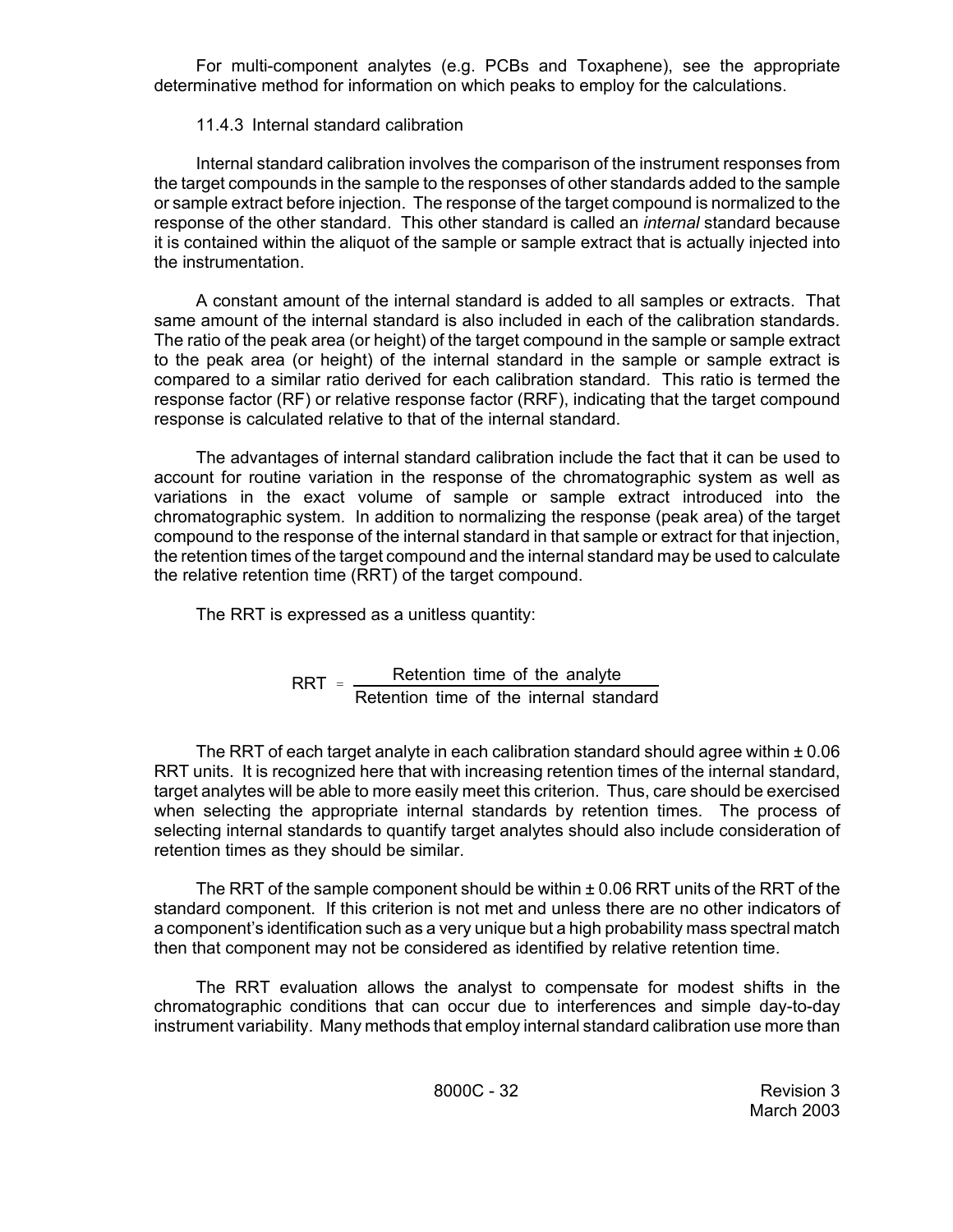one internal standard, and the target compounds are related to the internal standards on the basis of the similarity of their respective chromatographic retention times.

The principal disadvantage to internal standard calibration is that the internal standards must be compounds that are not found in the samples to be analyzed and they must produce an unambiguous response on the chromatographic detector system. Many SW-846 methods recommend brominated or fluorinated compounds and/or stable isotopically-labeled analogs of target compounds (e.g., a compound containing a deuterium atom instead of a hydrogen atom, or a <sup>13</sup>C atom instead of a <sup>12</sup>C atom) as internal standards. The isotopically-labeled compounds are most often employed in methods that use mass spectrometric detection systems, since the detector can differentiate between the target compound and the internal standard based on the added mass of the internal standard, even when the two compounds elute from the chromatographic system at the same retention time.

In many cases, internal standards are recommended in SW-846 methods. Those recommendations are based on the internal standards used during the development of the method. Analysts may employ other internal standards in place of, or in addition to those that may be recommended. If internal standards are not recommended in the method, then the analyst needs to select one or more internal standards that are similar in analytical behavior to the compounds of interest, and not expected to be found in the samples.

Whichever internal standards are employed, the analyst needs to demonstrate that the measurement of the internal standard is not affected by target analytes, surrogates, or by matrix interferences. In general, internal standard calibration is not as useful for GC and HPLC methods with non-MS detectors because of the inability to chromatographically resolve many internal standards from the target compounds. The use of MS detectors makes internal standard calibration practical because the masses of the internal standards can be resolved from those of the target compounds even when chromatographic resolution cannot be achieved.

When preparing calibration standards for use with internal standard calibration, add the same amount of the internal standard solution to each calibration standard. Therefore, the concentration of each internal standard is the same in each calibration standard, whereas the concentrations of the target analytes will vary. The internal standard solution will contain one or more internal standards and the concentration of the individual internal standards may differ within the spiking solution (e.g., not all internal standards need to be at the same concentration in this solution). The mass of each internal standard added to each sample extract immediately before injection must be the same as the mass of the internal standard in each calibration standard. The volume of the solution spiked into sample extracts should be such that minimal dilution of the extract occurs (e.g., 10 µL of solution added to a 1 mL final extract results in only a negligible 0.1% change in the final extract volume which can be ignored in the calculations).

An ideal internal standard concentration would yield a response factor of 1 for each analyte. However, this is not practical when dealing with more than a few target analytes. Therefore, as a general rule, the internal standard should produce an instrument response (e.g., area counts) that is no more than 100 times that produced by the least responsive target analyte associated with the internal standard at the same concentration. This should result in a minimum response factor of approximately 0.01 for the least responsive target compound.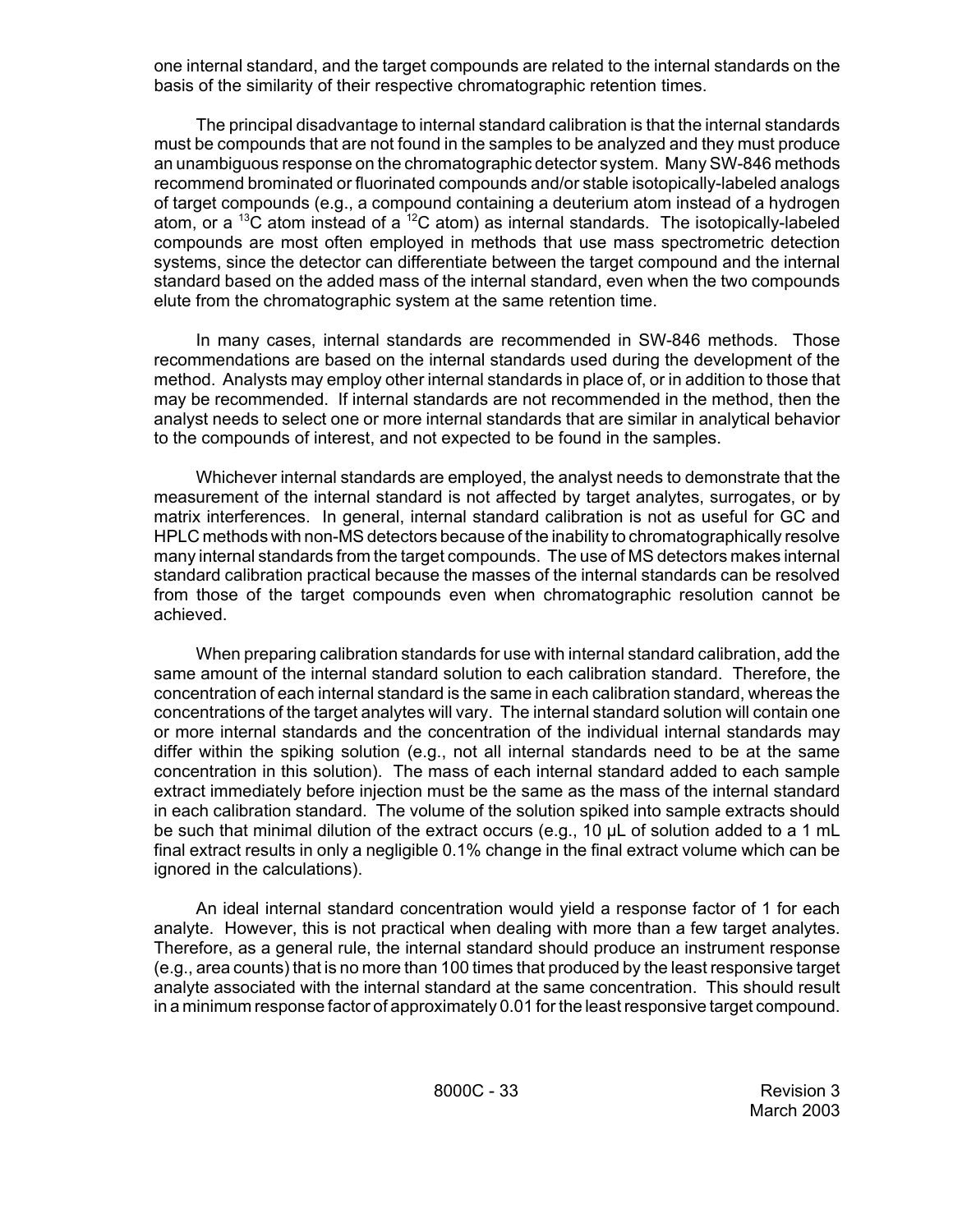For each of the initial calibration standards, calculate the RF values for each target compound relative to one of the internal standards as follows:

$$
RF = \frac{A_s \times C_{is}}{A_{is} \times C_s}
$$

where:

- $A_s$  = Peak area (or height) of the analyte or surrogate.
- $A_{iS}$  = Peak area (or height) of the internal standard.
- $C_s$  = Mass of the analyte or surrogate in the sample aliquot introduced into the instrument, in nanograms.
- $C_{is}$  = Mass of the internal standard in the sample aliquot introduced into the instrument, in nanograms.

Response factors for GC/MS methods may also be calculated using the sums of the areas of two ions (m/zs) for each target analyte and each internal standard.

Note that in the equation above, RF is unitless, i.e., the units from the two area terms and the two mass terms cancel out. Therefore, units other than nanograms may be used for the amounts of the analyte, surrogate, and internal standard, provided that they are uniform. Previous versions of this method have used the concentration of the compound and the internal standard, and the analyst may continue to employ the concentrations in the calculations, but will have to make adjustments to the equations for the calculation of the sample results if the concentration is used here.

Because internal standards are used to compensate for routine variations in the chromatographic separation of the target compounds, there is a significant advantage to using more than one internal standard when dealing with a large number of target compounds, or when those compounds elute over a long time frame. When multiple internal standards are employed, the target compounds are associated with the internal standards on the basis of their respective retention times, so the internal standards should be chosen to cover the range of expected retention times of the target compounds. When used in this fashion, the internal standards can compensate for small retention time shifts or responses changes in the portion of the chromatographic run in which they occur, rather than affecting all of the target compounds. Ideally, the analyst will employ enough internal standards to result in a relative retention time (RRT) for each target compound in the range of 0.80 to 1.20. However, other RRT ranges may be appropriate as well.

Many methods that utilize internal standard calibration include acceptance limits for the responses of the internal standards in the calibration standards, the samples, or both. Those limits are typically expressed in terms of peak areas, since the actual concentration of the internal standard cannot be measured directly (e.g., one has to assume that what was injected into the sample or sample extract is all present during analysis). Common consensus limits are 50 to 200% of the area of the internal standard in a recent calibration standard. This is simply a factor of 2, and the limits are used as a gross diagnostic check on the addition of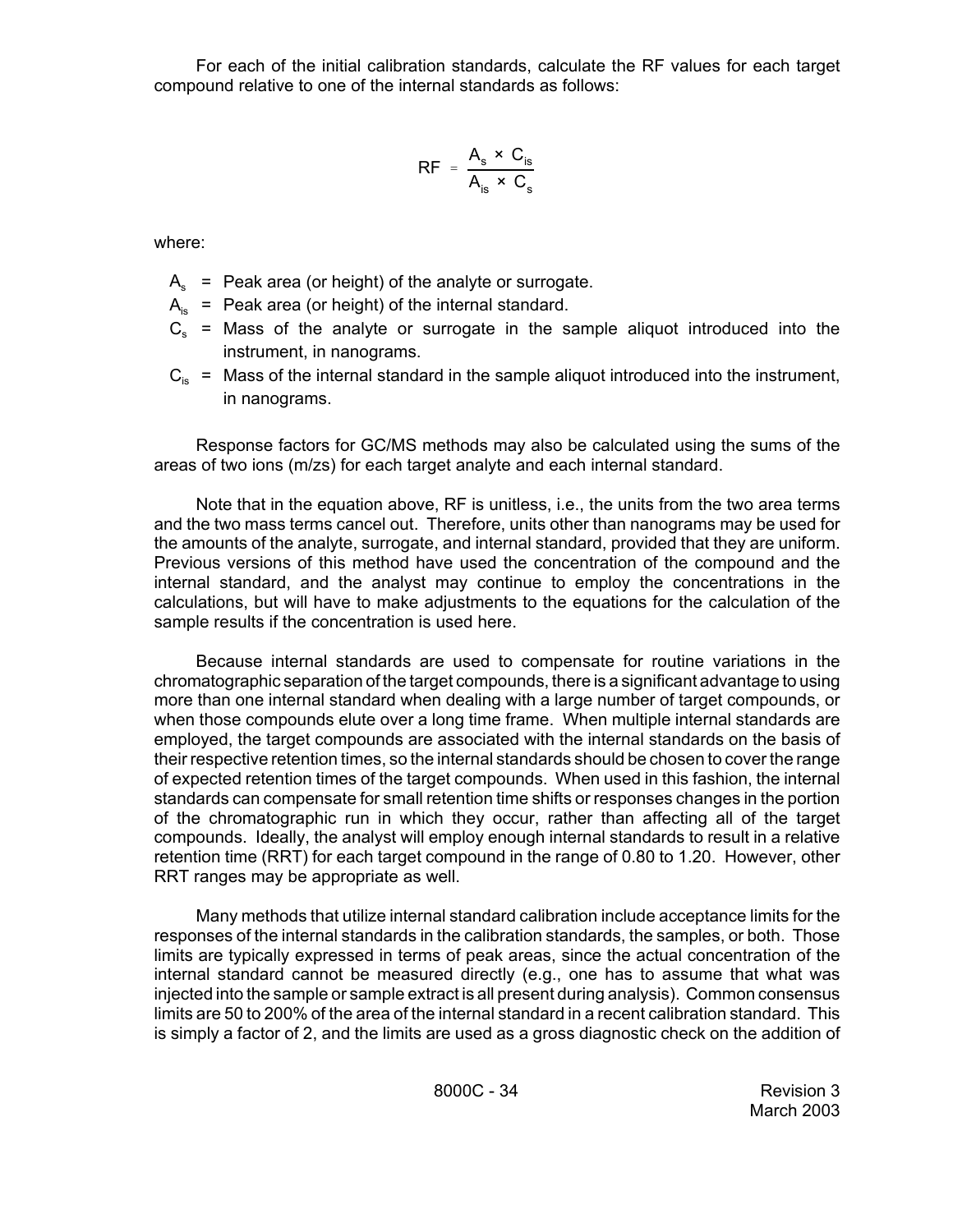the internal standards to the samples or extracts, and on the injection of the sample aliquot into the instrument.

In the absence of observed interferences, very low internal standard areas, especially when all the internal standards are affected, suggest an incorrect injection by the analyst or the autosampler. Internal standard areas well above 200% may indicate other problems. The factor of 2 simply provides reasonable protection against gross errors during the analysis; however, other acceptance limits may serve the same diagnostic purpose. The limits are also useful in delineating those samples where interferences make it difficult to measure the internal standard areas accurately, which in turn, may indicate difficulties in measuring the responses of the target analytes.

# 11.4.4 Isotope dilution calibration

Isotope dilution calibration is essentially a special case of internal standard calibration. In isotope dilution, the internal standards are stable isotopically-labeled analogs of the target analytes *and* they are added to the sample prior to any sample handling steps, including sample extraction. Because the spiked compounds differ from the target compounds only in the presence of the stable isotopes, the physical and chemical behavior of each labeled compound is virtually the same as its unlabeled "native" analog. Thus, any losses of the target compound that may occur during any of the sample preparation, extraction, cleanup, or determinative steps will be mirrored by a similar loss of the labeled standard. The same similarities between the labeled compounds and their native analogs means that the response factors and relative retention times for the unlabeled compounds are both very close to 1.0.

The labeled compounds are spiked into the sample at a constant amount, and that amount of labeled standard is also present in the calibration standards. The response factors developed from the calibration standards assume that all of the labeled compound added to the sample reaches the instrument. Thus, for example, if one adds 100 units of labeled analog to the sample, then there must be 100 units of the labeled analog in each of the calibration standards, and the calibration routine assumes that all 100 units are present in the aliquot that is analyzed. This assumption allows one to correct the observed concentration of the target compound for the loss (or apparent gain) of the labeled compound. This correction is termed the recovery correction.

The degree to which the labeled compounds meet this assumption is monitored through the use of traditional internal standards that are added to the sample extract immediately prior to injection. Separate response factors relate the concentrations of the labeled compounds to the traditional internal standards. Most isotope dilution methods include some limits on the apparent recovery of the labeled compounds. However, those limits are often consensus limits that may be overly conservative. As long as the responses for both the native and labeled compounds can be distinguished from the background instrumental noise, isotope dilution calibration can provide excellent results, even when the apparent recovery of the labeled compound is as low as 5 to 10% of its spiked concentration. The limits allow labeled compound recoveries over 100% as well. Such recoveries can occur as a result of the inherent variability in the calibration of the labeled compounds themselves, and are not indicative of contamination or other problems.

The built-in recovery correction is one of the principal advantages of isotope dilution calibration. Early studies by EPA demonstrated that, compared to traditional internal standard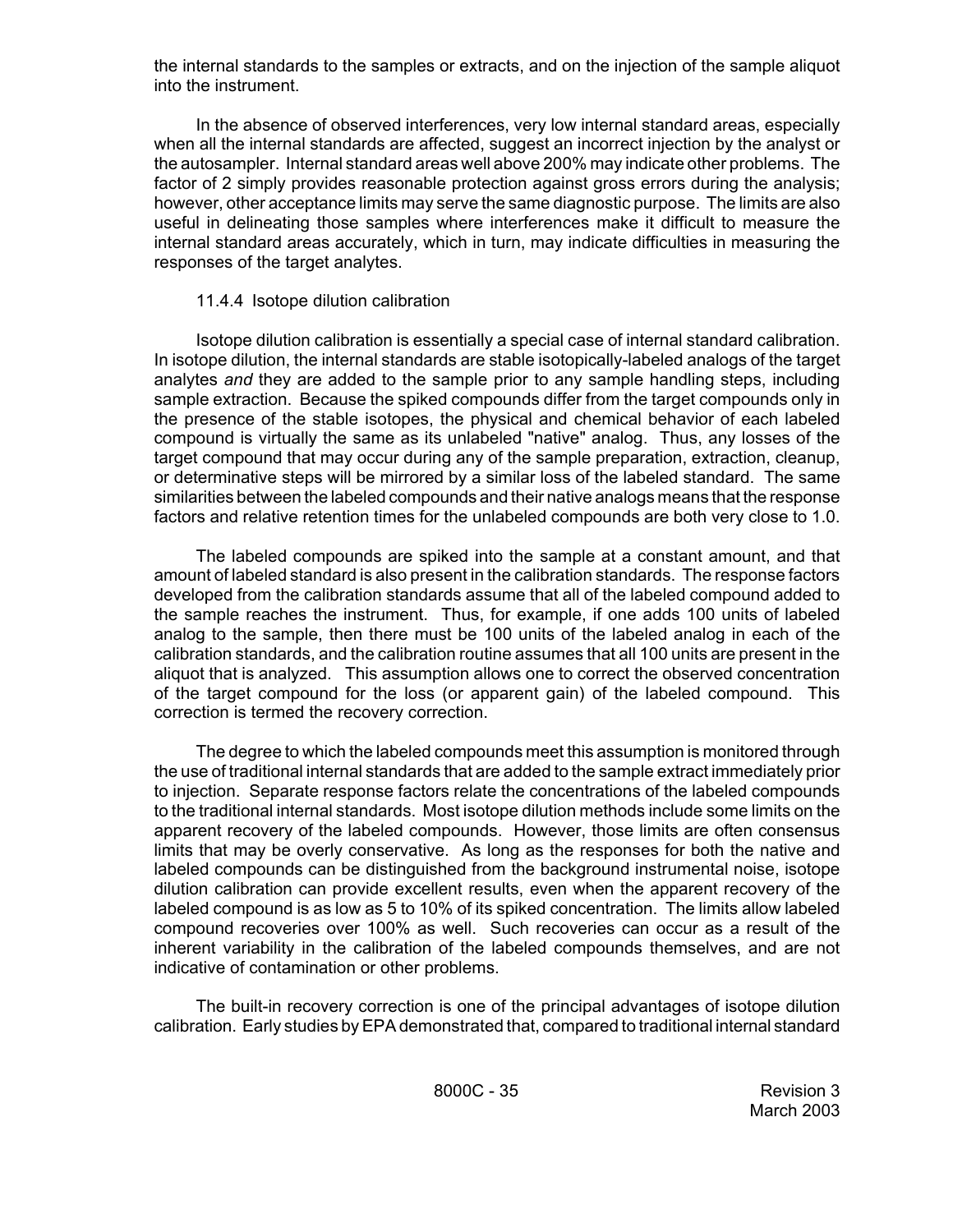analyses, isotope dilution generally produces data that are more precise as well as with less bias.

The principal disadvantages of isotope dilution calibration are that it can only be employed for methods that use a mass spectrometric detection system, that not all target compounds of interest have labeled analogs, and that it involves added expense for the labeled compounds. The mass spectrometer is necessary in order to distinguish the native and labeled compounds from one another on the basis of their masses when they may not be completely separated by the chromatographic system. Isotope dilution would be difficult, if not impossible, to accomplish with an electron-capture detector or other non-specific detector.

Labeled analogs are available for a wide range of compounds that are environmental contaminants, in part because these compounds are used in isotope dilution methods from other EPA programs (e.g, the 1600 Series methods from the EPA Office of Water began as isotope dilution versions of the common 600 Series GC/MS methods). However, not all compounds of interest to RCRA have labeled analogs that are commercially available.

The added cost of the labeled compounds is a disadvantage, but it can often be offset by the added precision and accuracy of the results, as well as the possibility of eliminating some routine QC analyses that are used with internal standard calibration. For example, if the labeled analogs of the target compounds are all spiked into each sample prior to extraction, then there is relatively little added benefit to preparing the more traditional matrix spike/matrix spike duplicate pair, since the MS/MSD pair will not tell you much new information that cannot be derived from the recoveries of the labeled compounds measured relative to the traditional internal standards. Moreover, even if MS/MSD results are produced, it would *never* be appropriate to apply an additional recovery correction to the results from an isotope dilution method. However, the decision to prepare MS/MSD aliquots or not should be described in an approved QA plan or sampling and analysis plan for a given project, and not left to the analyst's discretion.

Isotope dilution calibration is often used in conjunction with selected ion monitoring (SIM) GC/MS procedures, such as those for polychlorinated dibenzo-*p*-dioxins and polychlorinated dibenzofurans. Using these procedures the relatively small list of target compounds allows the instrument to be operated in a mode that looks only at those ions (m/zs) that correspond to the target compounds and their labeled analogs, thereby significantly increasing the sensitivity of the method and reducing interferences.

Because isotope dilution methods have acceptance limits for the recoveries of the labeled analogs added to the samples prior to extraction or other sample preparation steps, they typically do not also contain limits on the responses of the traditional internal standards used to monitor those recoveries. This is because, as noted above, as long as the response of the labeled analog can be distinguished from the instrumental noise, the recovery correction inherent in the isotope dilution procedure provides sufficient control over the analytical process. Formal limits on internal standard areas in this case would provide little added benefit in routine sample analyses, and would be of diagnostic value in only a very small portion of analyses.

The response factor calculations for isotope dilution calibration parallel those for internal standard calibration. Response factors are calculated for each target compound relative to its labeled analog and for each labeled analog relative to the traditional internal standard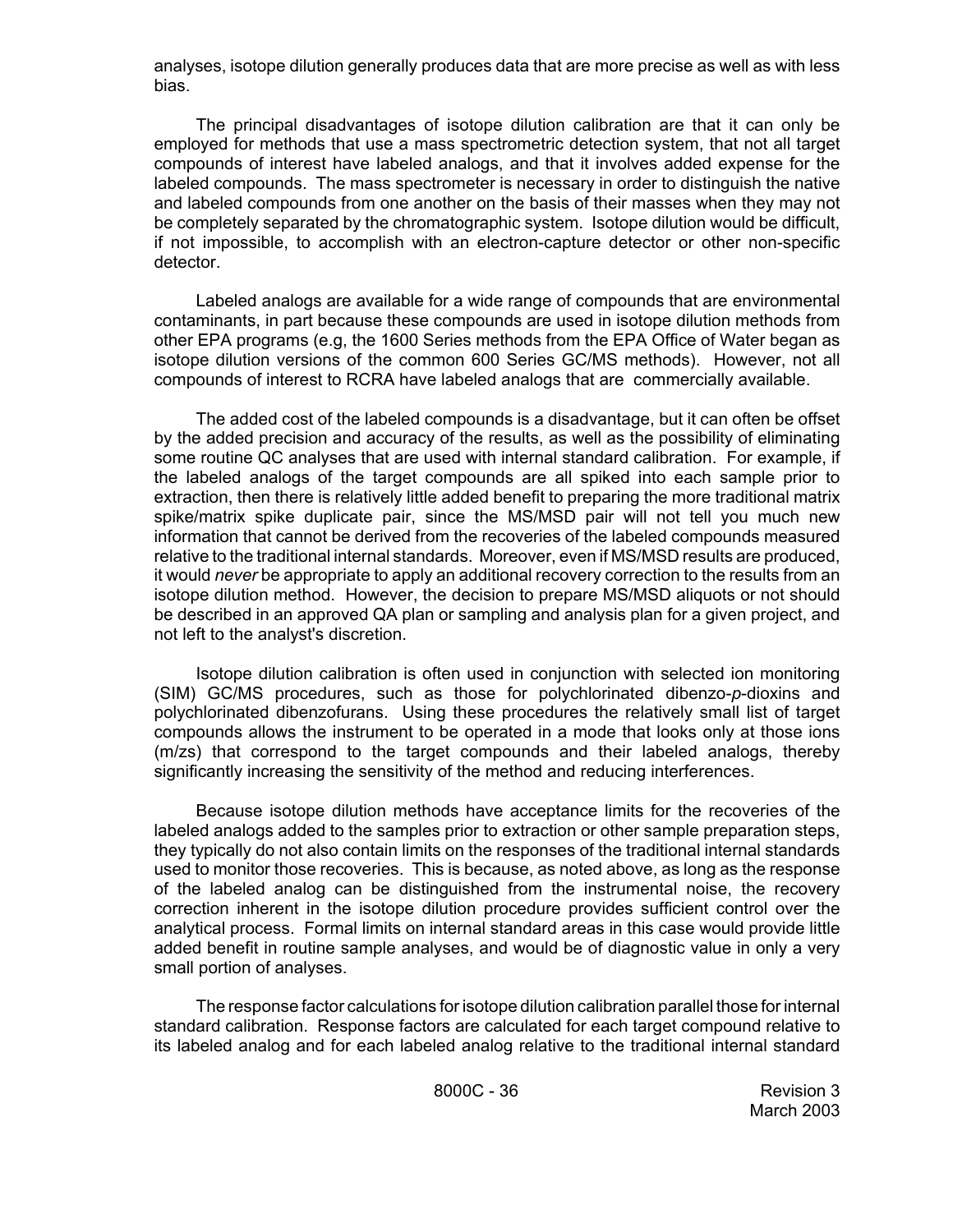added immediately prior to injection. These calculations may involve the areas of more than one ion (m/z) for each compound (i.e., see Methods 8280 and 8290).

11.4.5 Extracted internal standards

A further hybrid between internal standard calibration and isotope dilution calibration that is sometimes called "extracted internal standard" calibration has been used by some investigators. In this approach, the compounds that may be used as traditional internal standards (i.e., added to the extract before injection) are added to the samples before extraction instead. Using the same assumptions made for isotope dilution, including that all of the material added to the sample reaches the detector, the results for the target compounds can be corrected for the recovery of the internal standards.

This approach is most useful when the compound used as an internal standard is very closely related to the target compounds. For example, because the  $^{13}$ C-labeled analog of octachlorodibenzofuran (OCDF) can produce a mass fragment that interferes with the analysis of other, more toxicologically significant PCDDs/PCDFs, this labeled compound is often omitted from those spiked into samples for PCDD/PCDF analysis. The unlabeled OCDF is then quantitated against the response for the <sup>13</sup>C-labeled octachlorodibenzo-p-dioxin (OCDD), whose behavior during sample handling, extraction, cleanup, and analysis is sufficiently similar. As a result, the OCDF response is corrected for the recovery of the <sup>13</sup>Clabeled OCDD.

Other applications of extracted internal standard calibration may be less appropriate when the internal standards bear less resemblance to the target compounds. For example, five of the six recommended internal standards in Method 8270 are isotopically-labeled PAHs. Therefore, these five standards could be used for the isotope dilution analysis of their unlabeled PAHs by GC/MS. Some investigators have expanded such analyses to include other unlabeled PAHs by associating them with these five labeled standards. However, in many cases, the associations between the target PAHs and the labeled compounds are simply the same associations used in Method 8270, based on relative retention times (RRTs). The problems arise when one examines the RRT relationship and the structural similarities, i.e., ring, cyclic and possible substitutions of the target compounds compared to the internal standards.

For example, 2,3,5-trimethylnaphthalene is a substituted two-ring PAH whose parent compound, naphthalene, can be used as an internal standard in Method 8270 in its deuterated form (e.g., naphthalene- $D_8$ ). Typically, 2,3,5-trimethylnaphthalene elutes between acenaphthene- $D_{10}$ , and fluorene- $D_{10}$ , and thus, it might be associated with either of those internal standards during a GC/MS analysis using traditional internal standard calibration. However, both of these internal standards are three-ring PAHs that bear little structural resemblance to the trimethylnaphthalene. A cursory review of data on the physical properties and environmental fate of 2,3,5-trimethylnaphthalene suggests that it has more in common with the parent two-ring PAH naphthalene than either of these three-ring internal standards. Therefore, associating 2,3,5-trimethylnaphthalene with naphthalene- $D<sub>s</sub>$  in an application of extracted internal standard calibration would better reflect the expected analytical and environmental behavior of this target compound then a simple association with an internal standard that is based on retention times. As a result, analysts are cautioned to review the chemical structure associations of the target compounds with the extracted internal standards carefully. Ultimately, the analyst may find that isotope dilution calibration is more practical than extracted internal standard calibration.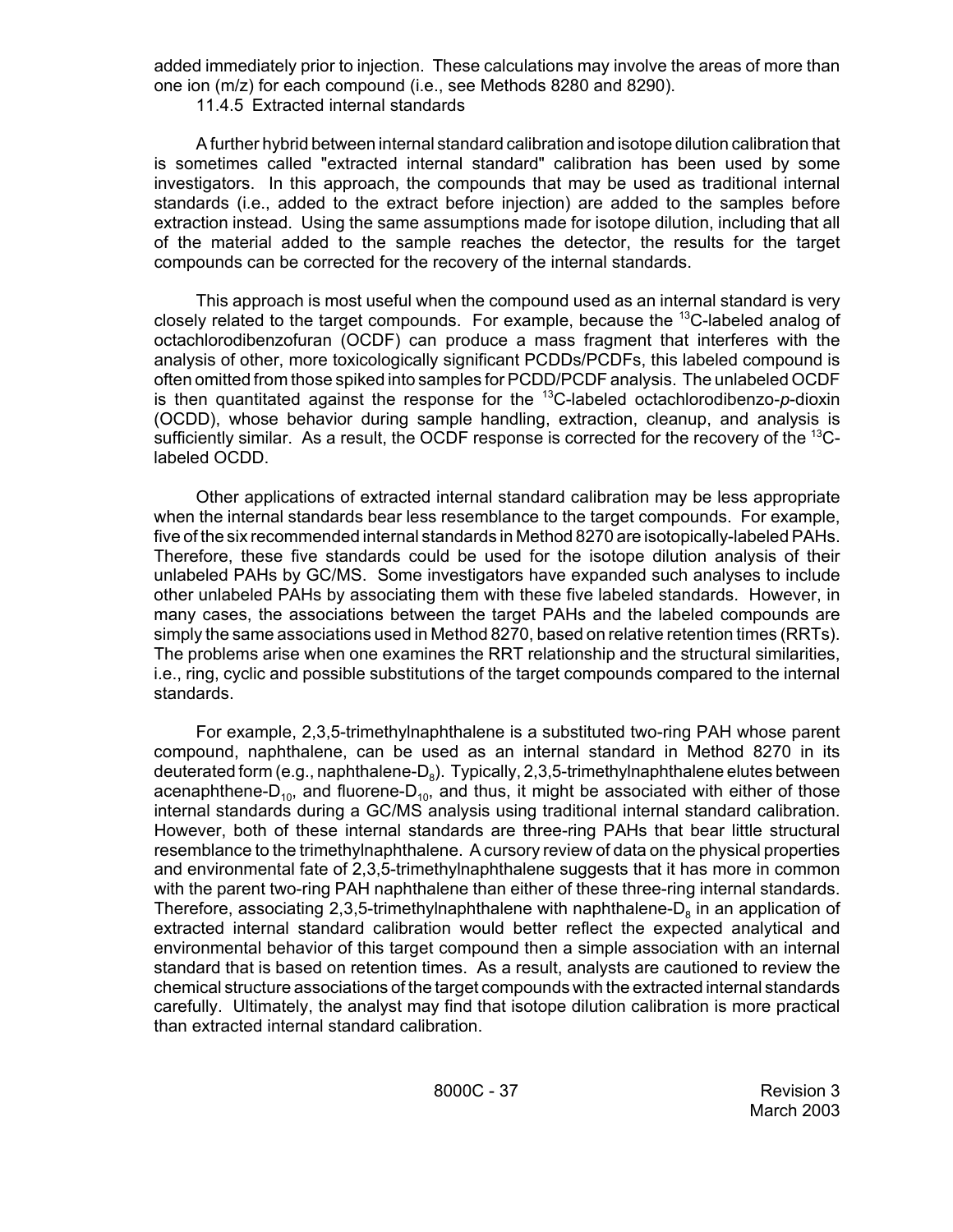## 11.5 Calibration acceptance criteria

Guidance is provided on the handling of initial calibration curve modeling. The ensuing sections address the construction (Secs. 11.5.1, 11.5.2, and 11.5.3), statistics (Secs. 11.5.1.2, 11.5.2.2, and 11.5.3.2), an additional recommended check of the model (Sec. 11.5.5.1), recommended corrective actions (Sec. 11.5.5.2), and the calculations of sample amounts (Secs. 11.5.1.4 and 11.5.3.3). The acceptance criteria for an initial calibration are based on the statistics generated from curve construction. Acceptance criteria found in the determinative method supercede criteria found in this method. Problematic compounds cannot be addressed in this method - see the determinative method for specific quidance.

SW-846 chromatographic methods allow the use of both linear and non-linear models for the calibration data, as described below. Given the limitations in instrument data systems, it is likely that the analyst will have to choose one model for all analytes in a particular method. Both models can be applied to either external or internal standard calibration data. This section provides recommended acceptance criteria for initial calibrations using either linear or non-linear models.

NOTE: The option for non-linear calibration may be necessary to address specific instrumental techniques. However, it is not EPA's intent to allow non-linear calibration to be used to compensate for detector saturation or to avoid proper instrument maintenance.

The calibration model must be continuous and monotonic. In addition to the acceptance criteria found for each of the calibration models, it is recommended that each calibration model be inspected to ensure that the data are representative of the model chosen. This inspection is described in Sec. 11.5.5.1.

Whatever calibration model is selected, samples with concentrations that exceed the calibration range must be diluted to fall within the range.

NOTE: The following sections describe various options for initial calibration and provide the calibration acceptance criteria used to evaluate each option. The criteria listed in these sections are designed for quantitation of trace level concentrations of the analytes of interest. If data of lesser quality will satisfy project-specific data needs, then less stringent criteria may be employed provided that they are documented and approved in a project-specific QA project plan.

The choice of a specific calibration model should be made in one of two ways. The first way is to begin with the simplest approach, the linear model through the origin, and then progress through other options until the calibration acceptance criteria are met. The second way is to use *a priori* knowledge of the detector response to the target compound to choose the calibration model. Such knowledge may come from previous experience, knowledge of the physics of the detector, or specific manufacturer's recommendations.

11.5.1 Linear calibration using the average calibration or response factor

When calculated as described in Sec. 11.4, both calibration factors and response factors are measures of the slope of the calibration relationship. Each calibration or response factor represents the slope of the line between the response for a given standard and the origin. Under ideal conditions, the factors will not vary with the concentration of the standard. In practice, some variation is to be expected. However, when the variation, measured as the relative standard deviation (RSD) of the factors, is less than or equal to 20%, then the slopes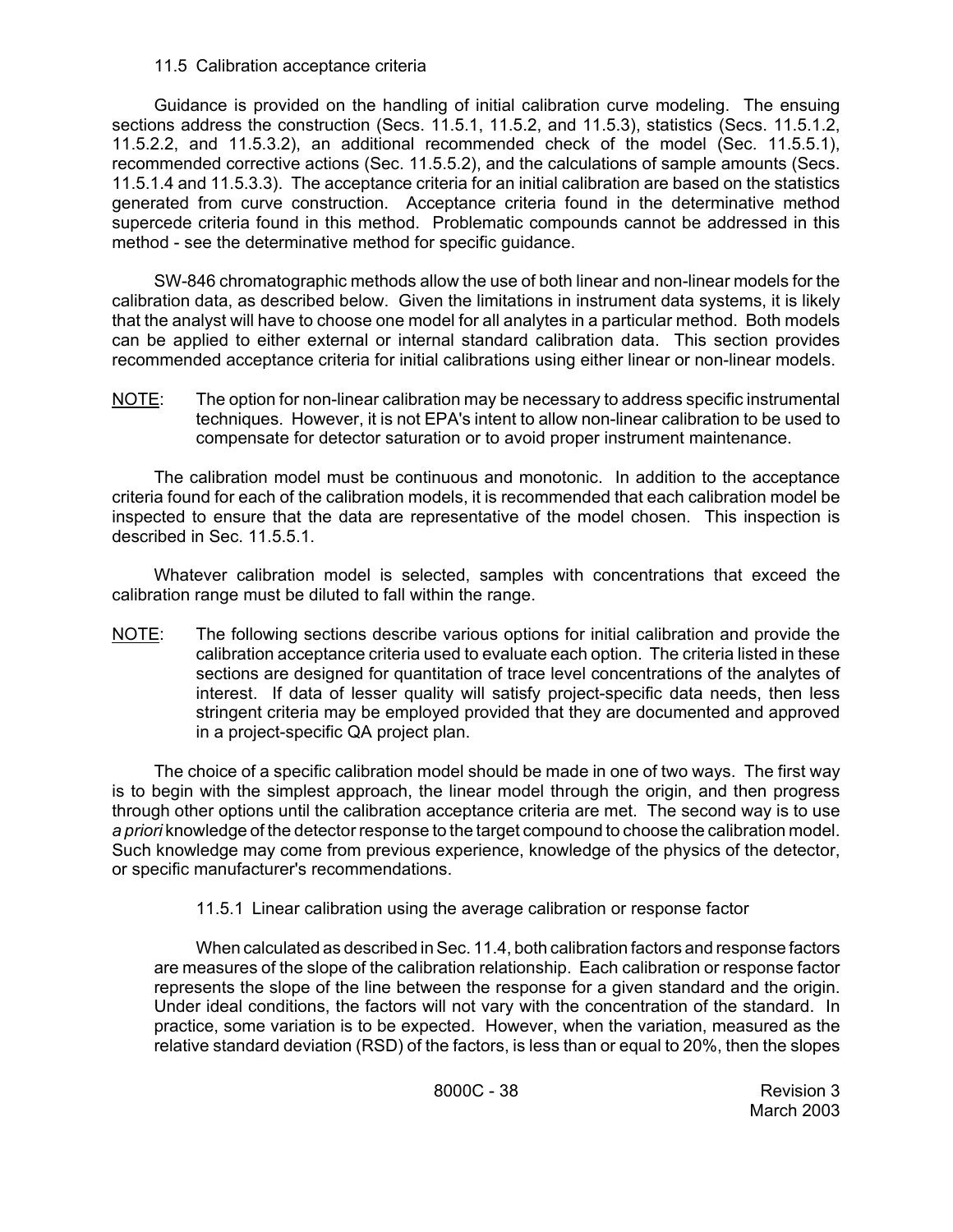of the lines for each standard are sufficiently close to one another that the use of the linear model is generally appropriate *over the range of standards that are analyzed*.

NOTE: Although each calibration or response factor involves a theoretical line from the origin to the response for a given standard, linearity through zero is a mathematical model which is used to help define the relationships between the points of the calibration range and it is **NOT** a rationale for reporting results below the calibration range demonstrated by the analysis of the standards.

To evaluate the linearity of the initial calibration, calculate the mean CF (external standard calibration) or RF (internal standard calibration), the standard deviation (SD), and the RSD as follows:



$$
\text{RSD} = \frac{\text{SD}}{\overline{\text{CF}}} \times 100 \qquad \qquad \text{RSD} = \frac{\text{SD}}{\overline{\text{RF}}} \times 100
$$

where *n* is the number of calibration standards and RSD is expressed as a percentage (%).

11.5.1.1 If the RSD of the calibration or response factors is less than or equal to 20% over the calibration range, then the slopes of the lines for each standard are sufficiently close to one another that the use of the linear model is generally appropriate *over the range of standards that are analyzed*, and the average calibration or response factor may be used to determine sample concentrations.

NOTE: There is no *direct* relationship between the historically-used RSD acceptance limit of 20% and a specific value of the correlation coefficient, r, from a linear regression, and none should be inferred.

11.5.1.2 Given the potentially large numbers of analytes that may be analyzed in some methods, it is likely that some analytes may exceed the 20% acceptance limit for the RSD for a given calibration. In those instances, it is recommended, but not required, that corrective actions as described in section 11.5.5.2 be followed. Sections

8000C - 39 Revision 3 March 2003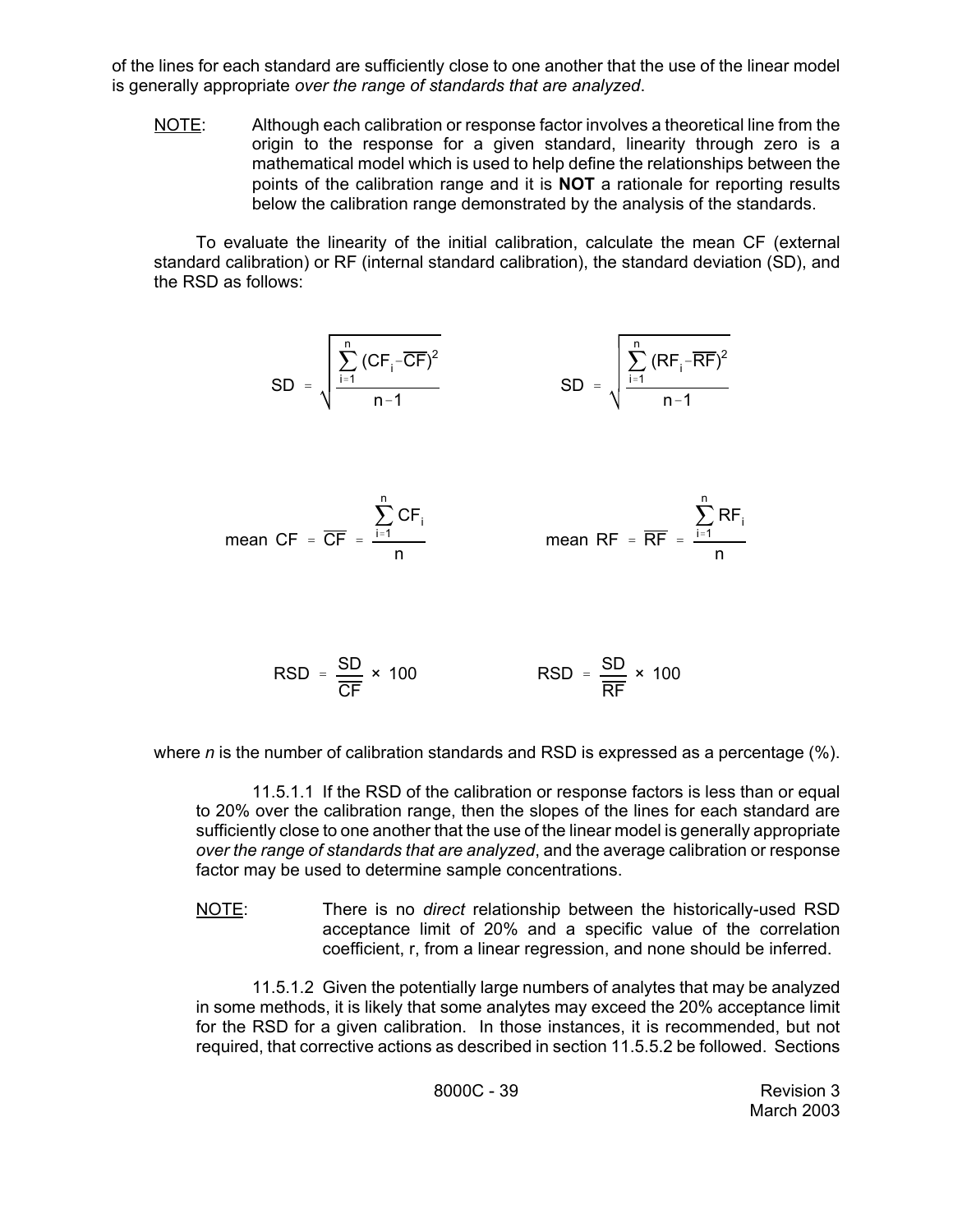11.5.1.3 and 11.5.5.2 also provide alternative uses for initial calibrations that do not meet their criteria of acceptability.

11.5.1.3 Grand mean RSD

The previous version of Method 8000 introduced an allowance for the grand mean of the calibration or response factors for all analytes to be used to evaluate linearity under a limited set of circumstances. EPA's intent was to allow the analyst to use the linear model and the RSD to calibrate the target compounds even when a small number of individual RSD values were not unreasonably above the 20% acceptance limit.

However, EPA did not place specific limits on the number of compounds with RSD values over 20% nor an upper limit on the RSD values that could be considered, and as a result, the practice was widely abused. THEREFORE, THE ALLOWANCE FOR THE USE OF THE GRAND MEAN RSD TO EVALUATE CALIBRATION LINEARITY HAS BEEN WITHDRAWN AND ALL TARGET COMPOUNDS SHOULD HAVE RSDs LESS THAN OR EQUAL TO 20%. Should the criteria for the %RSD not be met by a targeted analyte this would not invalidate the acceptability of the initial calibration for other analytes that have met their criteria. Information obtained from the initial calibration of targeted analytes not meeting the acceptability criteria may have other uses such as screening and estimation of quantitation (see Sec. 11.5.5.2), but those alternative uses should still fit the needs of the project objectives. Depending on the circumstances and specific project requirements there may be exceptions for other options such as data qualification and alternative means of target analyte quantitation.

## 11.5.1.4 Calculation of sample amounts

If all of the conditions in Secs. 11.5.1.1 and 11.5.1.2 are met, then the average calibration or response factor may be used to determine sample concentrations, as described in Sec. 11.10. It is recommended that the curve generated by the average calibration or response factor be examined for acceptability using the re-fitting check described in Section 11.5.5.1. The calculations for the amount introduced into the instrument,  $x_{s}$ , are:

$$
x_s = \frac{A_s}{\overline{CF}}
$$
 and  $x_s = \frac{A_s}{\overline{RF}} \times \frac{C_{is}}{A_{is}}$ 

where:

- $x<sub>s</sub>$  = Calculated mass of the analyte or surrogate in the sample aliquot introduced into the instrument (in nanograms).
- $A<sub>s</sub>$  = Peak area (or height) of the analyte or surrogate in the sample.
- $A_{iS}$  = Peak area (or height) of the internal standard in the sample.
- $C_{is}$  = Mass of the internal standard in the sample aliquot introduced into the instrument (in nanograms).
- $\overline{CF}$  = The average calibration factor from the most recent initial calibration.
- $\overline{RF}$  = The average response factor from the most recent initial calibration.

The units for the mass of analyte should be the same units used to calculate the calibration or response factors. If alternate units are used for the amount (e.g.,  $\mu$ g/L),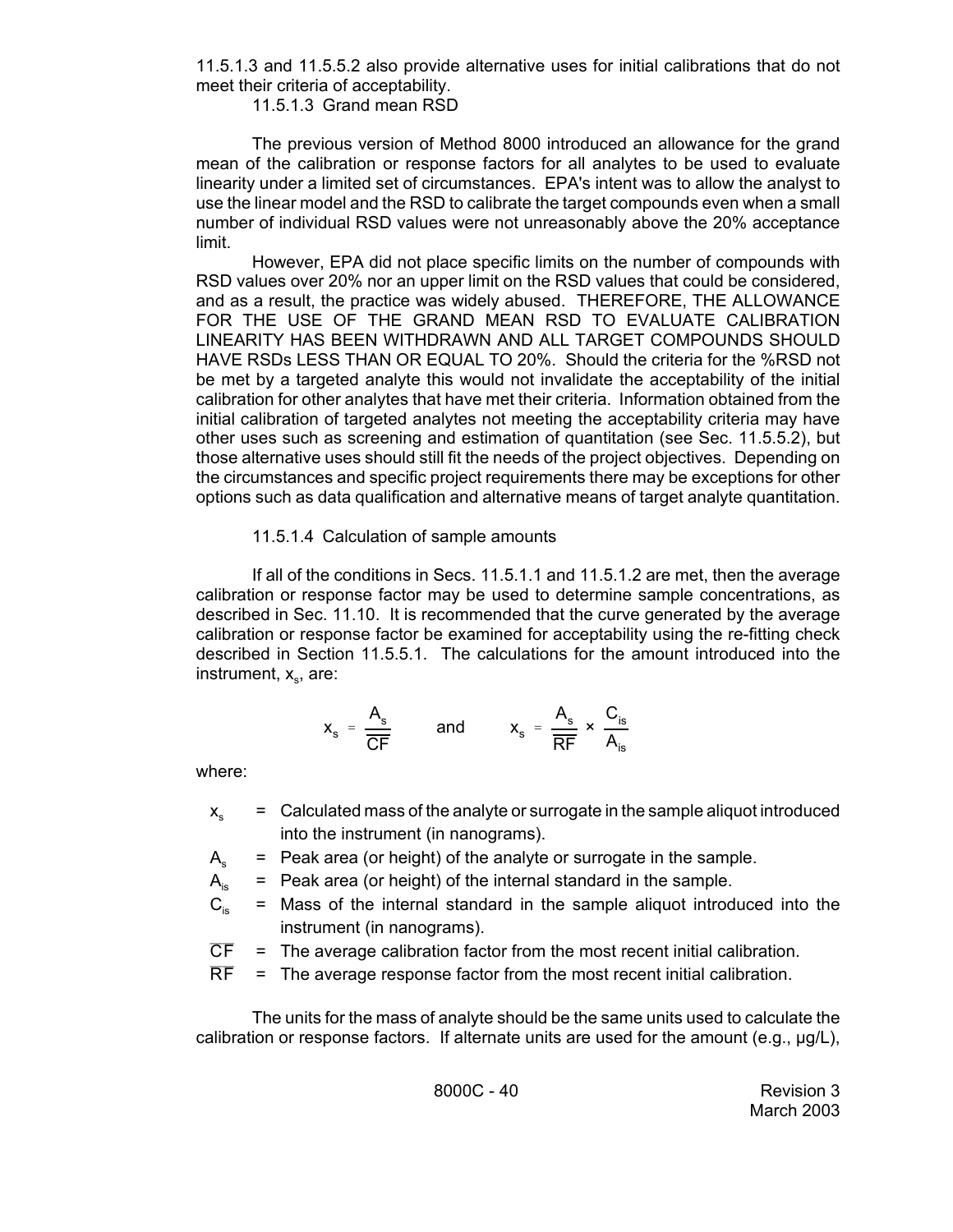then these calculations and those found in Sec. 11.10 should be adjusted accordingly.

11.5.2 Linear calibration using a least squares regression

A linear calibration model based on a least squares regression may be employed based on past experience or *a priori* knowledge of the instrument response. Further, at the discretion of the analyst, this approach also may be used for analytes that do meet the RSD limits in Sec. 11.5.1.

This is most easily achieved by performing a linear least squares regression of the instrument response versus the mass of the analyte chromatographed. Make certain that the instrument response is treated as the dependent variable (y) and the amount as the independent variable (x). This is a statistical requirement and is not simply a graphical convention.

For external standard calibration, x is the mass of the analyte in the sample aliquot introduced into the instrument and y is the area (or height) of the response, as in:

$$
x = C_s \qquad \text{and} \qquad y = A_s
$$

For an internal standard calibration,  $x$  and  $y$  can be assigned in various ways where  $x$ contains the amount of the analyte introduced into the instrument and y contains the instrument response to that analyte. Two options are provided here using the mass introduced into the instrument. If other assignments for x and y are used, e.g., concentration, subsequent equations used for calculating mass of the analyte introduced into the instrument must be changed accordingly.

Option 1:  $\boldsymbol{\mathrm{x}}$  is the mass of the analyte in the calibration standard aliquot introduced into the instrument and y is the ratio of area (or height) of the analyte to the area (or height) of internal standard times the mass of the internal standard in the calibration standard aliquot introduced into the instrument.

$$
x = C_s
$$
 and  $y = \frac{A_s \times C_{is}}{A_{is}}$ 

Option 2:  $\boldsymbol{\mathrm{x}}$  is the ratio of the mass of the analyte in the calibration standard aliquot introduced into the instrument to the mass of the internal standard in the calibration standard aliquot introduced into the instrument and y is the ratio of area (or height) of the analyte to the area (or height) of internal standard.

$$
x = \frac{C_s}{C_{is}} \qquad \text{and} \qquad y = \frac{A_s}{A_{is}}
$$

where:

- $C<sub>s</sub>$  = Mass of the analyte in the volume of the calibration standard that is injected into the instrument.
- $C_{is}$  = Mass of the internal standard in the volume of the calibration standard that is injected into the instrument.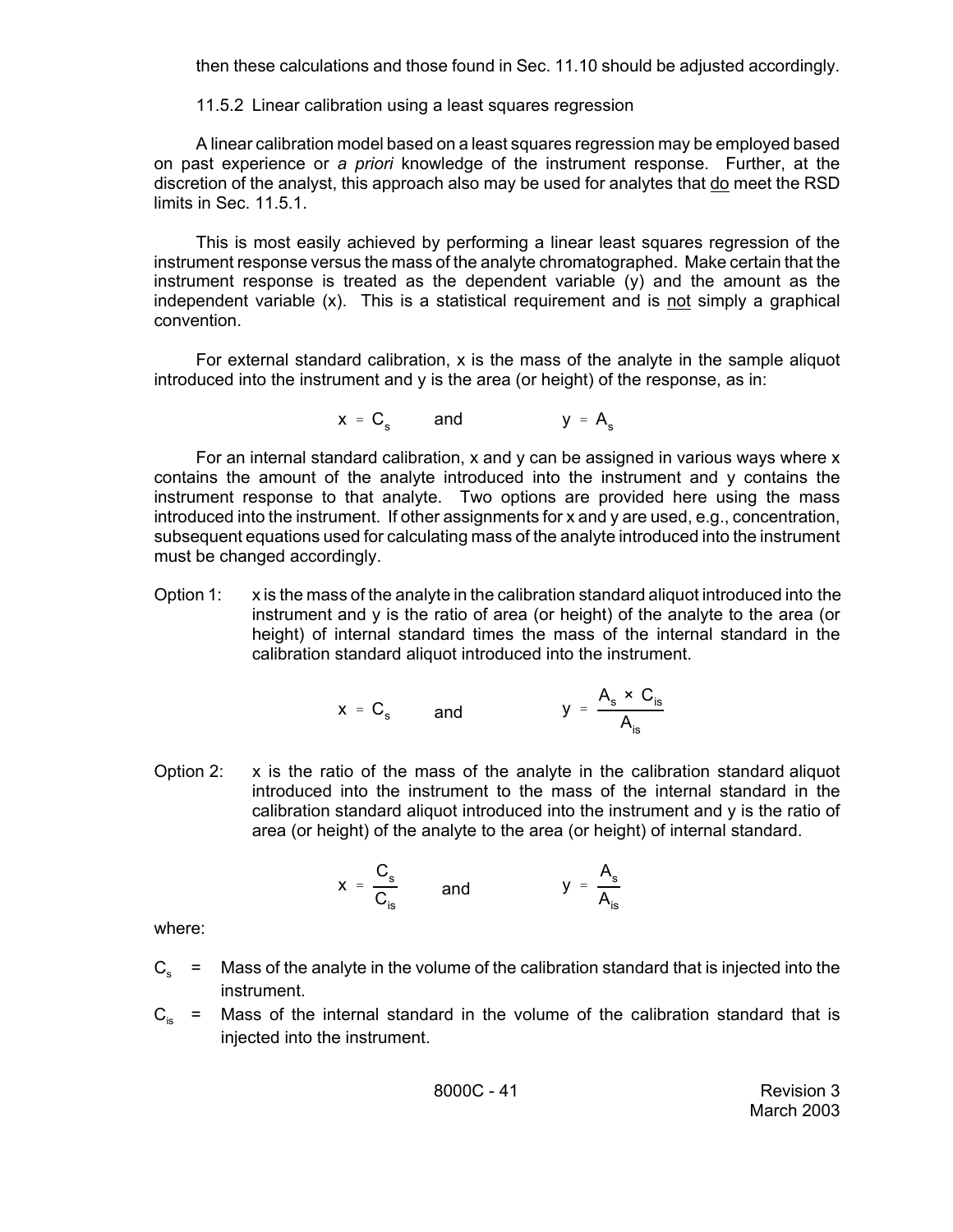$A_s$  = Peak area or height of analyte.

 $A_{iS}$  = Peak area or height of internal standard.

A linear least squares regression attempts to construct a linear equation of the form:

$$
y = ax + b
$$

by minimizing the differences between the observed results (y $_{\rm i}$ , the instrument response) and the predicted results (y'<sub>i</sub>, the response calculated from the constructed equation). The regression equation is:

$$
y_i' = ax_i + b
$$

where:

- a = Regression coefficient or the slope of the line.
- $b =$ The y-intercept.
- $y'_i$  = Predicted (or calculated) response for the  $i<sup>th</sup>$  calibration standard.
- $x_i$  = Mass of analyte in the i<sup>th</sup> calibration standard aliquot introduced into the instrument.

The sum of the squares of the differences is minimized to obtain a and b:

$$
\sum_{i=1}^{n} (y_i - y'_i)^2
$$

where n is the total number of calibration points. The regression calculations attempt to minimize this sum of the squares, hence the name "least squares regression."

Weighting the sum of the squares of the differences may significantly improve the ability of the least squares regression to fit the linear model to the data. The general form of the sum of the squares of the differences containing the weighting factor is:

$$
\sum_{i=1}^{n} w_{i} (y_{i} - y_{i})^{2}
$$

where:

- $w_i$  = Weighting factor for the i<sup>th</sup> calibration standard (w=1 for unweighted least squares regression).
- $y_i$  = Observed instrument response (area or height) for the i<sup>th</sup> calibration standard.
- $y'_i$  = Predicted (or calculated) response for the  $i<sup>th</sup>$  calibration standard.
- n = Total number of calibration standards.

The mathematics used in least squares regression has a tendency to favor numbers of larger value over numbers of smaller value. Thus the regression curves that are generated will tend to fit points that are at the upper calibration levels better than those points at the lower calibration levels.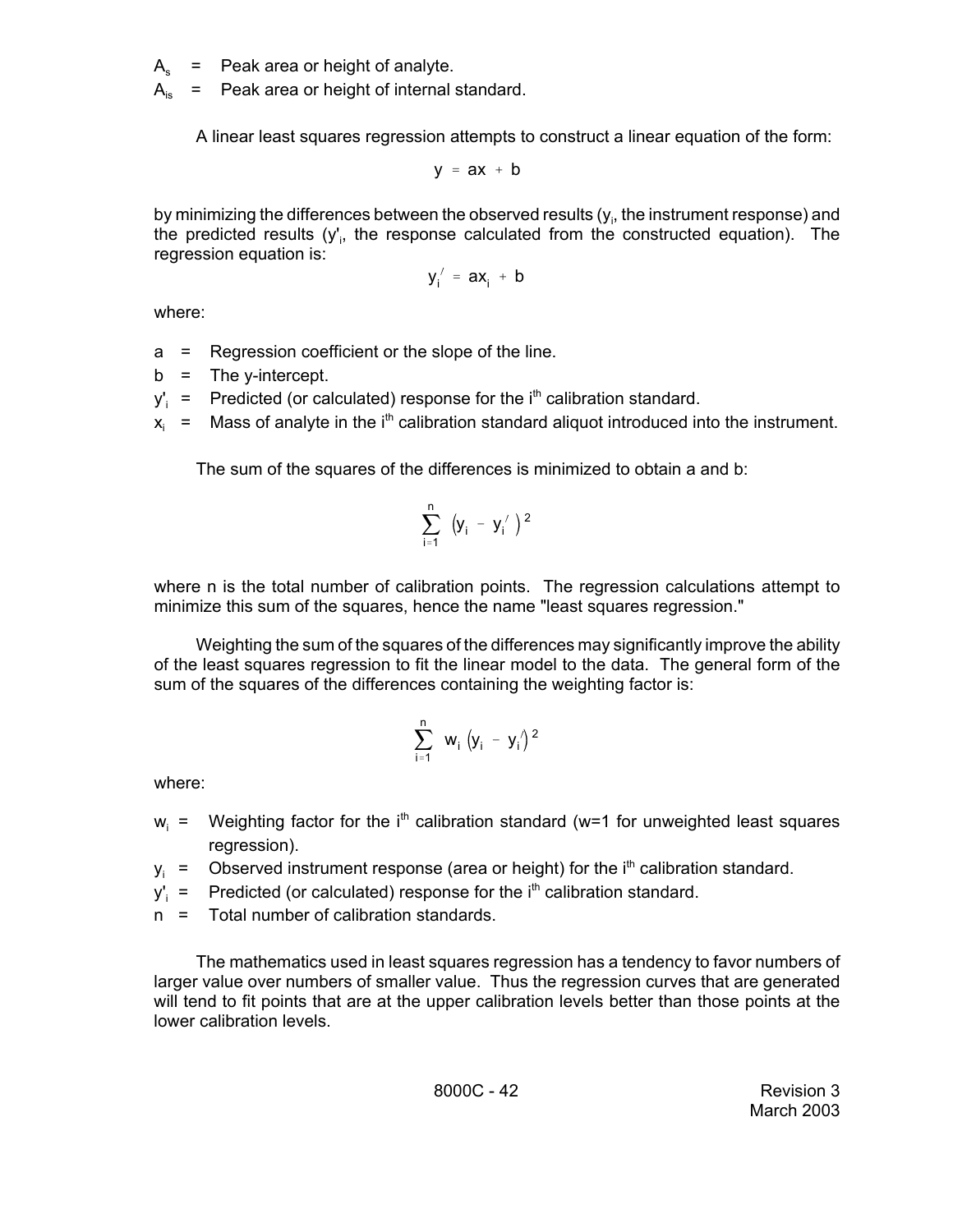To compensate for this, a weighting factor which reduces this tendency can be used. Examples of weighting factors which can place more emphasis on numbers of smaller value are:

$$
w_i = \frac{1}{y_i} \qquad \text{or} \qquad w_i = \frac{1}{y_i^2}
$$

There are numerous other ways to define weighting factors but these are recommended if a weighting factor other than 1 ( $w_i$  = 1) is to be used.

11.5.2.1 Do not include the origin (0,0) as an extra calibration point. However, most data systems and many commercial software packages will allow the analyst to "force" the regression through zero. Forcing the curve through zero is not the same as including the origin as a fictitious point in the calibration. In essence, if the curve is forced through zero, the intercept is set to 0 *before* the regression is calculated, thereby setting the bias to favor the low end of the calibration range by "pivoting" the function around the origin to find the best fit and resulting in one less degree of freedom. It may be appropriate to force the regression though zero for some calibrations.

**However, the use of a linear regression or forcing the regression through zero may NOT be used as a rationale for reporting results below the calibration range demonstrated by the analysis of the standards.** If it is necessary to report results at lower concentrations, then the analyst should run a calibration that reaches those lower concentrations.

11.5.2.2 For the general case of an unweighted linear least squares regression, i.e, a regression that varies both a and b and with a weighting factor equal to one, the correlation coefficient (r) can be used to measure the "goodness of fit."

$$
r \; = \; \frac{n \, \sum\limits_{i=1}^n x_i y_i \; - \; \sum\limits_{i=1}^n x_i \sum\limits_{i=1}^n y_i}{\left(\sqrt{n \, \sum\limits_{i=1}^n x_i\,^2 \; - \left(\sum\limits_{i=1}^n x_i\right)^2}\right) \; \left(\sqrt{n \, \sum\limits_{i=1}^n y_i\,^2 \; - \left(\sum\limits_{i=1}^n y_i\right)^2}\,\right)}
$$

The instrument data system will typically calculate the correlation coefficient. However, the analyst must make certain that what is reported is r. A r value of 1.00 indicates a perfect fit for these conditions.

If other conditions for a and b are used, or the weighting factor is variable, then the coefficient of determination (COD) or  $r^2$  should be used to measure the "goodness of fit."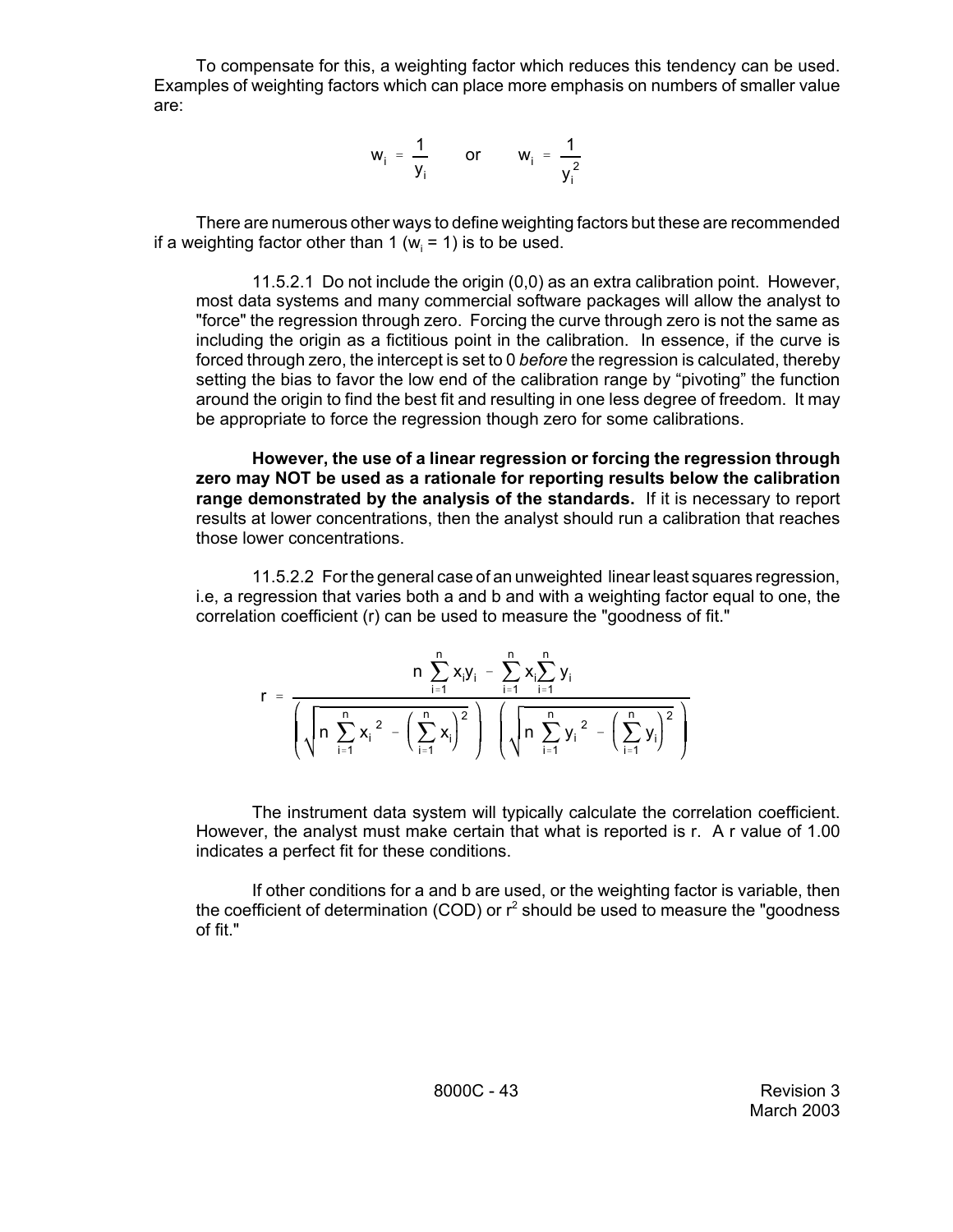$$
COD = \frac{\sum_{i=1}^{n} (y_i - \overline{y})^2 - (\frac{n-1}{n-p}) \sum_{i=1}^{n} (y_i - y'_i)^2}{\sum_{i=1}^{n} (y_i - \overline{y})^2}
$$

where:

- $y_i$  = Observed instrument response (area or height) for the i<sup>th</sup> calibration standard.<br> $\overline{y}$  = Mean observed instrument response for n calibration standards.
- = Mean observed instrument response for n calibration standards.
- yi  $=$  Predicted (or calculated) response for the  $i<sup>th</sup>$  calibration standard.
- n = Total number of calibration standards.
- $p =$  Number of adjustable parameters in the equation (if a and b are made to vary for a normal linear equation then p=2; for a second order polynomial where the adjustable parameters are a, b, and c, p=3; if any of these parameters are held constant, then p is reduced by one).

A COD value of 1.00 indicates that all the known variability is equal to the total variability between the calibration data and the regression model.

Most instrument data systems calculate an  $r^2$  term as a coefficient describing correlation. This statistic should not be confused with the correlation coefficient (r); they are NOT related. The  $r^2$  term is more closely related to the COD as described above. As with the COD, a  $r^2$  value of 1.00 indicates a perfect fit.

In order for the linear regression model to be used for quantitative purposes, r, COD, or  $r^2$  must be greater than or equal to 0.99 and it is recommended that the resulting calibration "curve" be inspected by the analyst, as described in Sec. 11.5.5.1.

11.5.2.3 To calculate the mass of the analyte in the sample aliquot introduced into the instrument (x), the regression equation is rearranged to:

$$
x = \frac{(y - b)}{a}
$$

Using external standard calibration, the mass of the analyte in the sample aliquot introduced into the instrument is calculated as:

$$
x_s = \frac{(A_s - b)}{a}
$$

For the internal standard method, the calculation will depend on which of the two options was chosen earlier.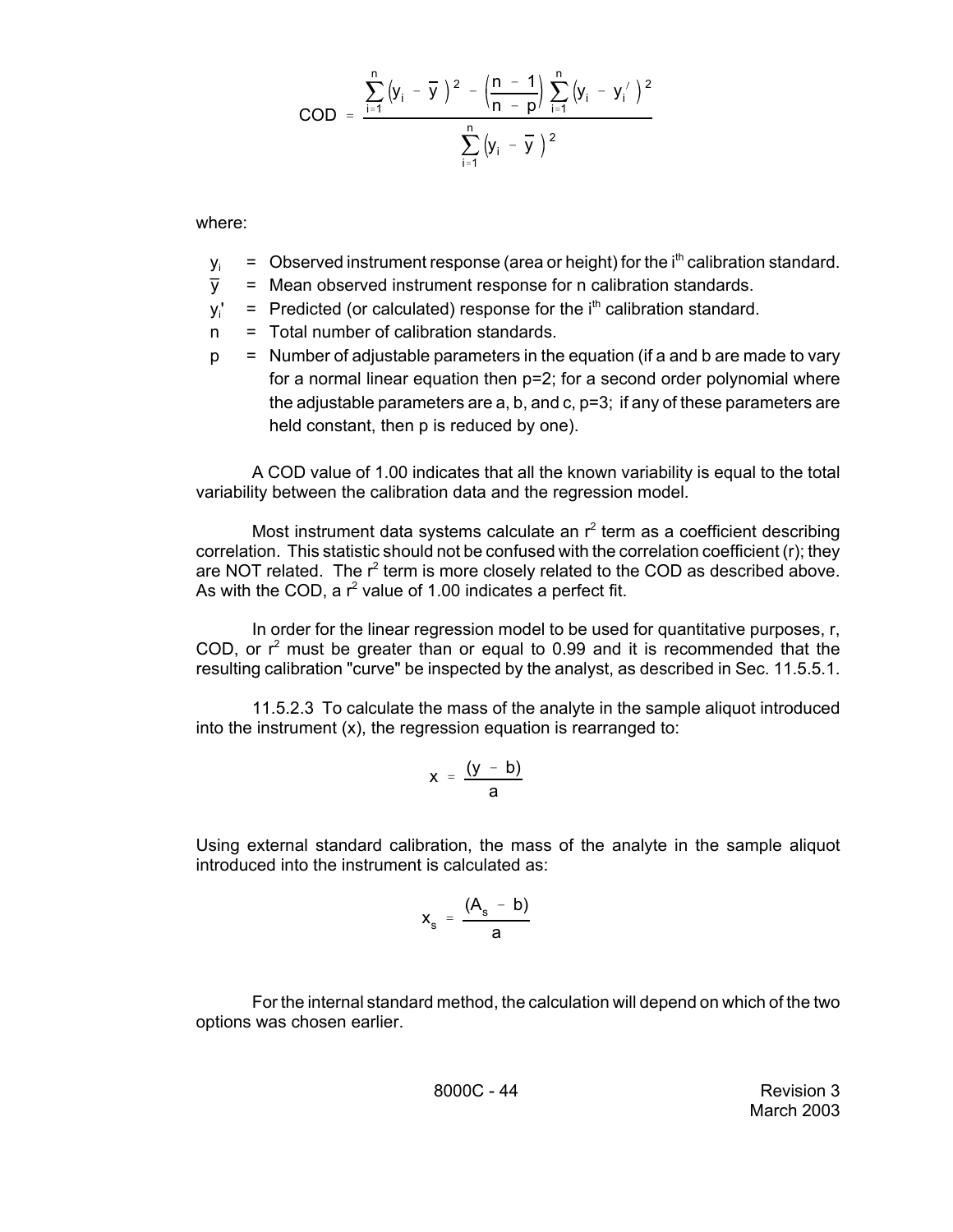option 1 
$$
x_s = \frac{\left(\frac{A_s \times C_{is}}{A_{is}}\right) - b}{a}
$$

option 2 
$$
x_s = \frac{\left(\frac{A_s}{A_{is}} - b\right)}{a} \times C_{is}
$$

where:

- $x_{s}$  = Calculated mass of the analyte or surrogate in the sample aliquot introduced into the instrument (in nanograms).
- $A_{s}$  = Peak area (or height) of the analyte or surrogate in the sample.
- $A_{iS}$  = Peak area (or height) of the internal standard in the sample.
- $C_{is}$  = Mass of the internal standard in the sample aliquot introduced into the instrument (in nanograms).

The units for the mass of analyte should be the same units used to determine the regression equation. If alternate units such as concentrations are used, then the calculations for the final sample concentrations found in Sec. 11.10 should be adjusted accordingly.

11.5.3 Non-linear calibration

In situations where the analyst knows that the instrument response does not follow a linear model over a sufficiently wide working range, or when the other approaches described here have not met the acceptance criteria, a non-linear calibration model may be employed.

NOTE: It is not EPA's intent to allow non-linear calibration to be used to compensate for detector saturation or to avoid proper instrument maintenance. Thus, non-linear calibration should not be employed for methods or instruments previously shown to exhibit linear calibration for the analytes of interest.

When using a calibration model for quantitation, the curve must be continuous, continuously differentiable and monotonic over the calibration range. The model chosen should have no more than four parameters, i.e., if the model is polynomial, it may be no more than third order, as in the equation:

$$
y = ax^3 + bx^2 + cx + d
$$

As noted above, the model must be continuous. A curve is continuous when it has consecutive numerical values along the function, whether increasing or decreasing, and without having breaks in the function (i.e., the pen shall never leave the paper from the minimum to the maximum range of the calibration). The model must also be continuously differentiable, such that all derivatives of the function are continuous functions themselves,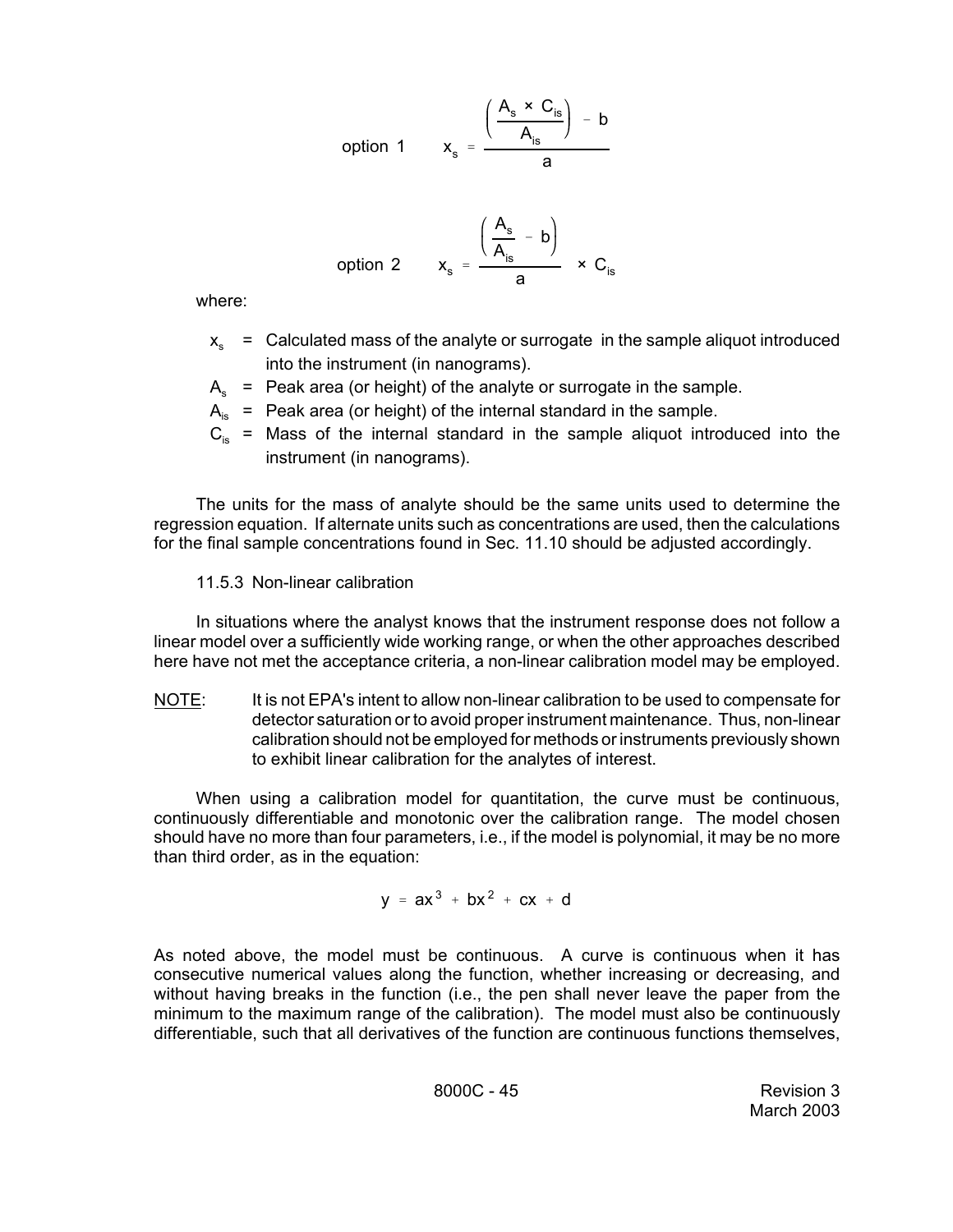and monotonic, such that all tangent lines of the derivative to all of the points on the calibration curve have either only positive or negative slopes.

For any model, including polynomials as described previously, the model chosen should include no more than four parameters, i.e.,

$$
y = f(a,b,c,d,x)
$$

where "f" indicates a function with up to four parameters, a through d, and x is the independent variable.

As for the linear regression model, in estimating model parameters for the calibration data, the instrumental response  $(y)$  must be treated as the dependent variable, and the amount of the calibration standard (x) must be the independent variable. Unless a true zero amount has been fully characterized for calibration, the origin (0,0) should not be included.

Model estimates from the regression must be used as calculated, e.g., no term (a, b, c, or d) calculated as a result of the least squares regression can be modified. Weighting in a calibration model may significantly improve the ability of the least squares regression to fit the data.

11.5.3.1 The statistical considerations in developing a non-linear calibration model require more data than the more traditional linear approaches described above. Whereas SW-846 methods employ five standards for a linear (first order) calibration model, a quadratic (second order) model requires six standards, and a third order polynomial requires seven standards.

Linear and non-linear least squares regressions are mathematical methods that minimize the differences (the residuals) between the observed instrument response,  $y_i$ , and the calculated response,  $y_i'$ , by adjusting the coefficients of the polynomial (a, b, c, and d, above) to obtain the polynomial that best fits the data.

The coefficient of determination (COD) or  $r^2$  can be used as a measure of the "goodness of fit." See Sec. 11.5.2.2 for the definition of the COD.

11.5.3.2 Under ideal conditions, with a "perfect" fit of the model to the data, the coefficient of the determination or  $r^2$  will equal 1.00. In order to be an acceptable nonlinear calibration, the COD or  $r^2$  must be greater than or equal to 0.99 and it is recommended that the resulting calibration "curve" be inspected by the analyst, as described in Sec. 11.5.5.1.

As noted in Sec. 11.5, whichever of these options is employed, a unique analyte or surrogate concentration must fall within the calibration range. Analysts are advised to check both second and third order calibration models to ensure that this holds true (i.e., all tangents to the curve within the calibration range are of the same sign and no tangent is zero). Samples with concentrations that exceed the calibration range must be diluted to fall within the range.

11.5.3.3 Non-linear equations such as second and third order polynomials are difficult to use when solving for x given a y which contains the response of an instrument. Quadratic equations such as: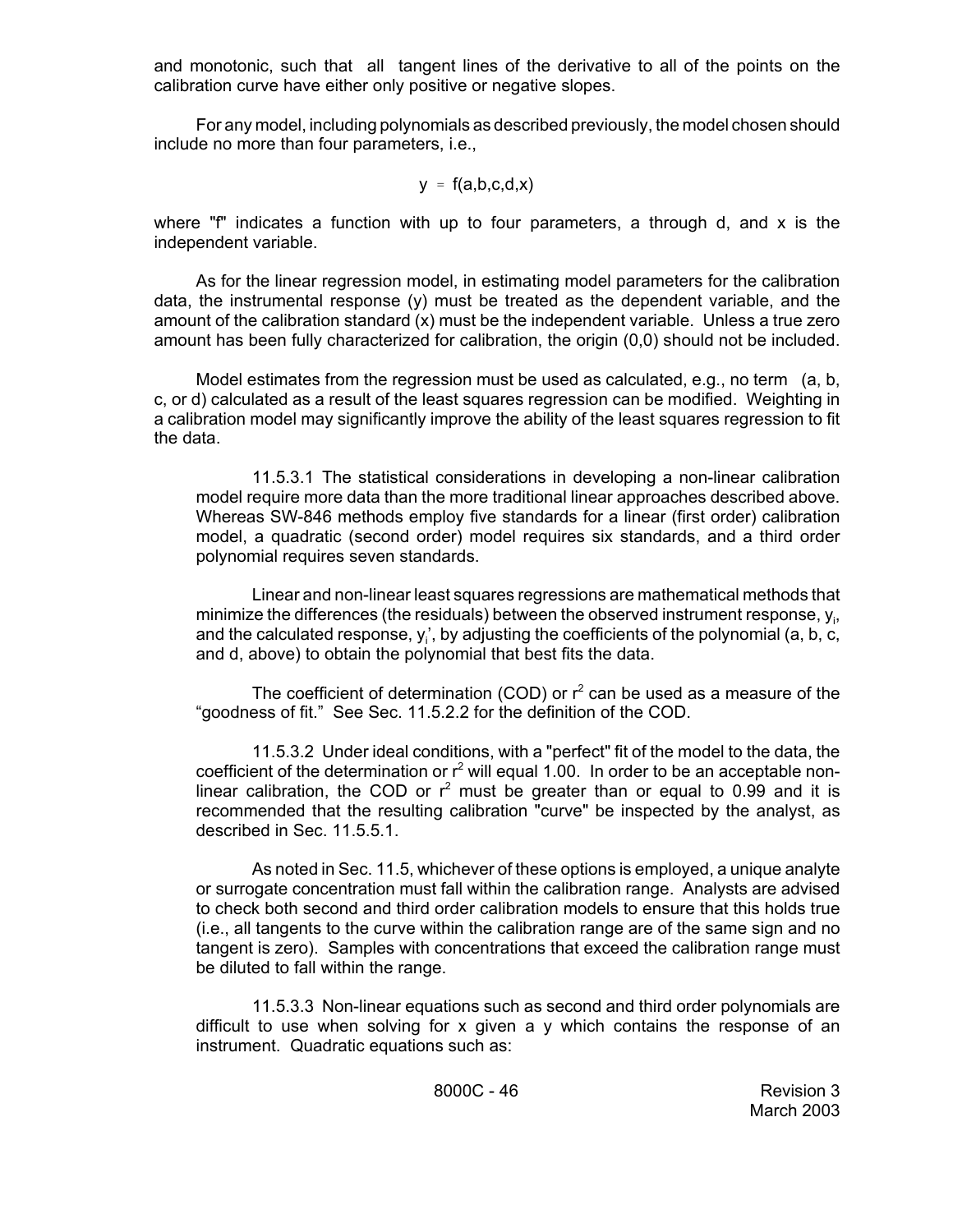$$
y = ax^2 + bx + c
$$

can be evaluated by using the following formula:

$$
x = \frac{-b \pm \sqrt{b^2 - 4a(c - y)}}{2a}
$$

However, care MUST be exercised to assure that the results from this equation are real, positive, and fit the range of the initial calibration.

For external standard calibration, calculate the mass of the analyte in the sample introduced into the instrument with:

$$
x_s = \frac{-b \pm \sqrt{b^2 - 4a(c - A_s)}}{2a}
$$

When using the internal standard technique the calculated mass of the analyte in the sample introduced into the instrument is determined as follows depending on the previously selected option for the x and y terms:

Option 1:

$$
x_s = \frac{-b \pm \sqrt{b^2 - 4a(c - \frac{A_s \times C_{is}}{A_{is}})}}{2a}
$$

Option 2:

$$
x_s = \frac{-b \pm \sqrt{b^2 - 4a(c - \frac{A_s}{A_{is}})}}{2a} \times C_{is}
$$

Other non-linear models can be evaluated using Newton's method for approximating the root of the equation. This method is an iterative procedure that can converge on a result very rapidly.

Given the equation from Section 11.5.3

$$
y = f(a,b,c,d,x)
$$

Define the equation:

$$
f(x) = f(a,b,c,d,x) - y = 0
$$

Make a rough estimate for  $f(x_1)$  using a response factor or linear least squares calculation. Then iterate the following equation:

8000C - 47 Revision 3 March 2003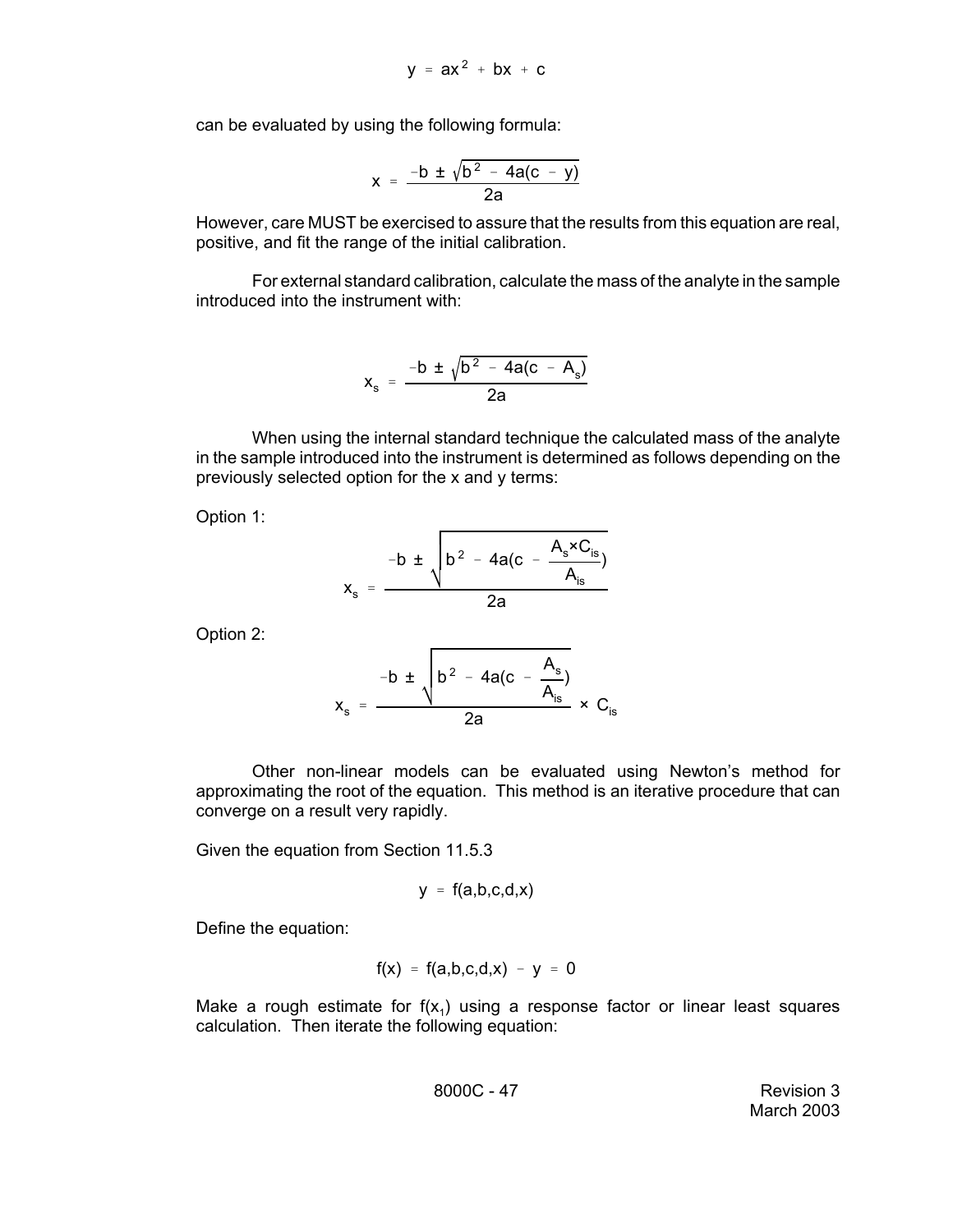$$
x_{n+1} = x_n - \frac{f(x_n)}{f'(x_n)}
$$

where:

 $x_{n+1}$  = the next rough estimate.  $f'(x_n) =$  the first derivative of  $f(x_n)$ .

until  $x_n$  and  $x_{n+1}$  are approximately equal to each other to at least three significant figures.

Caution should also be taken here to assure that there is convergence and that there is neither a maximum nor minimum inflection within the range of the initial calibration (i.e., all tangents to the curve are of the same sign and not zero).

Thus, by the external standard calibration method, the mass of the analyte in the sample aliquot introduced into the instrument is calculated as:

$$
\mathbf{X}_{s} = \mathbf{X}_{n+1}
$$

where:

 $x_{n+1}$  = the result of the final iteration.  $y = A_s$ , the observed instrument response and used to determine f(x).

and by the internal standard calibration method:

option 1:

$$
\mathbf{x}_{s} = \mathbf{x}_{n+1}
$$

option 2:

$$
\mathbf{x}_{s} = \mathbf{x}_{n+1} \ \mathbf{C}_{is}
$$

where:

 $x_{s}$  = Calculated mass of the analyte or surrogate in the sample aliquot introduced into the instrument (in nanograms).

 $x_{n+1}$  = The result of the final iteration.

- $C_{is}$  = Mass of the internal standard in the sample aliquot introduced into the instrument.
- y = The ratio of observed instrument responses of analyte to internal standard dependent on the choice of options.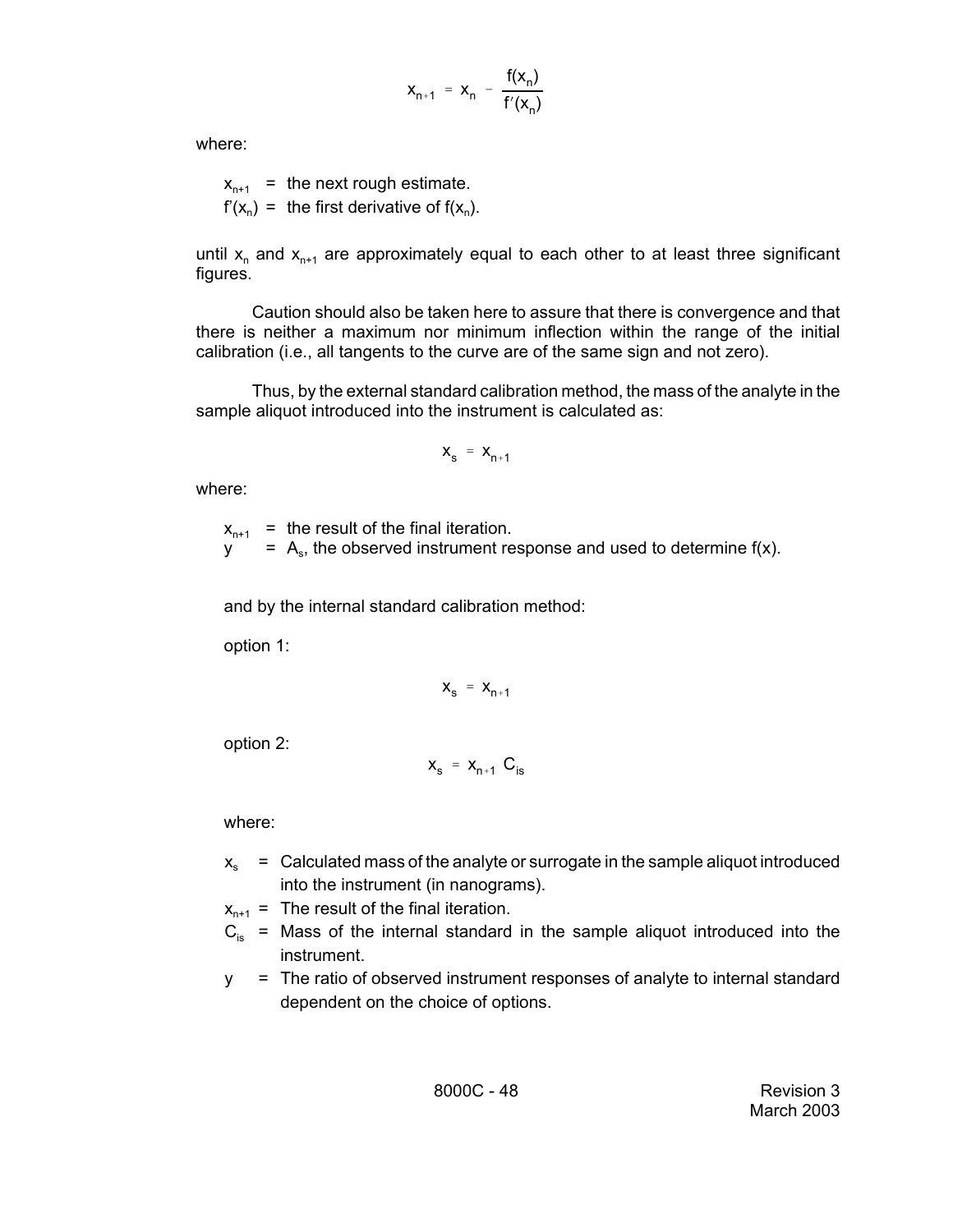The units for the mass of analyte should be the same units used to determine the regression equation. If alternate units such as concentrations are used, then the calculations for the final sample concentrations found in Sec. 11.10 should be adjusted accordingly.

## 11.5.4 Data transformations

An understanding of the fundamental behavior of the detector may be used to choose a data transformation that will then allow for a simple calibration model. For example the response of a flame photometric detector in the sulfur mode is known to be proportional to the square of the sulfur concentration. Therefore, using the data system to take the square root of the instrument response before integration or the square root of the peak height allows for a calibration factor approach rather than a polynomial calibration curve. Instrument response may be transformed prior to any calculations (including integration) subject to the following constraints:

11.5.4.1 Any parameters used in the transformation must be fixed for the calibration and all subsequent analyses and verifications until the next calibration.

11.5.4.2 The transformation model chosen must be consistent with the behavior of the instrument and detector. All data transformations must be clearly defined and documented by the analyst and related back to the fundamental behavior of the detector. In other words, this approach may not be used in the absence of specific knowledge about the behavior of the detector.

11.5.4.3 No transformations should be performed on areas or other results (e.g., the transformation must be applied to the instrument response itself).

11.5.4.4 When the transformed data are used to develop calibration factors, those factors must meet the acceptance criteria described in Sec. 11.5.1 and it is recommended that the resulting calibration "curve" be inspected by the analyst, as described in Sec. 11.5.5.1.

11.5.5 Inspecting the calibration model and recommended corrective actions

The statistics, %RSD for the average response and  $r/COD/r^2$  for linear and non-linear least squares regression (LSR), generated from the construction of the calibration model have required criteria for acceptability and can be found in their respective sections of Method 8000. Given the potentially large numbers of analytes that may be analyzed in some methods, it is likely that some analytes may exceed the acceptance limits for the %RSD or r/COD/ $r^2$  for a given calibration. Should the criteria for the %RSD or the r/COD/ $r^2$  not be met by a targeted analyte this would not invalidate the acceptability of the initial calibration for other analytes that have met their criteria. Information obtained from the initial calibration of targeted analytes not meeting the acceptability criteria may have other uses such as for screening and for estimation of quantitation (see Sec 11.5.5.2), but those uses should still fit the needs of the project objectives.

Whichever calibration model is selected, it is recommended that the model be subjected to an additional check to establish the representativeness of the data that were used to produce the model. This check is the re-fitting of the calibration data back to the model or the comparison of the calculated amount of each of the standards against the expected amount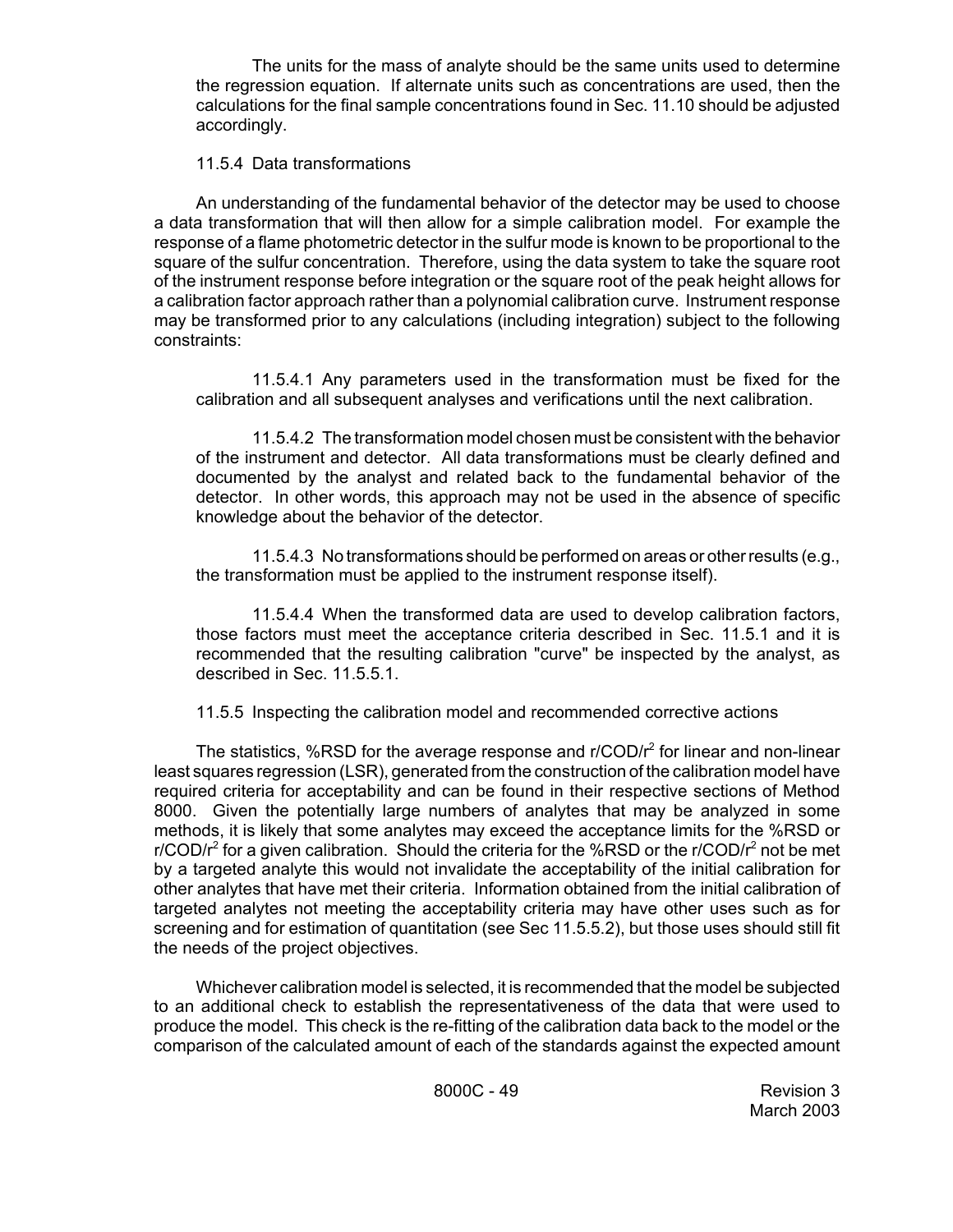of the standard using the % difference. The criteria for acceptability based upon the additional check would have a similar impact upon the usability of a calibration for quantitation as is discussed in the above paragraph.

11.5.5.1 Re-fitting the calibration data back to the model or calculating the % difference is determined by using the following equation:

% Difference = 
$$
\frac{C_c - C_e}{C_e} \times 100
$$

where:

 $C_c$  = Calculated amount of standard, in mass or concentration units.

 $C_e$  = Expected amount of standard, in mass or concentration units.

The absolute value of the percent difference between these two amounts for every calibration level should be less than or equal to 20%.

NOTE: If every point in a 5-point calibration were off by 20%, then the RSD from an average CF or RF would be over 20%, and an r/COD/r<sup>2</sup> value from a least squares regression would be less than 0.99. It is more likely that for any calibration model chosen, all levels will not be close to 20%. It is also more likely that just one or two levels will exceed the 20% criterion, while still meeting the RSD/r/COD/ $r^2$  criteria. Thus, when  $RSD/r/COD/r^2$  statistics are used in conjunction with the inspection of the curve, more control is placed on the calibration model.

11.5.5.2 Corrective action may be required if the criteria for %RSD, r, COD, or r 2 are not met. If *any* analyte for *any* calibration standard has a percent difference with an absolute value greater than 20% as described in Sec. 11.5.5.1, then corrective action may be required. Some recommended courses of action and additional options for modifying the calibration ranges follow. However, more specific corrective actions that are provided in the applicable determinative methods will supersede those noted in Method 8000. Generally, the calibration may not be used for quantitative analyses of that analyte when the %RSD, r, COD,  $r^2$ , or % Difference criteria are not met.

For all calibration models the following options are allowed:

The first step is generally to check the instrument operating conditions. The suggested maintenance procedures in Sec. 11.11 may be useful in guiding such adjustments. This option will apply in those instances where a linear instrument response is expected. It may involve some trade-offs to optimize performance across all target analytes. For instance, changes to the operating conditions necessary to achieve linearity for problem compounds may cause the RSD for other compounds to increase, but as long as all analytes meet the RSD limits for linearity, the calibration is acceptable.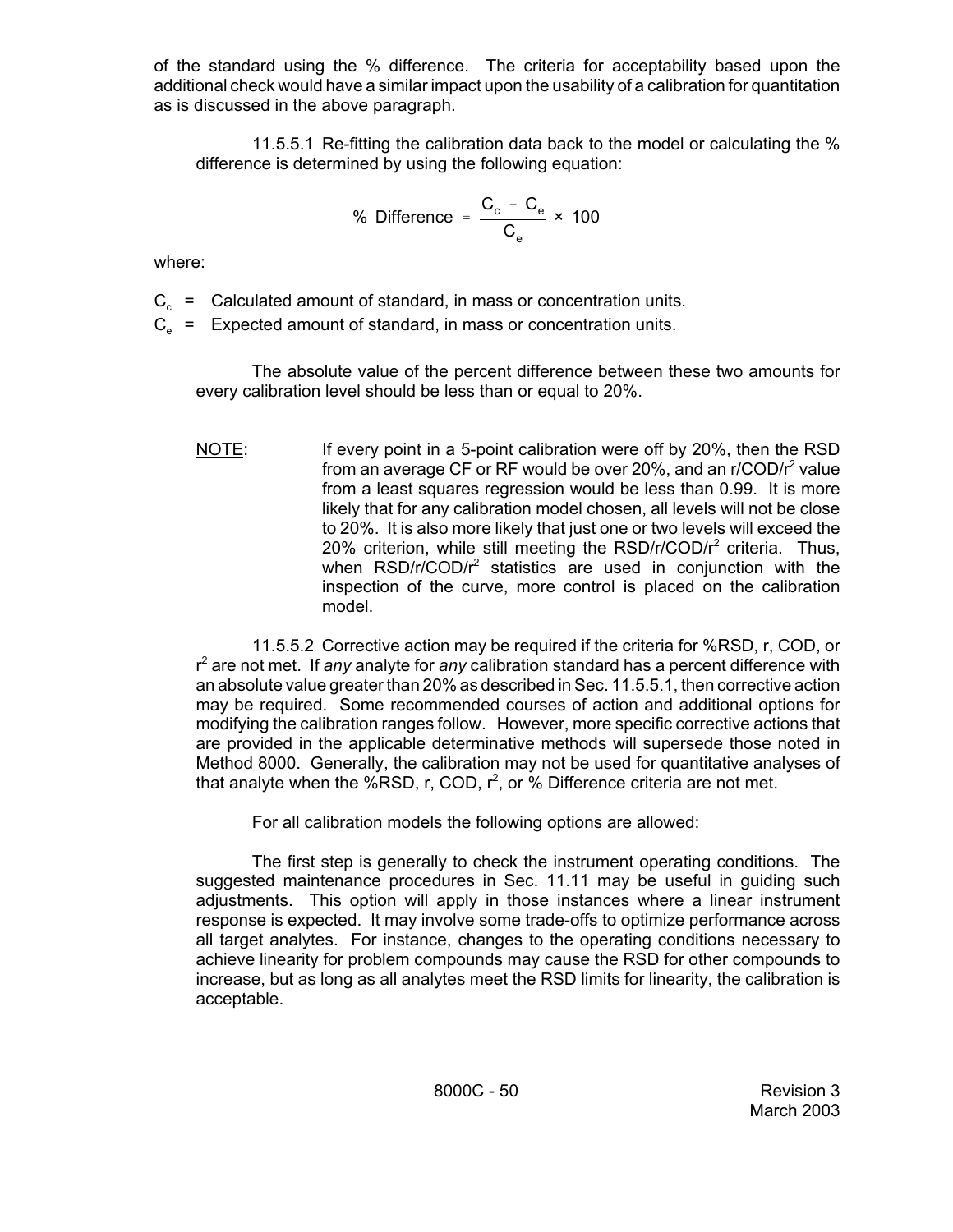If the RSD for any analyte is greater than 20% or correlation less the 0.99, the analyst may wish to review the results (proper identification, area counts, calibration or response factors, and RSD) for those analytes to ensure that the problem is not associated with just one of the initial calibration standards. If the problem appears to be associated with a single standard, then that one standard may be reanalyzed *once*, to rule out problems due to random chance, and the RSD or correlation recalculated. Replacing the standard may be necessary in some cases.

An initial calibration should be considered a single event process and a reanalysis of a calibration standard should be performed immediately to ensure that the reanalysis is still part of the original initial calibration event, e.g. within the same tuning period for a GC/MS method. It is recommended that if a reanalysis is to be performed it should commence within the time frame of the original initial calibration event or 8 hours from the original analysis if such a time frame is undefined by the method. This reanalysis should also commence before any samples are analyzed. If this criteria cannot be met then the entire initial calibration should be performed again.

NOTE: Reanalyzing or replacing a single standard must NOT be confused with the practice of discarding individual calibration results for specific target compounds in order to pick and choose a set of results that will meet the RSD or correlation criteria for the linear model. The practice of discarding individual calibration results is addressed as a fourth alternative option and is very specific as to how a set of results are chosen to be discarded. If a standard is reanalyzed or a new standard is analyzed, then ALL of the results from the original analysis of the standard in question must be discarded. Further, the practice of running additional standards at other concentrations and then picking only those results that meet the calibration acceptance criteria is EXPRESSLY PROHIBITED, since the analyst has generated data that demonstrate that the linear model does not apply to all of the data.

A third alternative is to narrow the calibration range by replacing one or more of the calibration standards with standards that cover a narrower range. If linearity can be achieved using a narrower calibration range, document the calibration linearity, and proceed with analyses. The changes to the upper end of the calibration range will affect the need to dilute samples above the range, while changes to the lower end will affect the reliable quantitation of the method at low concentration levels. Consider the regulatory limits or action levels associated with the target analytes when adjusting the lower end of the range. Replacing one or more of the standards is **NOT** to be confused with discarding results from a given standard. Replacing a standard requires that the same number of standards, i.e., five or more, be used for calibration.

A fourth alternative is to narrow the calibration range by removing data points from either extreme ends of the range and recalculating the RSD. It is prohibited to remove data points from within a calibration range while still retaining the extreme ends of the calibration range. There must also be a minimum of five standards remaining for the calculation of the RSD.

NOTE: As noted in Sec. 11.4.1.2, the method quantitation limit (MQL) is established by the concentration of the lowest standard analyzed during the initial calibration. Hence, narrowing the calibration range by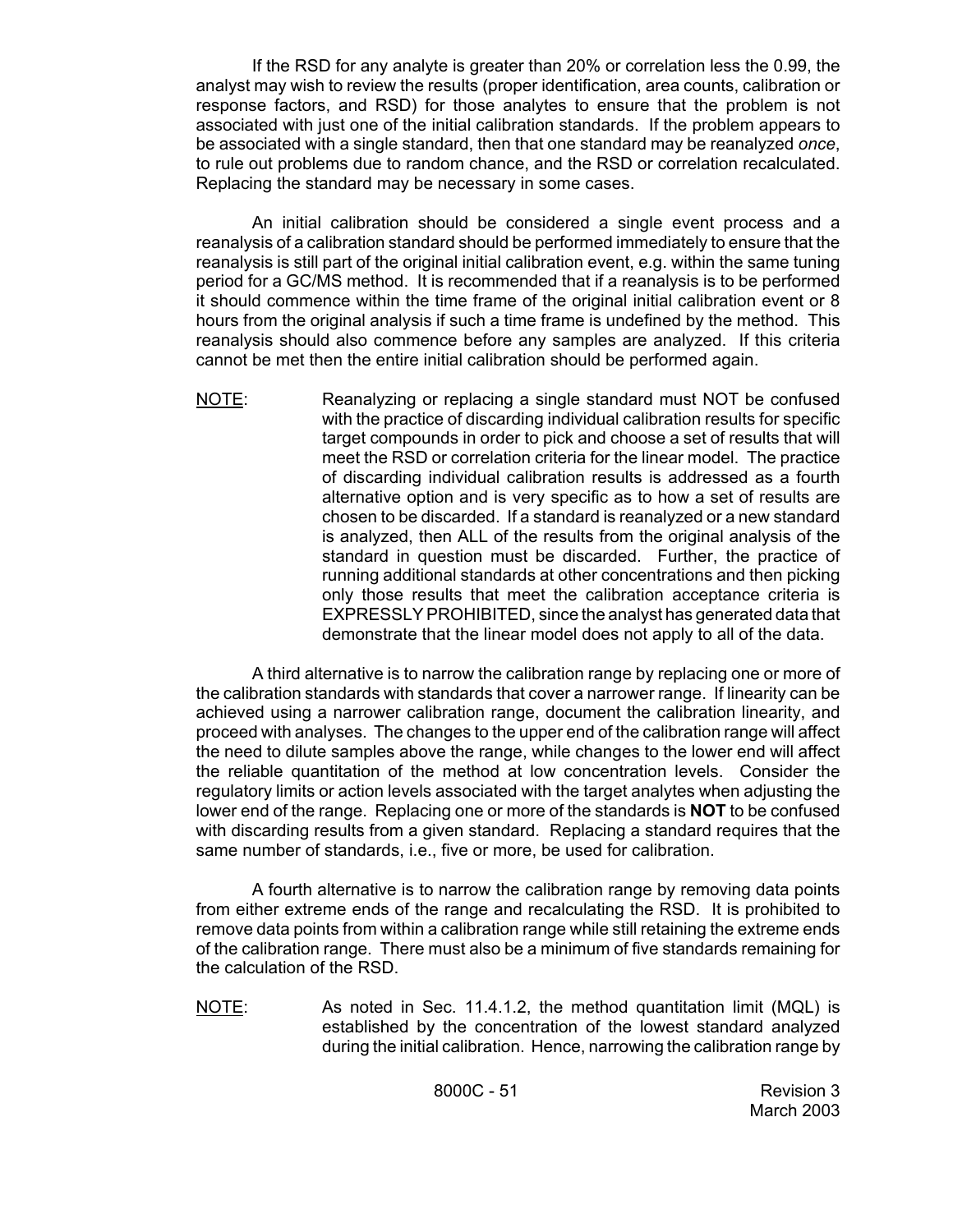changing the concentration of the lowest standard will, by definition, change the MQL. When the purpose of the analysis is to demonstrate compliance with a specific regulatory limit or action level, the analyst must ensure that the MQL is at least as low as the regulatory limit or action level, and preferably one calibration point below that level.

The range of the calibration may be narrowed and the calibration points at the lowest and/or highest levels are not included in the least squares regression. The total number of points must still meet the minimum of 5 for linear, 6 for second order, and 7 for third order functions. The note regarding the MQL also applies here.

If the criteria for RSD and  $r/COD/r<sup>2</sup>$  have been met for their respective calibration models, the range of the calibration may be narrowed but the calibration points used to generate the initial curve are retained. The quantitation limit becomes the lowest end of the adjusted calibration range and may not necessarily be the lowest calibration point. The note regarding the MQL also applies here.

NOTE: This guidance allows the use of the calibration model that was constructed using ALL the data points but limits the range for usefulness to only those data points that re-fit the model within the criteria set in 11.5.5.1, i.e., less than or equal to 20% difference. The calibration model must also meet the RSD/r/COD/r<sup>2</sup> criteria set for the average response factor or least squares regression construction methods before this option can be used. Examples of how this option could be used may help in describing the intended use.

Example 1 – When using the average response factor method of curve construction it is usually noticed that the upper level calibration point may fail the re-fit criterion when the RSD meets its own criterion. This is especially noticeable for curves constructed using calibration levels that progress geometrically (2, 4, 8, 16, 32, 64, etc.). Analysts using the response factor curve construction and relying only on an RSD criterion usually will be unaware of this problem at the upper end of the calibration range and will proceed to quantitate in that range.

Since the RSD meets its criterion but only the highest level data point fails the re-fit criterion (>20% D), the constructed model for the average response is still valid for the range that should not include the highest level data point. Thus the range of the calibration can be adjusted to the next lowest level or levels from the upper portion of the calibration range effectively narrowing the calibration range without recalculating the average response and an-other RSD.

Example 2 – If least squares regression (linear and non-linear) is used for curve construction it is usually noticed that the lower levels of the calibration may fail the re-fit criteria (>20% D) even when the r/COD/ $r^2$  criteria have been met. Analysts that use least squares regression and rely only on the r/COD/ $r^2$  criteria for curve acceptance may not be aware of this potential problem at the lower calibration levels.

As in Example 1, since the statistics for curve construction (r/COD/r<sup>2</sup>) have been met but the lower levels of calibration have failed the re-fit criteria, the curve is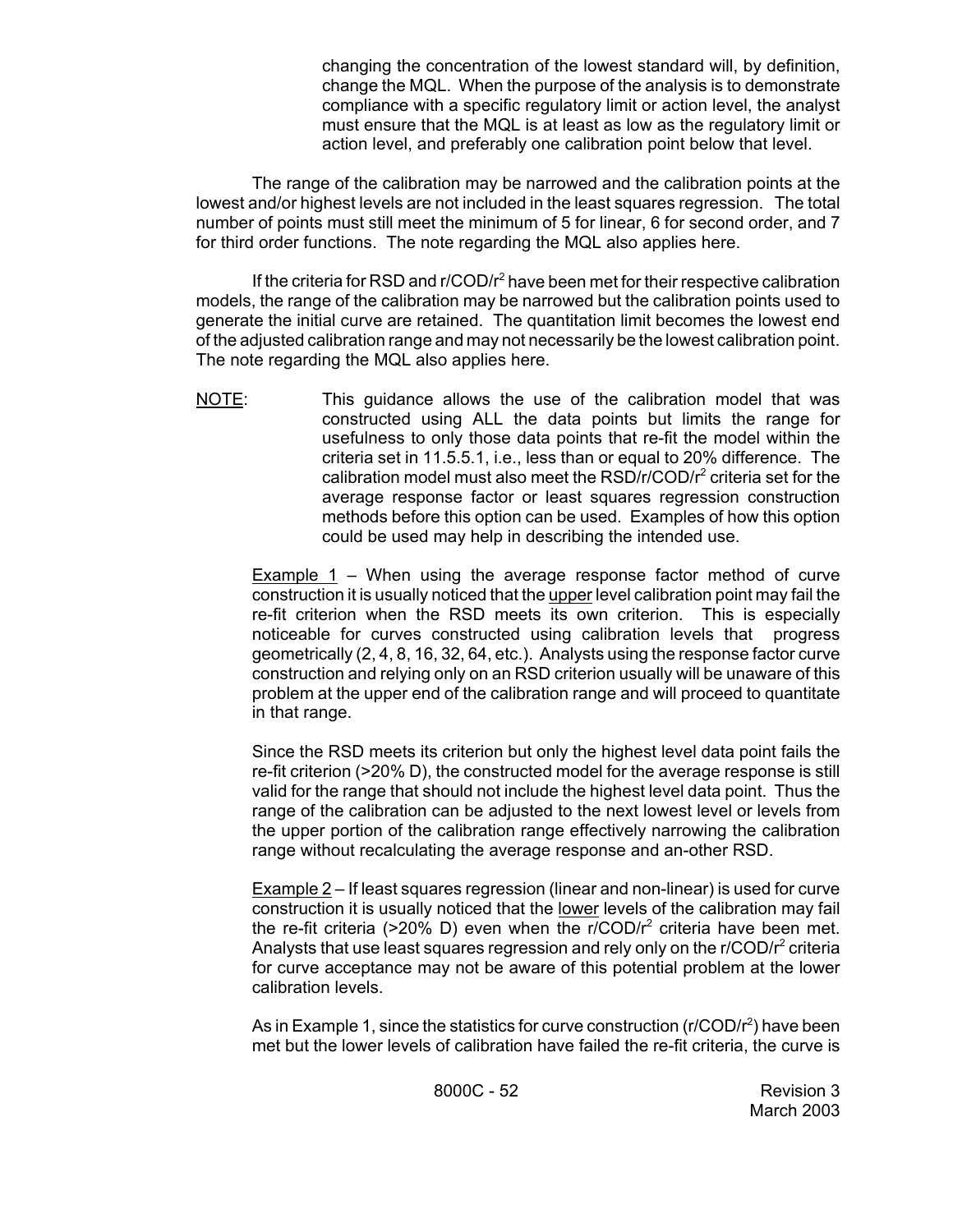still valid for the range of the calibration that excludes those data points that represent the lower levels of the calibration. Thus the range of the calibration can be adjusted to the next higher level or levels from the lowest portion of the calibration range effectively narrowing the calibration range without recalculating the regression and the  $r$ /COD/ $r^2$  statistics.

A fifth alternative is available for targeted analytes that do not meet the acceptability criteria for the initial calibration. Without reanalysis of standards or manipulations of the model, the initial calibration can be used to estimate quantitation and information from the calibration can be used to verify the identification of targeted analytes when used to screen samples.

If the initial calibration does not not meet the acceptability criteria it may not be used for quantitative analyses however estimates of the quantitation can be made. Estimates of quantitation can be useful when screening for the level of contamination and determining the degree of dilutions that may be necessary when high levels of contamination are encountered. If estimates of quantitation for a positively identified analyte are not within the scope of the project's data quality objectives then an acceptable initial calibration should be prepared for that analyte.

Information from the initial calibration can also be used to verify the identification of a targeted analyte when used for screening purposes. There should be sufficient sensitivity at the screening level to verify identification. Reasonable responses found at the lowest levels of the calibration standards may be used as verification of identity at that level of concentration.

## 11.6 Retention time windows

Retention time windows are crucial to the identification of target compounds. Absolute retention times are used for compound identification in all GC and HPLC methods that do *not* employ internal standard calibration. Retention time windows are established to compensate for minor shifts in absolute retention times as a result of sample loadings and normal chromatographic variability. The width of the retention time window should be carefully established to minimize the occurrence of both false positive and false negative results. Tight retention time windows may result in false negatives and/or may cause unnecessary reanalysis of samples when surrogates or spiked compounds are erroneously not identified. Overly wide retention time windows may result in false positive results that may not be confirmed .

The following subsections describe <u>one</u> approach that may be used to establish retention time windows for GC and HPLC methods. Other approaches may be employed, provided the analyst can demonstrate performance appropriate for the intended application.

NOTE: The criteria listed in Sec. 11.6 are provided for GC and HPLC procedures using non-MS or FTIR detection. Identification procedures are different for GC/MS (e.g., Methods 8260 and 8270), HPLC/MS (e.g., Methods 8321 and 8325), and GC/FT-IR (e.g., Method 8410).

11.6.1 Before establishing retention time windows, make sure that the chromatographic system is operating reliably and that the system conditions are optimized for the target analytes and surrogates in the sample matrix to be analyzed. Make three injections of all single component standard mixtures and multi-component analytes (such as PCBs) over the

8000C - 53 Revision 3 March 2003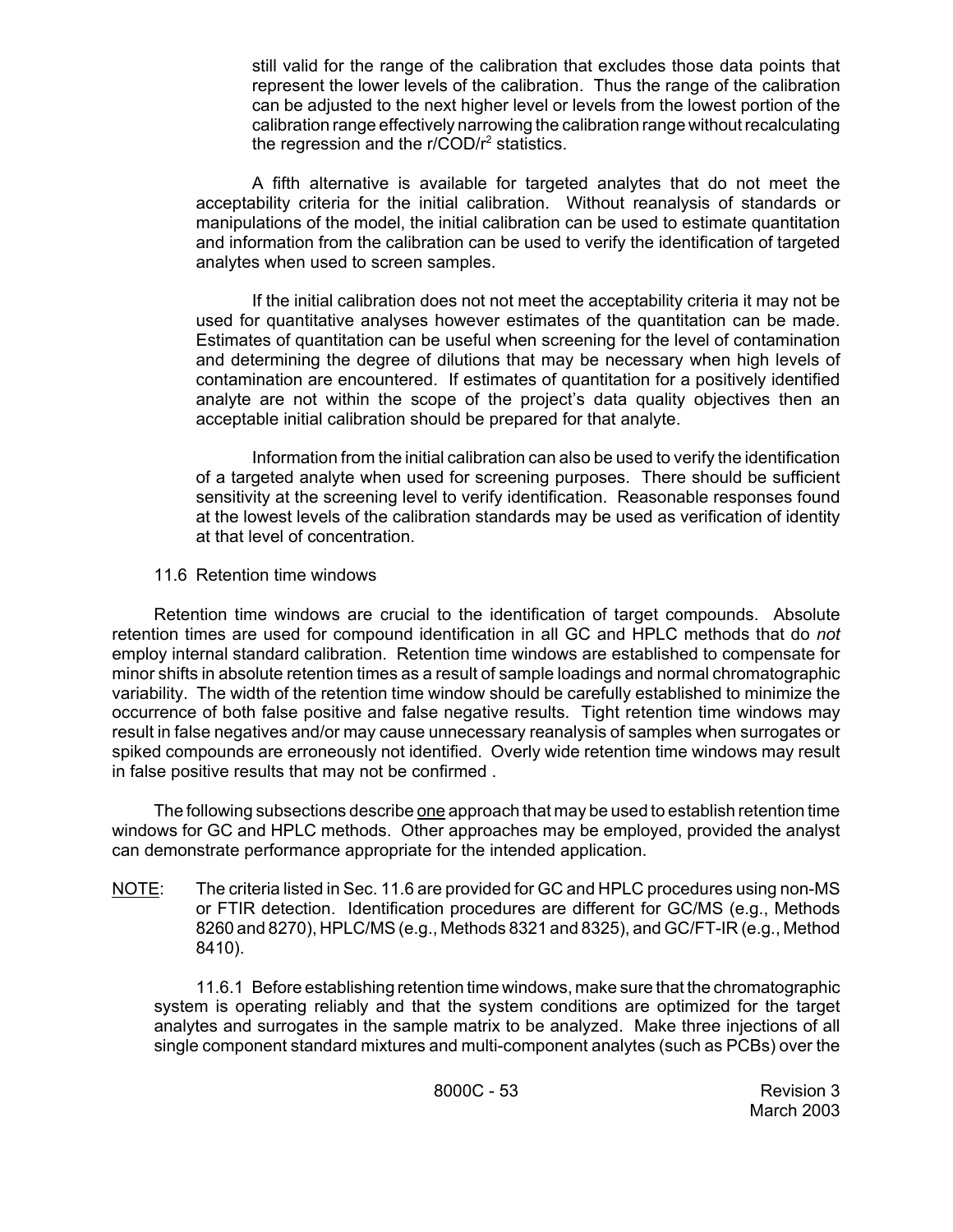course of a 72-hour period. Serial injections or injections over a period of less than 72 hours may result in retention time windows that are too tight.

11.6.2 Record the retention time (in minutes) for each single component analyte and surrogate to three decimal places. Calculate the mean and standard deviation of the three absolute retention times for each single component analyte and surrogate. For multi-component analytes, choose three to five major peaks (see the determinative methods for more details) and calculate the mean and standard deviation of those peaks.

11.6.3 If the standard deviation of the retention times for a target compound is 0.000 (i.e., no difference between the absolute retention times), then the laboratory may either collect data from additional injections of standards or use a default standard deviation of 0.01 minutes. (Recording retention times to three decimal places rather than only two should minimize the instances in which the standard deviation is calculated as 0.000).

11.6.4 The width of the retention time window for each analyte, surrogate, and major constituent in multi-component analytes is defined as  $\pm$  3 times the standard deviation of the mean absolute retention time established during the 72-hour period or 0.03 minutes, whichever is greater.

11.6.5 Establish the center of the retention time window for each analyte and surrogate by using the absolute retention time for each analyte and surrogate from the calibration verification standard at the beginning of the analytical shift. For samples run during the same shift as an initial calibration, use the retention time of the mid-point standard of the initial calibration.

11.6.6 The laboratory must calculate absolute retention time windows for each analyte and surrogate on each chromatographic column and instrument. New retention time windows must be established when a new GC column is installed or if a GC column has been shortened during maintenance. The retention time windows should be reported with the analysis results in support of the identifications made.

11.6.7 If the instrument data system is not capable of employing compound-specific retention time windows, then the analyst may choose the widest window and apply it to all compounds. As noted above, other approaches may also be employed, but must be documented by the analyst.

11.6.8 The surrogates are added to each sample, blank, and QC sample and are also contained in each calibration standard. Although the surrogates may be diluted out of certain sample extracts, their retention times in the calibration standards may be useful in tracking retention time shifts. Whenever the observed retention time of a surrogate is outside of the established retention time window, the analyst is advised to determine the cause and correct the problem before continuing analyses.

## 11.7 Calibration verification

The calibration relationship established during the initial calibration (Sec. 11.5) must be verified at periodic intervals. The process of calibration verification applies to both external standard and internal standard calibration techniques, as well as to linear and non-linear calibration models.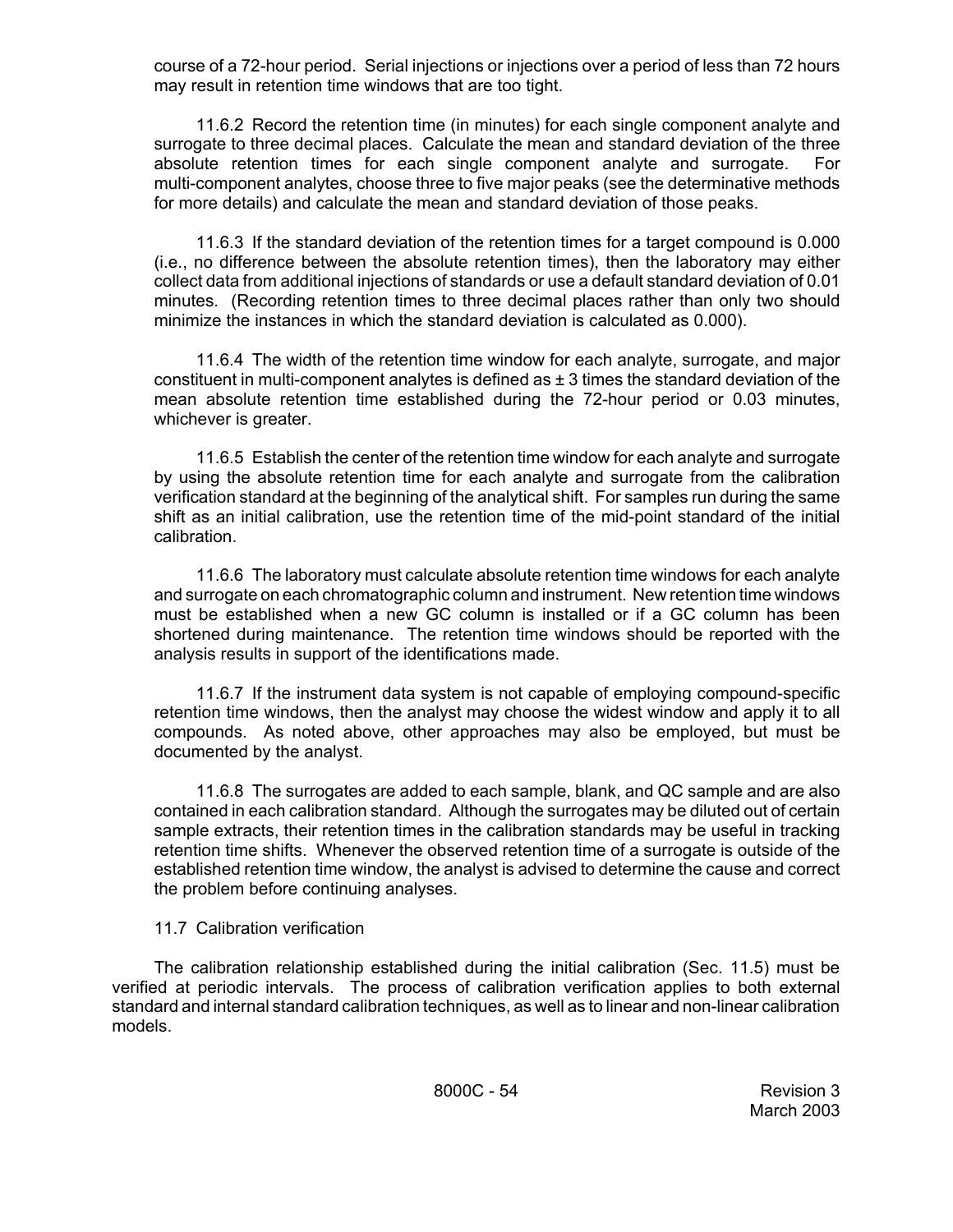As a general rule, the initial calibration in an SW-846 method must be verified at the beginning of each 12-hour analytical shift during which samples are analyzed using a calibration verification standard concentration prepared at the appropriate level of concern. (Some methods may specify more frequent verifications and recommended standard concentrations). The 12-hour analytical shift begins with the injection of the calibration verification standard (or the MS tuning standard in MS methods). The shift ends after the completion of the analysis of the last sample or standard that can be injected within 12 hours of the beginning of the shift.

If the response (or calculated concentration) for an analyte is within  $\pm 20\%$  of the response obtained during the initial calibration or the expected concentration of the calibration verification standard, then the initial calibration is considered still valid, and the analyst may continue to use the calibration model from the initial calibration to quantitate sample results. The ±20% criterion may be superseded in certain determinative methods.

Except where the determinative method contains alternative calibration verification criteria, if the response (or calculated concentration) for any analyte varies from the mean response or the expected concentration of the calibration verification standard obtained during the initial calibration by more than ±20%, then the initial calibration relationship may no longer be valid.

NOTE: The process of calibration verification is fundamentally different from the approach called "continuing calibration" in some methods from other sources. As described in those methods, the calibration factors or response factors calculated during continuing calibration are used to update the calibration factors or response factors used for sample quantitation. This approach, while employed in other EPA programs, is equivalent to a daily single-point calibration, and is not appropriate nor permitted in SW-846 chromatographic procedures for trace environmental analyses.

If the calibration does not meet the 20% limit, check the instrument operating conditions, and, if necessary, restore them to the original settings, and inject another aliquot of the calibration verification standard. If the response for the analyte is still not within ±20%, then a new initial calibration may be necessary.

NOTE: As noted in Sec. 11.5.1.3, the allowance for the use of the grand mean difference of all the analytes has been withdrawn. However, if all of the conditions in Sec. 11.5.1.3 are met, then the average calibration or response factor may be used to determine sample concentrations, as described in Sec. 11.10. 11.7.1 Verification of linear calibrations

Calibration verification for linear calibrations involves the calculation of the percent drift or the percent difference of the instrument response between the initial calibration and each subsequent analysis of the verification standard. Use the equations below to calculate % Drift or % Difference, depending on the procedure described in the determinative method.

% Drift = Calculated concentration - Theoretical concentration Theoretical concentration × 100%

where the calculated concentration is determined using the calibration model from the initial calibration and the theoretical concentration is the concentration at which the standard was prepared.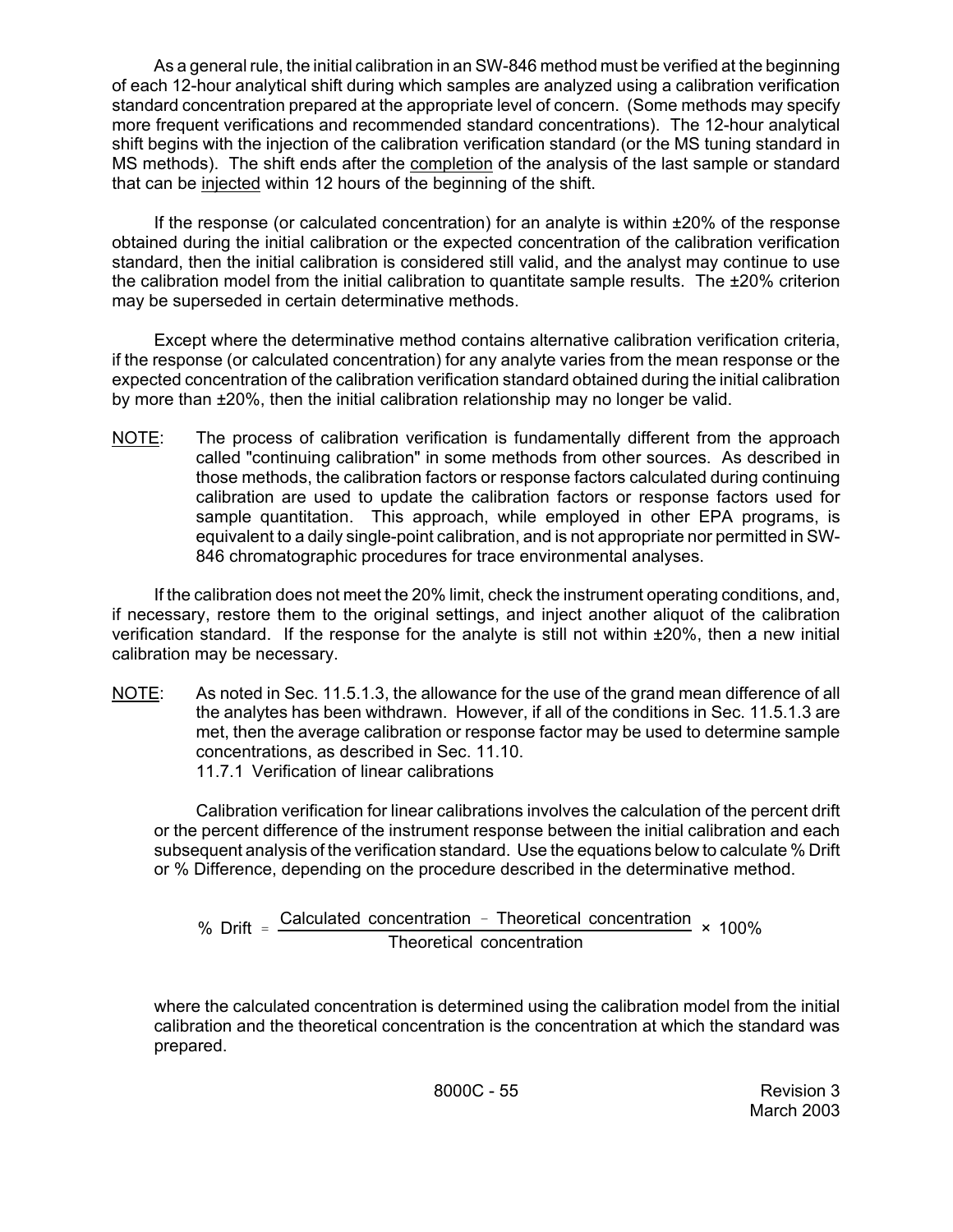% Difference = 
$$
\frac{\text{CF}_v - \overline{\text{CF}}}{\overline{\text{CF}}} \times 100\%
$$
 or =  $\frac{\text{RF}_v - \overline{\text{RF}}}{\overline{\text{RF}}} \times 100\%$ 

where  $CF_{v}$  and  $RF_{v}$  are the calibration factor and the response factor (whichever applies) from the analysis of the verification standard, and  $\overline{\text{CF}}$  and  $\overline{\text{RF}}$  are the mean calibration factor and mean response factor from the initial calibration. Except where superseded in certain determinative methods, the % Difference or % Drift calculated for the calibration verification standard must be within  $\pm 20\%$  for each analyte, in order to use the calibration model to quantitate sample results.

## 11.7.2 Verification of a non-linear calibration

Calibration verification of a non-linear calibration is performed using the percent drift calculation described in Sec. 11.7.1, above. Except where superseded in certain determinative methods, the % Drift calculated for the calibration verification standard must be within  $\pm 20\%$  for each analyte, in order to use the calibration model to quantitate sample results.

It may also be appropriate to employ two standards at different concentrations to verify the calibration. One standard should be near the quantitation limit or action limit. The choice of specific standards and concentrations is generally a method- or project-specific consideration.

11.7.3 Regardless of whether a linear or non-linear calibration model is used, if either the percent drift or percent difference criterion is not met, then no sample analyses may take place until the calibration has been verified or a new initial calibration is performed that meets the criteria included in Sec. 11.5 and those in the determinative method. If the calibration cannot be verified after the analysis of a single verification standard, then adjust the instrument operating conditions and/or perform instrument maintenance (see Sec. 11.11), and analyze another aliquot of the verification standard. If the calibration cannot be verified with the second standard, then a new initial calibration must be performed.

11.7.4 All target analytes and surrogates, including those reported as non-detects, must be included in a periodic calibration for purposes of retention time confirmation and to demonstrate that calibration verification criteria are being met. The frequency of this periodic calibration is project-, method-, and analyte-specific.

11.7.5 Calibration verification may be performed using both high and low concentration standards from time to time. This is particularly true when the ECD or ELCD is used. These detectors drift and are not as stable as FID or FPD, and periodic use of the high and low concentration standards serves as a further check on the initial calibration. The concentrations of these standards should generally reflect those observed in samples.

11.7.6 Additional analyses of the mid-point calibration verification standard during a 12-hour analytical shift are strongly recommended for methods involving external standard calibration. If the response for any analyte varies from the average initial calibration response by more than 20% in these additional determinations, corrective action (see Sec. 11.11) may be necessary to restore the system or a new calibration curve should be prepared for that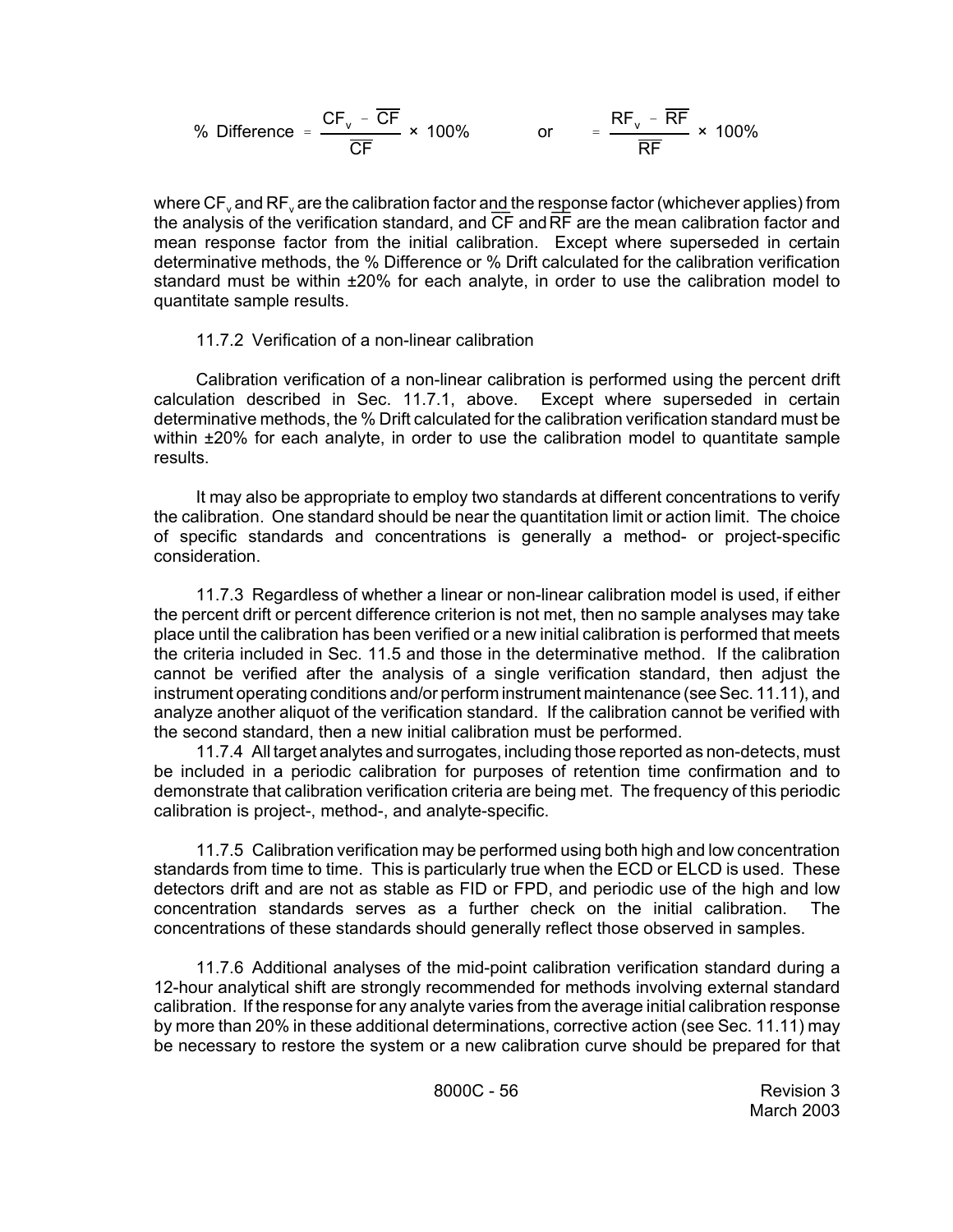The frequency of verification necessary to ensure accurate measurement is dependent on the detector and the sample matrix. Very sensitive detectors that operate in the sub-nanogram range are generally more susceptible to changes in response caused by column contamination and sample carryover. Therefore, more frequent verification of calibration (i.e., after every 10 samples) may be necessary for the electron capture, electrochemical conductivity, photoionization, and fluorescence detectors.

Sec. 9.2.2 states that samples analyzed using external standards must be bracketed by periodic analyses of standards that meet the QC acceptance criteria (e.g., calibration and retention time). Therefore, more frequent analyses of standards will minimize the number of sample extracts to be reinjected if the QC limits are violated for the standard analysis. The results from these bracketing standards must meet the calibration verification criteria in Sec. 11.7.1 and 11.7.2 and the retention time criteria in Sec. 11.6. However, if the standard analyzed after a group of samples exhibits a response for an analyte that is above the acceptance limit, i.e., >20%, and the analyte was not detected in any of the previous samples during the analytical shift, then the sample extracts do not need to be reanalyzed, as the verification standard has demonstrated that the analyte would have been detected were it present.

11.7.7 Any method blanks described in the preparative methods (Methods 3500 and 3600) may be run immediately after the calibration verification analyses to confirm that laboratory contamination does not cause false positive results, or at any other time during the analytical shift. If the method blank indicates contamination, then it may be appropriate to analyze a solvent blank to demonstrate that the contamination is not a result of carryover from standards or samples.

## 11.8 Chromatographic analysis of samples

11.8.1 Introduction of sample extracts into the chromatograph varies, depending on the volatility of the compound. Volatile organics are primarily introduced by purge-and-trap techniques (Method 5030, water and Method 5035, soils). Other techniques include azeotropic distillation (Method 5031), vacuum distillation (Method 5032), headspace (Method 5021), or direct aqueous injection. The use of Method 5021, or another headspace technique, may be advisable for screening volatiles in some sample matrices to prevent overloading and contamination of the purge-and-trap system. Semivolatile and nonvolatile analytes are introduced by direct or split/splitless injection.

## 11.8.1.1 Manual injection (GC)

Inject 1-5 µL of the sample extract. The use of the solvent flush technique is necessary for packed columns. A typical volume of 1-2 µL of sample extract is used for capillary columns. However, other injection volumes may be used if the analyst can demonstrate appropriate performance for the intended application.

## 11.8.1.2 Automated injection (GC)

Automated injectors can provide volumes both larger and smaller than 1-2 µL. The analyst should ensure that the appropriate injector design is used for the volume to be injected and that the injection volume is reproducible. Other injection volumes

8000C - 57 Revision 3 March 2003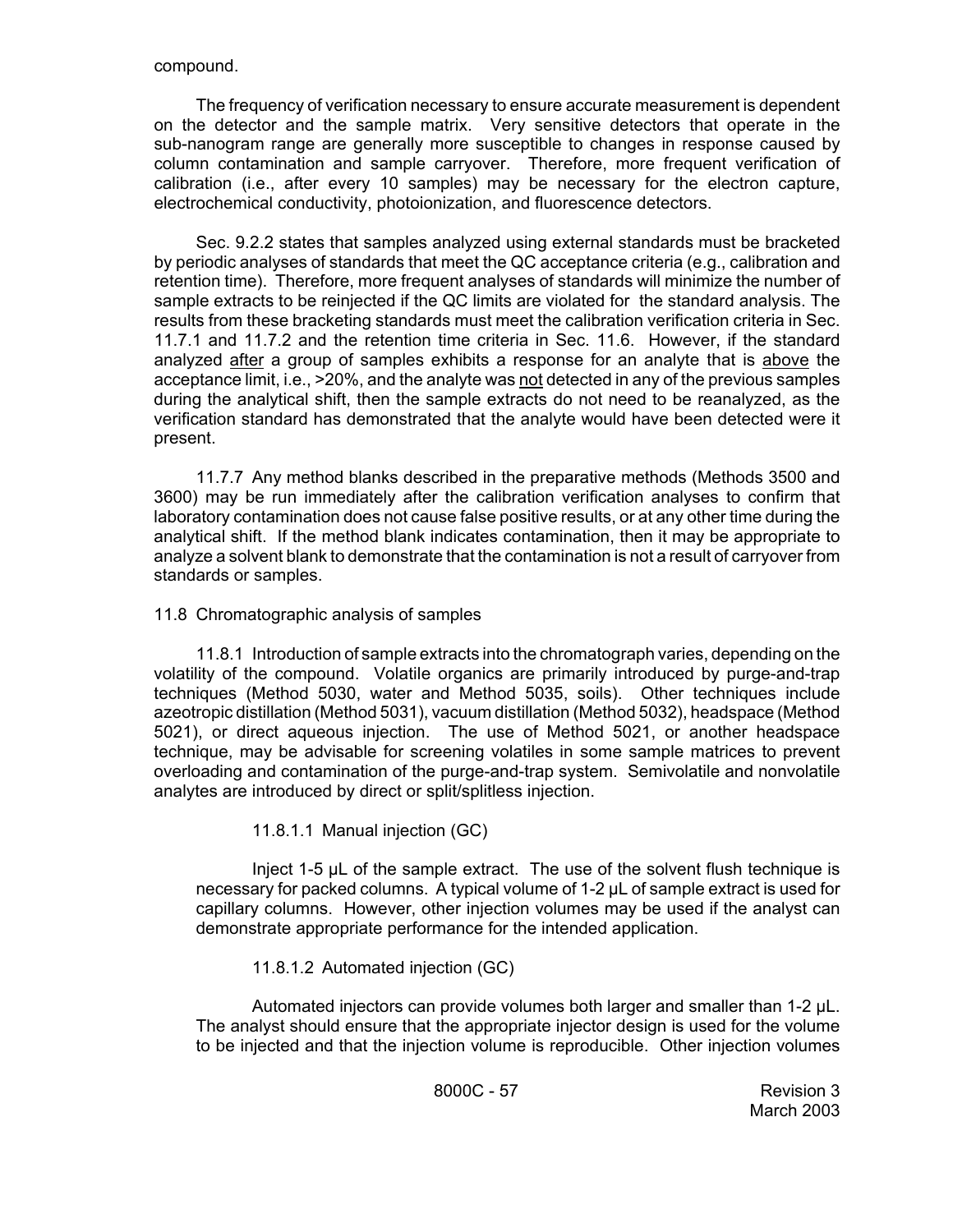may be used if the analyst can demonstrate appropriate performance for the intended application.

Large Volume Injection (LVI) is the injection of large volumes (greater than 5 ul) into cooled inlets that allow the solvent to be vented while retaining analytes. LVI is used to increase the sensitivity of the analysis, either to decrease MQLs or to decrease the amount of sample extracted, or extraction solvent used. This procedure must be done in inlets made specifically for this analysis. The analyst must also ensure that all of the quality control requirements of both the preparation and determinative methods are met.

Retaining analytes while venting the solvent requires that there be a significant difference between the boiling point of the solvent and the boiling point of the more volatile analytes. Therefore, the analyst must carefully choose a solvent that is compatible with both the sample preparation technique and the analysis. Because the solvent is vented, the analyst must also ensure that area counts are reproducible from one analysis to the next on both the front and back end of the chromatogram. Injecting larger volumes of the extract inevitably means that more solvent will be transferred to the column. This may cause chromatographic problems such as peak splitting and fronting that must be corrected before calibration or analysis of samples begins. This type of inlet yields a higher mass transfer to the analytical column and the analyst may want to adjust concentration ranges accordingly.

11.8.1.3 Purge-and-trap

Refer to Methods 5000, 5030, or 5035 for details.

11.8.1.4 Manual injection (HPLC)

Inject 10-100 µL. This is generally accomplished by over-filling the injection loop of a zero-dead-volume injector. Larger volumes may be injected if better sensitivity is required, however, chromatographic performance may be affected.

11.8.1.5 Automated injection (HPLC)

Inject 10-100 µL. Laboratories should demonstrate that the injection volume is reproducible. Larger volumes may be injected if greater sensitivity is required, however, chromatographic performance may be adversely affected.

11.8.2 All analyses, including field samples, matrix spike samples, matrix spike duplicates, laboratory control samples, method blanks, and other QC samples, are performed during an analysis sequence. The sequence begins with instrument calibration, which is followed by the analysis of sample extracts. Verification of calibration and retention times is necessary no less than once every 12-hour analytical shift. The sequence ends when the set of samples has been injected or when qualitative and/or quantitative QC criteria are exceeded. As noted in Secs. 11.7.6 and 9.2.2, when employing external standard calibration, it is necessary that a calibration verification standard be run at the end of the sequence to bracket the sample analyses. Acceptance criteria for the initial calibration and calibration verification are described in Secs. 11.5 - 11.7.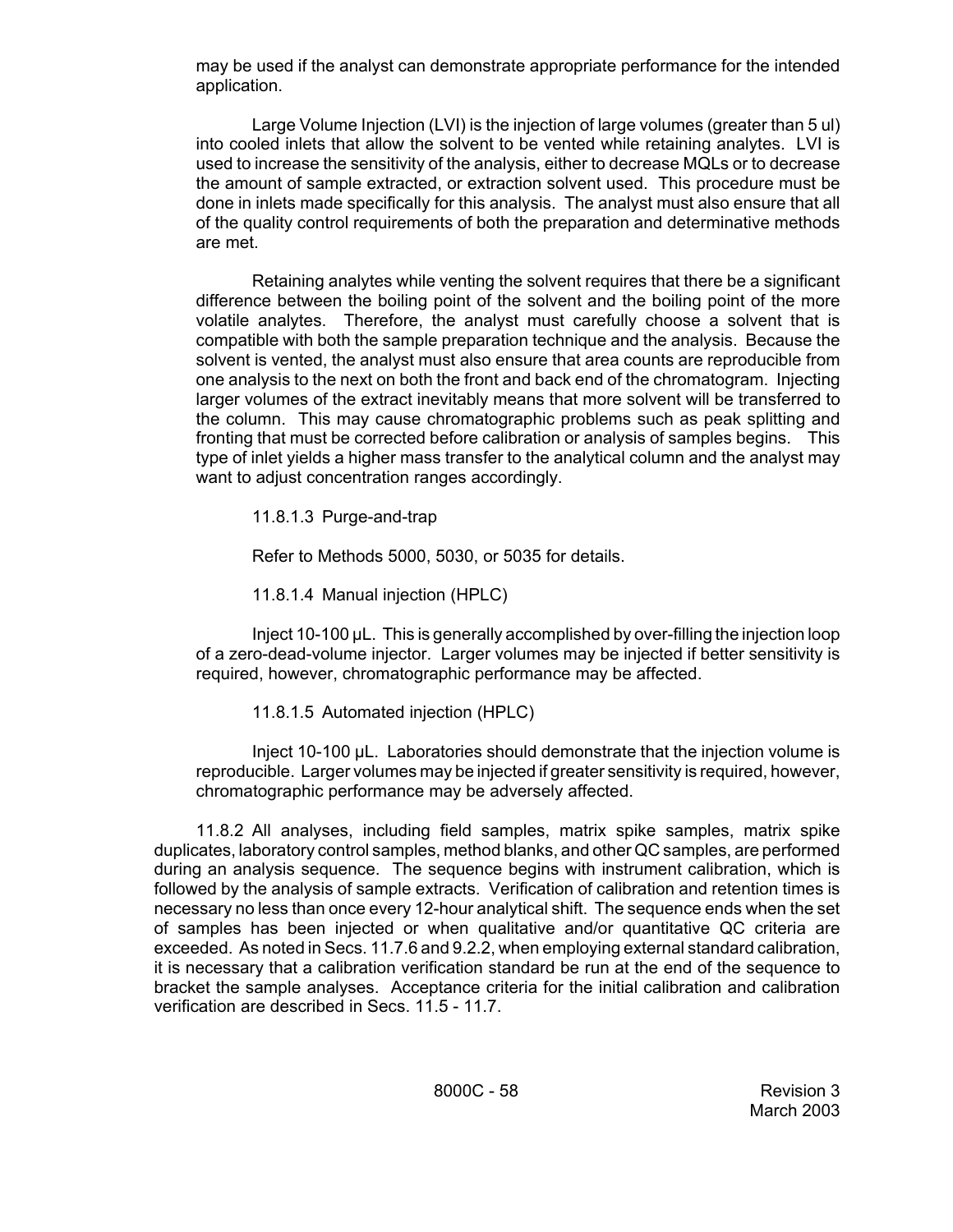Analysis of calibration verification standards every 10 samples is strongly recommended, especially for highly sensitive GC and HPLC detectors at sub-nanogram concentrations. Frequent analysis of calibration verification standards helps ensure that chromatographic systems are performing acceptably and that false positives, false negatives and poor quantitations are minimized. Samples analyzed using external standard calibration must be bracketed by the analyses of calibration standards that meet the QC limits for verification of calibration and retention times. If criteria are exceeded, corrective action must be taken (see Sec. 11.11) to restore the system and/or a new calibration curve must be prepared for that compound and the samples reanalyzed.

Certain methods may also include QC checks on column resolution, analyte degradation, mass calibration, etc., at the beginning of a 12-hour analytical shift.

11.8.3 Sample concentrations are calculated by comparing sample responses with the initial calibration of the system (Sec. 11.5). If sample response exceeds the limits of the initial calibration range, dilute the extract (or sample) and reanalyze. Extracts should be diluted so that all peaks are on scale, as overlapping peaks are not always evident when peaks are off scale. Computer reproduction of chromatograms, manipulated to ensure all peaks are on scale over a 100-fold range, is acceptable, as long as calibration limits are not exceeded. When overlapping peaks cause errors in peak area integration, the use of peak height measurements is recommended.

11.8.4 If chromatographic peaks are masked by the presence of interferences, further sample cleanup is necessary. See Method 3600 for guidance.

#### 11.9 Compound Identification

Tentative identification of an analyte occurs when a peak from a sample extract falls within the daily retention time window. Confirmation is necessary when the composition of samples is not well characterized. Confirmation techniques include further analysis using a second column with dissimilar stationary phase, GC/MS (full scan or SIM) or HPLC/MS (if concentration permits), HPLC/UV data at two different wavelengths, GC or HPLC data from two different detectors, or by other recognized confirmation techniques. For HPLC/UV methods, the ability to generate UV spectra with a diode array detector may provide confirmation data from a single analysis, provided that the laboratory can demonstrate this ability for typical sample extracts (not standards) by comparison to another recognized confirmation technique.

When confirmation is made on a second column, that analysis should meet all of the QC criteria described above for calibration, retention times, etc. Confirmation is not required for GC/MS and HPLC/MS methods.

Confirmation may not be necessary if the composition of the sample matrix is well established by prior analyses, for instance, when a pesticide known to be produced or used in a facility is found in a sample from that facility.

When using GC/MS for confirmation, ensure that GC/MS analysis is performed on an extract at the appropriate pH for the analyte(s) being confirmed, i.e., do not look for basic analytes in an acidic extract. Certain analytes, especially pesticides, may degrade if extraction conditions were either strongly acidic and/or strongly basic.

Many chromatographic interferences result from co-elution of one or more compounds with the analyte of interest, or may be the result of the presence of a non-analyte peak in the retention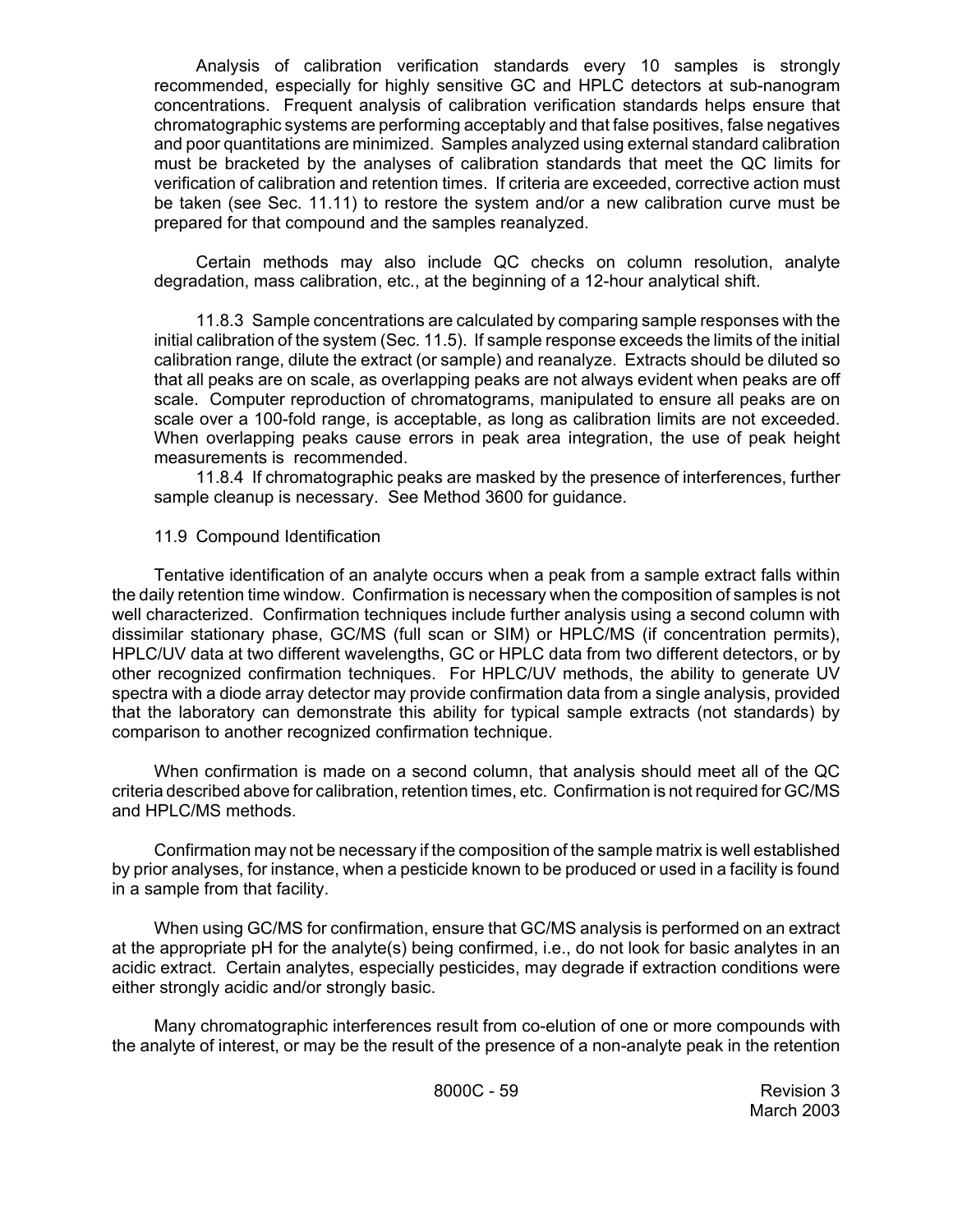time window of an analyte. Such co-elution problems affect quantitation as well as identification, and may result in poor agreement between the quantitative results from two dissimilar columns. Therefore, even when the identification has been confirmed on a dissimilar column, the analyst should evaluate the agreement of the quantitative results on both columns, as described in Sec. 11.10.4.

# 11.10 Calculations

The calculation of sample results depends on the type of calibration (external or internal standard) and the calibration model employed (linear or non-linear). The calculations of the mass of the analyte in the sample aliquot introduced into the instrument can be found in Secs. 11.5.1.4, 11.5.2.3, and 11.5.3.3. The following sections describe the calculations necessary to obtain the concentrations of analytes in the original sample, based on its volume or weight.

These calculations are provided for illustrative purposes only. Various dilution schemes and conventions for defining final volumes and injection volumes exist and they all cannot be addressed here. The analyst must clearly document and verify all of the calculations that are employed. Specific determinative methods may also contain additional information on how to perform these calculations.

11.10.1 Sample concentration by volume (µg/L), e.g., for aqueous samples

Concentration (µg/L) = 
$$
\frac{(x_s)(V_t)(D)}{(V_i)(V_s)}
$$

where:

- $x<sub>s</sub>$  = Calculated mass of the analyte (in nanograms) in the sample aliquot introduced into the instrument. The type of calibration model used determines the derivation of  $x_{s}$ . See Secs. 11.5.1.4, 11.5.2.3, and 11.5.3.3.
- $\mathsf{V}_\mathrm{t}$  = Total volume of the concentrated extract (in  $\mu$ L). For purge-and-trap analysis,  $\mathsf{V}_\mathrm{t}$  is the purge volume and will be equal to  $V_i$ . Thus, units other than  $\mu$ L may be used for purge-and-trap analyses.
- $D =$  Dilution factor, if the sample or extract was diluted prior to analysis. If no dilution was made, then D=1. The dilution factor is always dimensionless.
- $V_i$  = Volume of the extract injected (in  $\mu$ L). The nominal injection volume for samples and calibration must be the same. For purge-and-trap analysis,  $\mathsf{V}_{\mathsf{i}}$  is the purge volume and will be equal to  $V_1$ . Thus, units other than  $\mu$ L may be used for purge-and-trap analyses.
- $V_s$  = Volume of the aqueous sample extracted or purged, in milliliters (mL). If units of liters (L) are used for this term, then multiply the results by 1000 mL/L.

Using the units listed here for these terms will result in a concentration in units of ng/mL, which is equivalent to  $\mu$ g/L.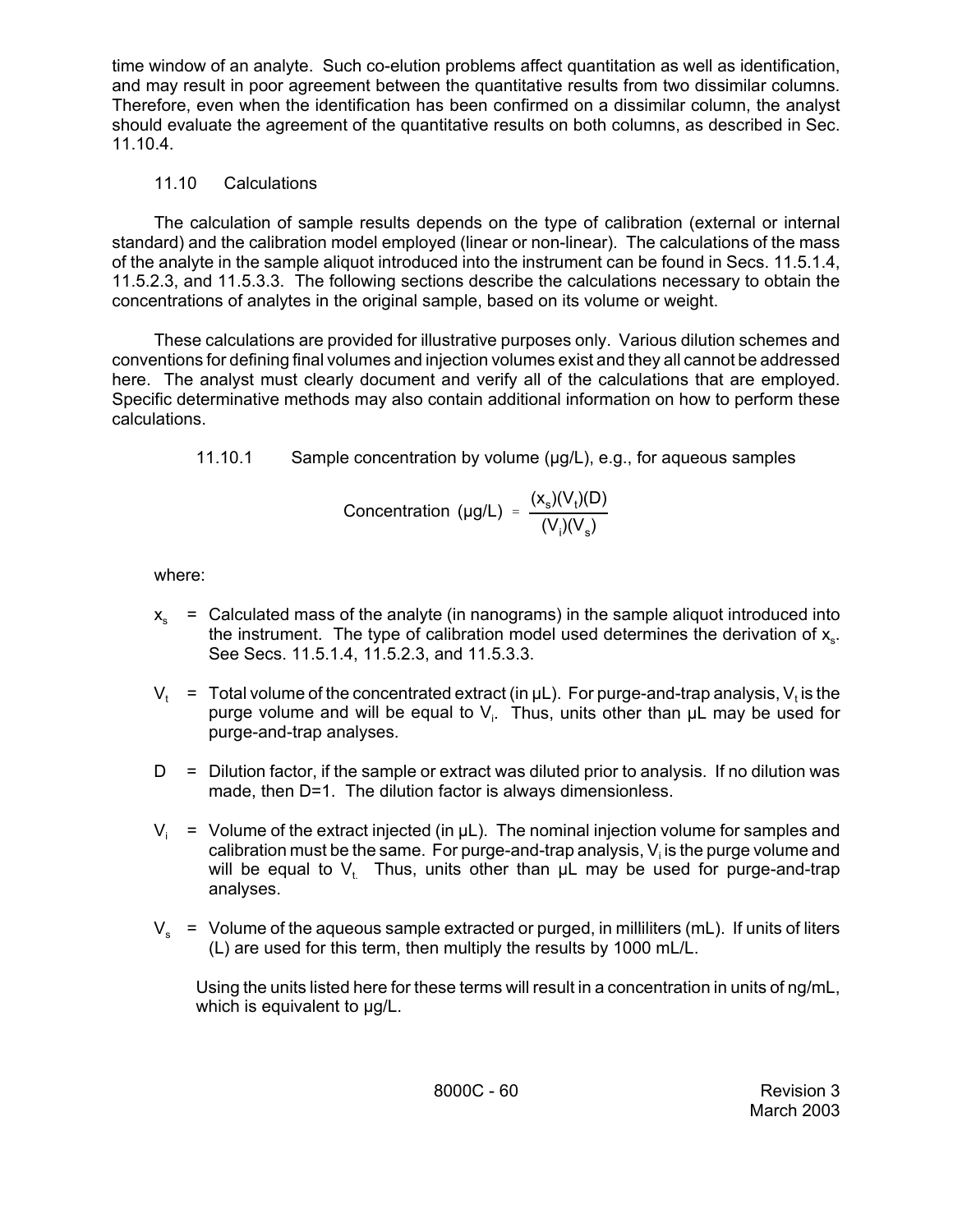11.10.2 Sample concentration by weight (µg/kg), e.g., for solid samples and nonaqueous liquids.

$$
Concentration (µg/kg) = \frac{(x_s)(V_t)(D)}{(V_i)(W_s)}
$$

where:

- $x<sub>s</sub>$  = Calculated mass of the analyte (in nanograms) in the sample aliquot introduced into the instrument. The type of calibration model used determines the derivation of  $x_{s}$ . See Secs. 11.5.1.4, 11.5.2.3, and 11.5.3.3.
- $V_1$  = Total volume of the concentrated extract (in  $\mu$ L). For purge-and-trap analysis where an aliquot of a solvent (methanol, water, etc.) extract is added to reagent water and purged,  $V_t$  is the total volume of the solvent extract. This also includes any contribution from water present in samples prior to solvent extraction (see Sec. 11.10.5).
- $D =$  Dilution factor, if the sample or extract was diluted prior to analysis. If no dilution was made, then D=1. The dilution factor is always dimensionless.
- $V_i$  = Volume of the extract injected (in  $\mu$ L). The nominal injection volume for samples and calibration standards must be the same. For purge-and-trap analysis where an aliquot of a solvent (methanol, water, etc) extract is added to reagent water and purged,  $\mathsf{V}_{\mathsf{i}}$  is the volume of the solvent extract that is added to the reagent water just prior to purging. Any dilutions made to the initial volume of the solvent extract are accounted for in the dilution factor (D).
- $W_s$  = Weight of sample extracted or purged (in grams). If units of kilograms (kg) are used for this term, multiply the results by 1000 g/kg.

Using the units listed here for these terms will result in a concentration in units of ng/g, which is equivalent to  $\mu q / kq$ . See Sec. 11.10.5 for situations in which the calculated concentrations may need to be corrected based on the solvent/water dilution effect for extracted volatile organics.

11.10.3 Sample concentration when  $x_s$  is expressed as concentration during calibration

As noted in Sec. 11.4, the analyst may develop the calibration using the concentration of the analyte and internal standard instead of the mass. Using such an approach usually involves expressing the concentrations as the mass of the analyte or internal standard in the volume that is injected into the instrument (i.e., ng/µL). Thus, the calculations for the final concentration of an analyte in a sample in Secs. 11.10.1 and 11.10.2 must be modified to include the injection volume,  $V_{i}$ , into the term  $x_{s}$ . Therefore, the equation for the sample concentration by volume becomes:

Concentration (µg/L) = 
$$
\frac{(x_s)(V_t)(D)}{(V_s)}
$$

8000C - 61 Revision 3 March 2003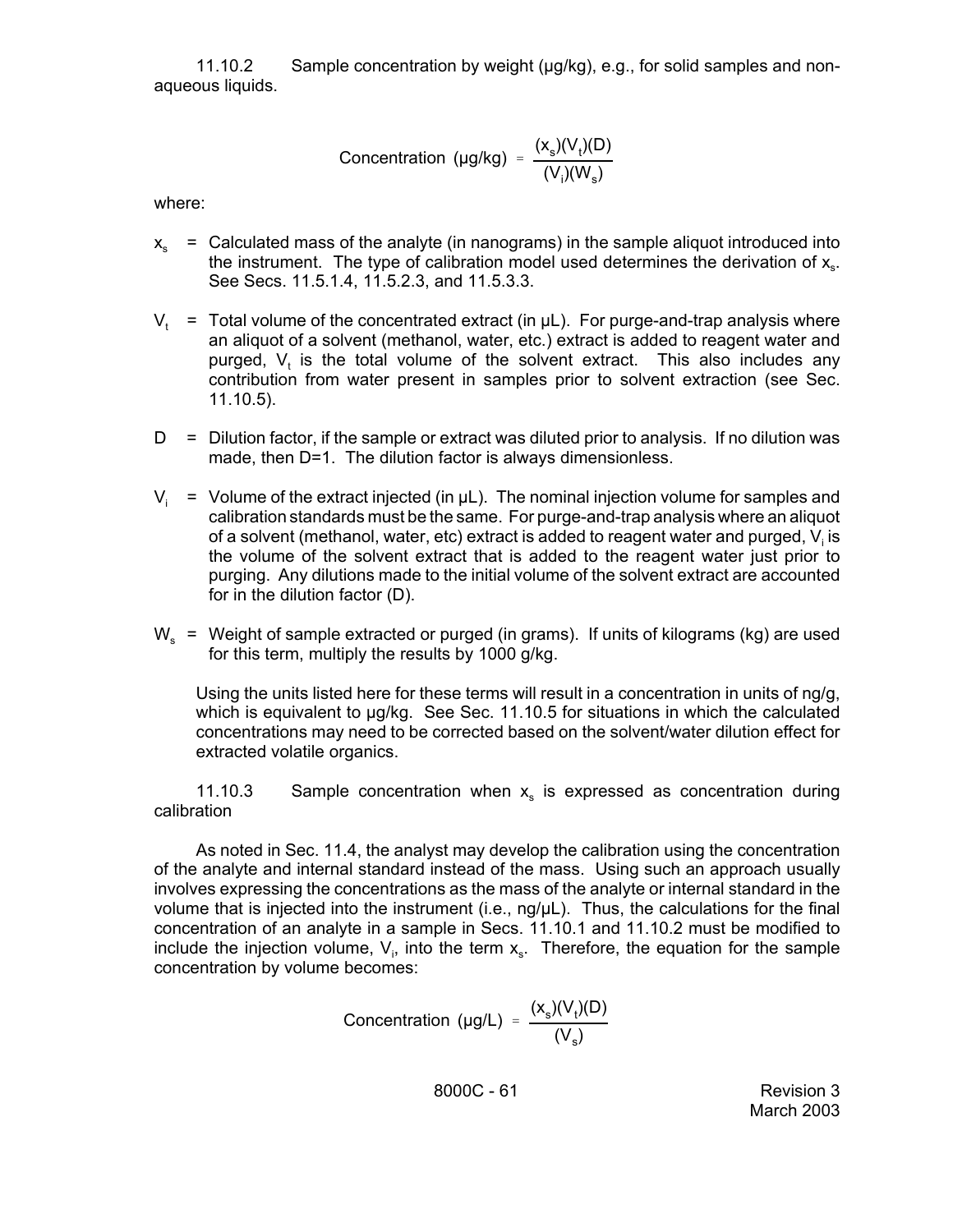And the equation for the sample concentration by weight becomes:

$$
Concentration (µg/kg) = \frac{(x_s)(V_t)(D)}{(W_s)}
$$

where  $\mathsf{V}_\mathsf{t},$  D,  $\mathsf{V}_\mathsf{s},$  and  $\mathsf{W}_\mathsf{s}$  are the same as found in Sections 11.10.1 and 11.10.2 and

 $x_s$  = Calculated concentration of the analyte (ng/ $\mu$ L) in the sample. The type of calibration model used determines the derivation of  $x<sub>s</sub>$ . See Secs. 11.5.1.4, 11.5.2.3, and 11.5.3.3.

Using the units listed here for these terms will result in concentrations in units of ng/mL, which is equivalent to  $\mu q/L$ , or ng/g, which is equivalent to  $\mu q/kq$ . See Sec. 11.10.5 for situations in which the calculated concentrations may need to be corrected based on the solvent/water dilution effect for extracted volatile organics.

# 11.10.4 Comparison between results from different columns or detectors

When sample results are confirmed using two dissimilar columns or with two dissimilar detectors, the agreement between the quantitative results should be evaluated after the identification has been confirmed. Large differences in the numerical results from the two analyses may be indicative of positive interferences with the higher of the results, which could result from poor separation of target analytes, or the presence of a non-target compound. However, they may also result from other causes. Thus, in order to ensure that the results reported are appropriate for the intended application, the analyst should make a formal comparison, as described below.

Calculate the relative percent difference (RPD) between the two results using the formula below.

$$
RPD = \frac{|R_1 - R_2|}{\left(\frac{R_1 + R_2}{2}\right)} \times 100
$$

where  $R_1$  and  $R_2$  are the results on the two columns and the vertical bars in the equation above indicate the absolute value of the difference. Therefore, the RPD is always a positive value.

11.10.4.1 If one result is significantly higher (e.g., >40%), check the chromatograms to see if an obviously overlapping peak is causing an erroneously high result. If no overlapping peaks are noted, examine the baseline parameters established by the instrument data system (or operator) during peak integration. A rising baseline may cause the mis-integration of the peak for the lower result.

11.10.4.2 If no anomalies are noted, review the chromatographic conditions. If there is no evidence of chromatographic problems, then it may be appropriate to report the lower result.

Regardless of the presence or absence of chromatographic problems, the data user MUST be advised of the disparity between the two results, because the user,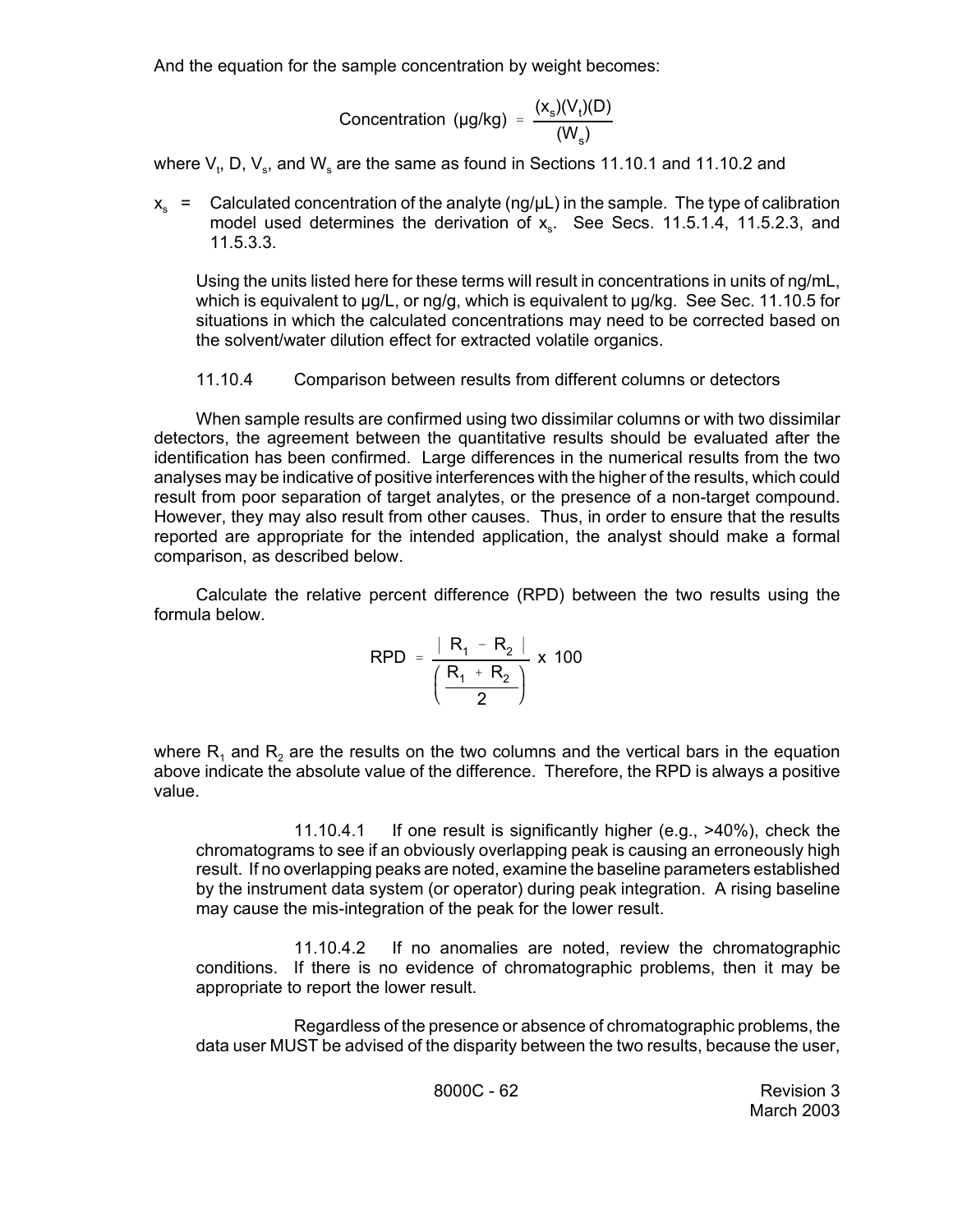not the laboratory, is responsible for ensuring that the most appropriate result is reported or utilized. Under some circumstances, including those involved in monitoring compliance with an action level or regulatory limit, further cleanup of the sample or additional analyses may be required when the two values in question span the action level or regulatory limit.

NOTE: Reporting the lower value as the default is a change from the previous version of this method. Other data reporting practices may be appropriate for specific applications, in which case, those practices should be described in an approved QA plan.

## 11.10.5 Moisture corrected reporting

The results for solid samples may be reported on the basis of the wet weight (as received) or the moisture corrected sample concentration. There are merits to either approach, however, many regulatory limits associated with solid wastes and solid samples are based on the form of the waste *as generated*, which rarely involves oven-dry solids. As a result, there is no default preference for one form or the other.

Therefore, the choice of "as received" or moisture corrected reporting is ALWAYS a project-specific decision that must be based on knowledge of the intended use of the data.

When moisture corrected reporting is required, the concentration results for solid samples calculated in Secs. 11.10.2 and 11.10.3 may be converted to moisture corrected results as follows:

Moisture corrected concentration = 
$$
\frac{(As received concentration)}{(100 - % Moisture)} \times 100
$$

where the percent moisture is determined as described in the specific sample preparation or determinative method, typically by drying an aliquot of the sample at 105 $\degree$ C overnight. The % moisture is calculated as follows:

% moisture = 
$$
\frac{g \text{ of sample} - g \text{ of dry sample}}{g \text{ of sample}}
$$
 × 100

The percent moisture determination may also be called the percent solids in some methods. In this case the percent solids should be subtracted from 100, in order to attain the percent moisture as noted in the above moisture corrected calculation. The units for the final results, e.g., µg/kg or mg/kg, will be the same, regardless of the percent moisture calculation.

Except when the sample is completely dry, i.e., the percent moisture equals 0%), the moisture corrected results will always be higher than the "as received" results. In the absence of project-specific requirements, it may be most appropriate to report the results on the "as received" basis of the sample AND provide the percent moisture for each sample. This will allow the data user to convert the results from one form to another, as needed. Whatever approach is used, it must be clearly described for the data user.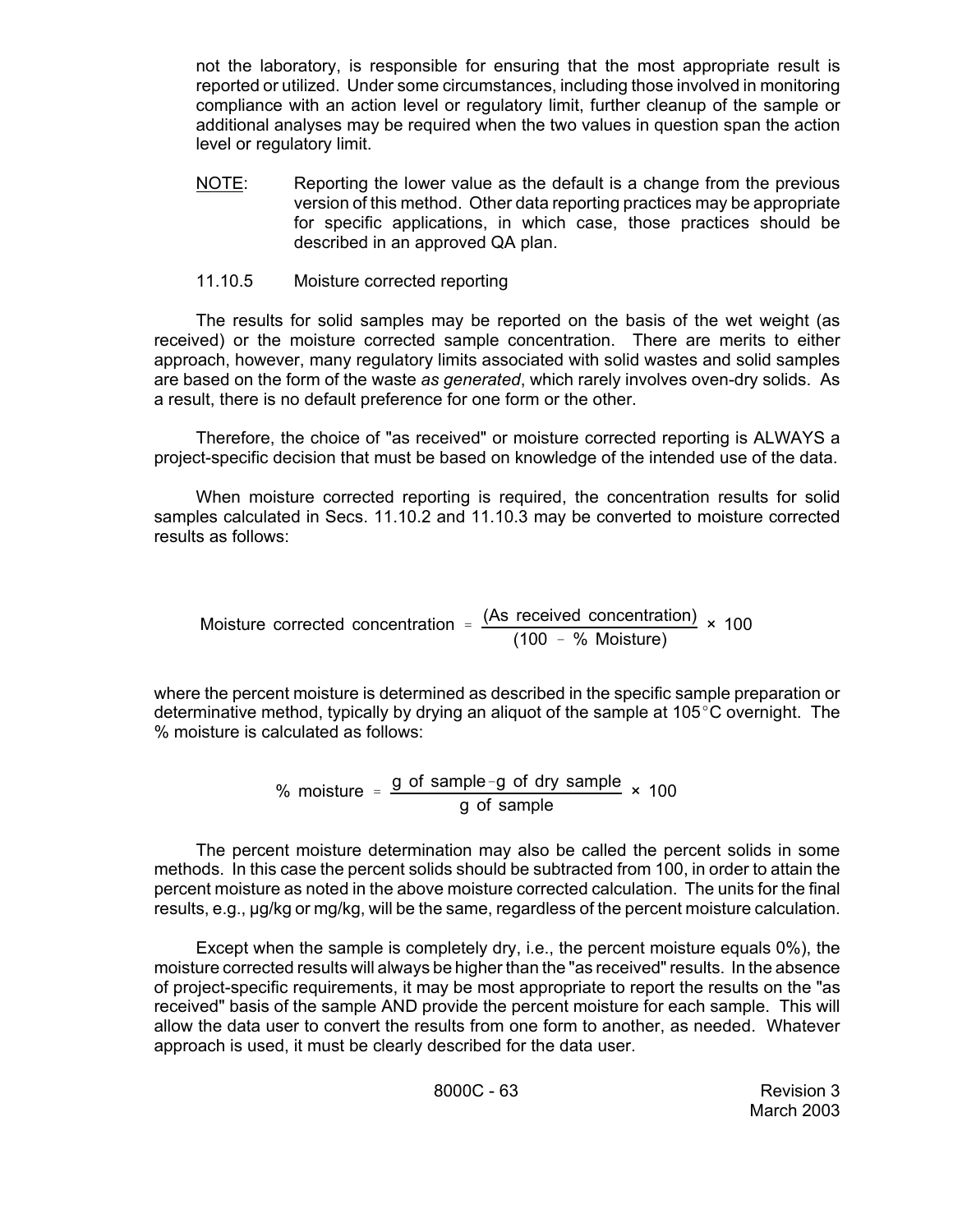Solid samples with a significant moisture content (>10%), designated for volatile organic analysis, that are extracted prior to analysis in a water miscible solvent such as methanol are diluted by the total volume of the solvent/water mixture. The total mixture volume can only be calculated based on the sample moisture present as determined by the % moisture determination. This total volume is then expressed as  $V_t$  in the sample concentration calculations provided in Secs. 11.10.2 and 11.10.3. Therefore, in order to report results for volatiles analysis of samples containing significant moisture content on an "as received" basis, the calculated concentration needs to be corrected using the total solvent/water mixture volume represented as  $\mathsf{V}_{\mathsf{t}}$ . This total solvent/water volume is calculated as follows:

$$
\mu L \text{ solvent/water } V_t = \left[\frac{mL \text{ of solvent } + (% \text{ moisture } \times \text{ g of sample})}{100}\right] \times 1000 \text{ }\mu L/mL
$$

 Generally, it is recommended that the calculated concentrations of volatile organics samples that are solvent extracted in a water-miscible solvent such as methanol be corrected for the solvent/water dilution effect for situations when the sample moisture content is greater than 10%. The potential under reporting of volatile concentrations is more pronounced as the percent moisture content increases.

# 11.11 Suggested chromatographic system maintenance

Corrective measures may involve any one or more of the following remedial actions. This list is by no means comprehensive and analysts should develop expertise in troubleshooting their specific instruments and analytical procedures. The manufacturers of chromatographic instruments, detectors, columns, and accessories generally provide detailed information regarding the proper operation and limiting factors associated with their products. The importance of reading and reviewing this information cannot be over-emphasized.

# 11.11.1 Capillary GC columns

Routine maintenance may compel the analyst to clean and deactivate the glass injection port insert or replace it with a fresh insert that has been cleaned and deactivated with dichlorodimethylsilane. Cut off  $0.5 - 1.0$  m of the injector end of the column using a 90 $^{\circ}$  cut. Place ferrule onto the column before cutting.

Exceptional maintenance may compel the analyst to replace gas traps and backflush the column with solvent according to the manufacturer's instructions. If these procedures fail to eliminate the degradation problem, it may be necessary to deactivate the metal injector body and/or replace the column.

# 11.11.2 Metal (GC) injector body

Turn off the oven and remove the analytical column when the oven has cooled. Remove the glass injection port insert. Lower the injection port temperature to room temperature. Inspect the injection port and remove any noticeable foreign material.

Place a beaker beneath the injector port inside the GC oven. Using a wash bottle, serially rinse the entire inside of the injector port with acetone and then toluene, catching the rinsate in the beaker.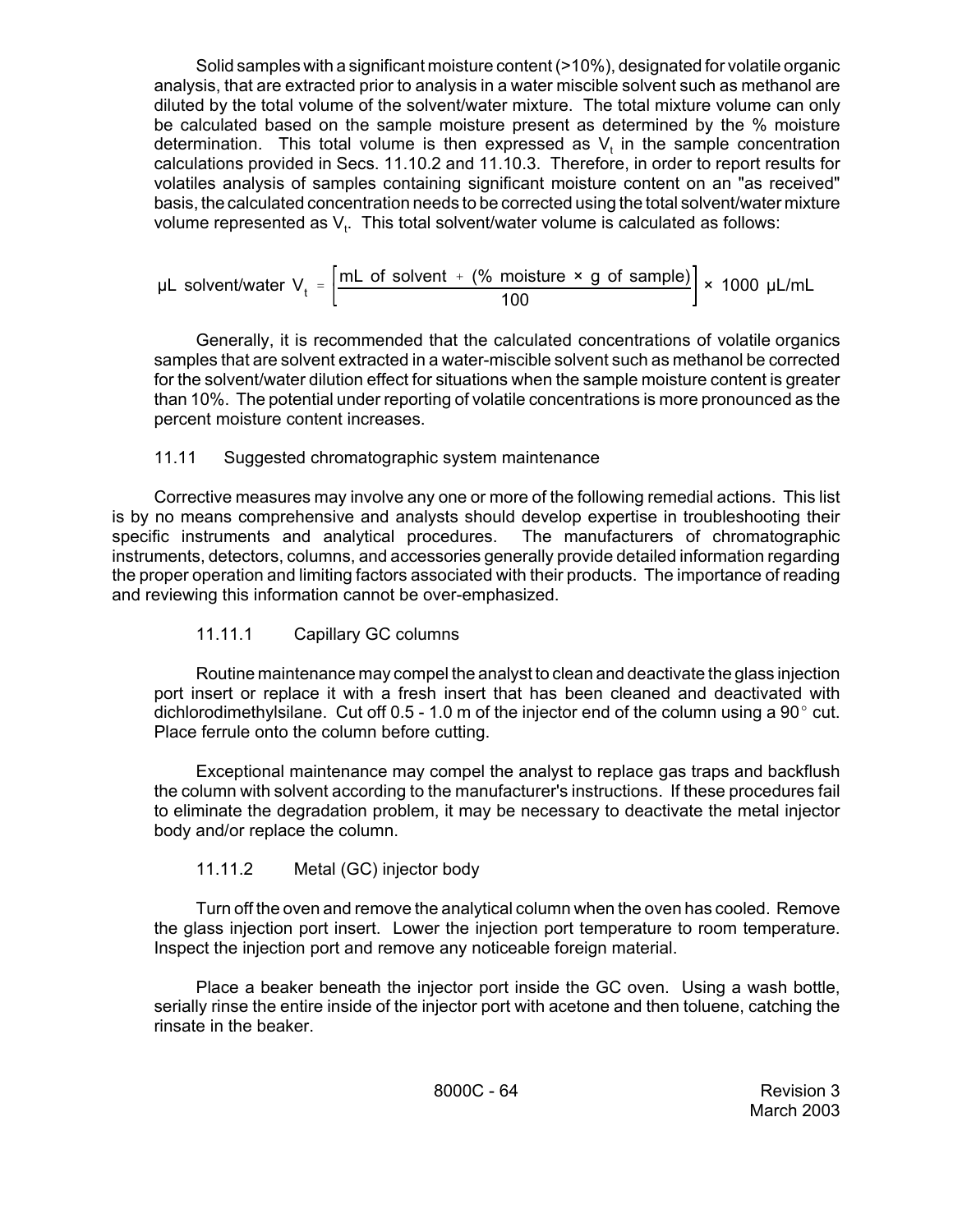Prepare a solution of deactivating agent (dichlorodimethylsilane) following manufacturer's directions. After all metal surfaces inside the injector body have been thoroughly coated with the deactivation solution, serially rinse the injector body with toluene, methanol, acetone, and hexane. Reassemble the injector and replace the GC column.

## 11.11.3 HPLC columns

Examine the system and check for drips that are indicative of plumbing leaks. Check that tubing connectors are of the shortest possible length to minimize dead volumes and reduce band broadening. Compatible guard columns should be installed to protect analytical columns.

If degradation of resolution or changes in back pressure are observed, the first action should be to replace the guard column if one is installed. Secondly, temporarily reverse the flow through the column to dislodge contamination in the frit with the column disconnected from the detector. If this does not correct the problem, place the analytical column in a vise, remove the inlet compression fitting and examine the column.

Analysts should establish that no void volume has developed, that the column packing has not become contaminated, and that the frit is not clogged. Void volumes can be filled with compatible packing and frits replaced.

Columns must eventually be replaced as the bonding and end-capping groups used to modify the silica are lost with time. Loss of these groups will result in chromatographic tailing and changes in analyte retention times. Retention times may also change because of differences in column temperature or because the composition of the solvent gradient is not completely reproducible.

# 12.0 DATA ANALYSIS AND CALCULATIONS

12.1 See Sec. 11.0 and the appropriate determinative method for information regarding data analysis and calculations.

12.2 Results must be reported in units commensurate with their intended use and all dilutions must be taken into account when computing final results.

## 13.0 METHOD PERFORMANCE

13.1 Performance data and related information are provided in SW-846 methods only as examples and guidance. The data do not represent required performance goals for users of the methods. Instead, performance goals should be developed on a project-specific basis, and the laboratory should establish in-house QC performance criteria for the application of this method.

13.2 Refer to the determinative methods for performance data examples and guidance.

## 14.0 POLLUTION PREVENTION

14.1 Pollution prevention encompasses any technique that reduces or eliminates the quantity and/or toxicity of waste at the point of generation. Numerous opportunities for pollution prevention

8000C - 65 Revision 3 March 2003